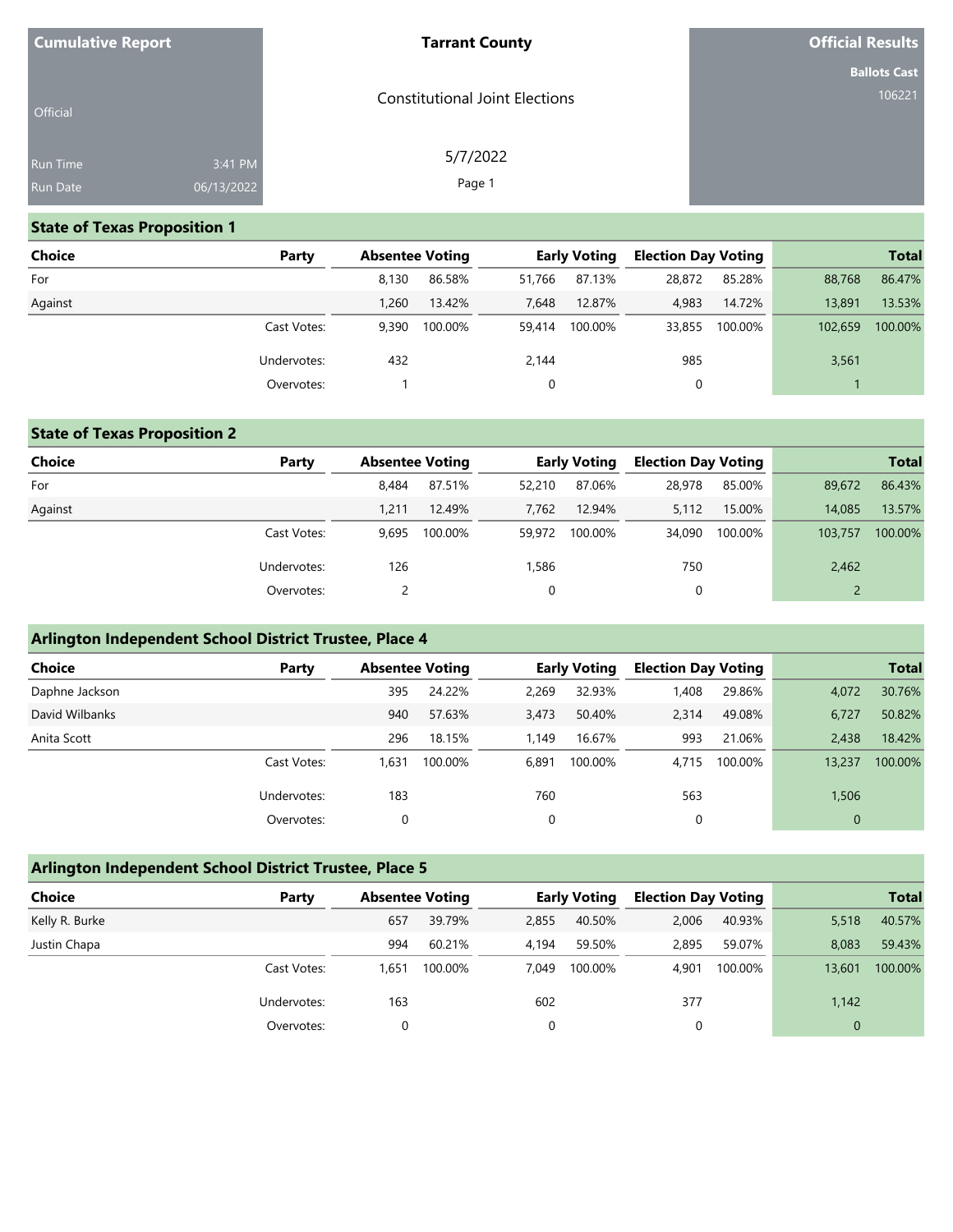| <b>Cumulative Report</b> |                       | <b>Tarrant County</b>                 | <b>Official Results</b>       |
|--------------------------|-----------------------|---------------------------------------|-------------------------------|
| Official                 |                       | <b>Constitutional Joint Elections</b> | <b>Ballots Cast</b><br>106221 |
| Run Time<br>Run Date     | 3:41 PM<br>06/13/2022 | 5/7/2022<br>Page 2                    |                               |

### **Azle Independent School District School Trustee-Place 4**

| Choice            | Party       | <b>Absentee Voting</b> |         |     | <b>Early Voting</b> | <b>Election Day Voting</b> |         |     | <b>Total</b> |
|-------------------|-------------|------------------------|---------|-----|---------------------|----------------------------|---------|-----|--------------|
| Ray Lea           |             | 69                     | 57.02%  | 267 | 60.82%              | 168                        | 52.66%  | 504 | 57.34%       |
| David S. Compston |             | 52                     | 42.98%  | 172 | 39.18%              | 151                        | 47.34%  | 375 | 42.66%       |
|                   | Cast Votes: | 121                    | 100.00% | 439 | 100.00%             | 319                        | 100.00% | 879 | 100.00%      |
|                   | Undervotes: | 25                     |         | 115 |                     | 102                        |         | 242 |              |
|                   | Overvotes:  |                        |         | 0   |                     |                            |         |     |              |

### **Azle Independent School District School Trustee-Place 5**

| Choice     | Party       |     | <b>Absentee Voting</b> |          | <b>Early Voting</b> | <b>Election Day Voting</b> |         |     | <b>Total</b> |
|------------|-------------|-----|------------------------|----------|---------------------|----------------------------|---------|-----|--------------|
| Jeremy May |             | 103 | 100.00%                | 405      | 100.00%             | 298                        | 100.00% | 806 | 100.00%      |
|            | Cast Votes: | 103 | 100.00%                | 405      | 100.00%             | 298                        | 100.00% | 806 | 100.00%      |
|            | Undervotes: | 43  |                        | 149      |                     | 123                        |         | 315 |              |
|            | Overvotes:  |     |                        | $\Omega$ |                     |                            |         | 0   |              |

#### **Azle Independent School District School Trustee-Place 6**

| Choice           | Party       |     | <b>Absentee Voting</b> |     | <b>Early Voting</b> | <b>Election Day Voting</b> |         |     | <b>Total</b> |
|------------------|-------------|-----|------------------------|-----|---------------------|----------------------------|---------|-----|--------------|
| <b>Bill Lane</b> |             | 104 | 100.00%                | 405 | 100.00%             | 304                        | 100.00% | 813 | 100.00%      |
|                  | Cast Votes: | 104 | 100.00%                | 405 | 100.00%             | 304                        | 100.00% | 813 | 100.00%      |
|                  | Undervotes: | -42 |                        | 149 |                     | 117                        |         | 308 |              |
|                  | Overvotes:  |     |                        |     |                     |                            |         | 0   |              |

### **Azle Independent School District School Trustee-Place 7**

| <b>Choice</b>      | Party       |     | <b>Absentee Voting</b> |     | <b>Early Voting</b> | <b>Election Day Voting</b> |             |          | <b>Total</b> |
|--------------------|-------------|-----|------------------------|-----|---------------------|----------------------------|-------------|----------|--------------|
| Jeffrey A. Edwards |             | 103 | 100.00%                | 403 | 100.00%             |                            | 292 100.00% | 798      | 100.00%      |
|                    | Cast Votes: | 103 | 100.00%                | 403 | 100.00%             |                            | 292 100.00% | 798      | 100.00%      |
|                    | Undervotes: | 43  |                        | 151 |                     | 129                        |             | 323      |              |
|                    | Overvotes:  |     |                        |     |                     |                            |             | $\Omega$ |              |

### **Birdville Independent School District For School Trustee, Place 6**

| Choice         | Party       | <b>Absentee Voting</b> |         |       | <b>Early Voting</b> | <b>Election Day Voting</b> |         |                | <b>Total</b> |
|----------------|-------------|------------------------|---------|-------|---------------------|----------------------------|---------|----------------|--------------|
| Ralph Kunkel   |             | 301                    | 67.49%  | 2.907 | 76.58%              | 1.129                      | 70.65%  | 4,337          | 74.26%       |
| Randall L Word |             | 145                    | 32.51%  | 889   | 23.42%              | 469                        | 29.35%  | 1,503          | 25.74%       |
|                | Cast Votes: | 446                    | 100.00% | 3.796 | 100.00%             | 1,598                      | 100.00% | 5,840          | 100.00%      |
|                | Undervotes: | 76                     |         | 518   |                     | 371                        |         | 965            |              |
|                | Overvotes:  |                        |         | 0     |                     |                            |         | $\overline{0}$ |              |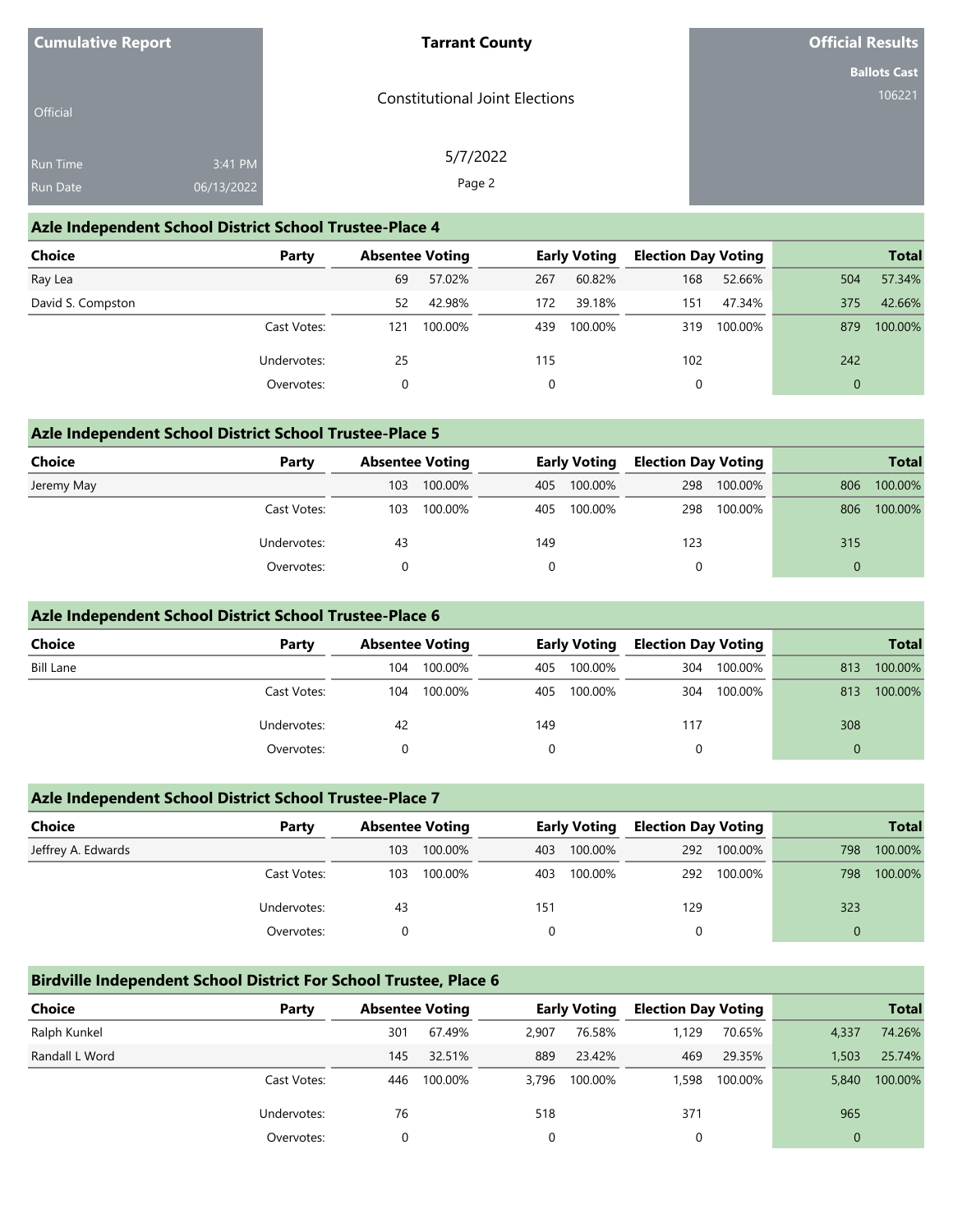| <b>Cumulative Report</b> |                       | <b>Tarrant County</b>                 | <b>Official Results</b>       |
|--------------------------|-----------------------|---------------------------------------|-------------------------------|
| Official                 |                       | <b>Constitutional Joint Elections</b> | <b>Ballots Cast</b><br>106221 |
| Run Time<br>Run Date     | 3:41 PM<br>06/13/2022 | 5/7/2022<br>Page 3                    |                               |

### **Birdville Independent School District For School Trustee, Place 7**

| Choice            | Party       |     | <b>Absentee Voting</b> |       | <b>Early Voting</b> | <b>Election Day Voting</b> |         |              | <b>Total</b> |
|-------------------|-------------|-----|------------------------|-------|---------------------|----------------------------|---------|--------------|--------------|
| <b>Kris Drees</b> |             | 155 | 32.43%                 | 2.262 | 56.89%              | 863                        | 49.91%  | 3,280        | 53.05%       |
| Jared Ross        |             | 323 | 67.57%                 | 1.714 | 43.11%              | 866                        | 50.09%  | 2.903        | 46.95%       |
|                   | Cast Votes: | 478 | 100.00%                | 3.976 | 100.00%             | 1,729                      | 100.00% | 6,183        | 100.00%      |
|                   | Undervotes: | 44  |                        | 338   |                     | 240                        |         | 622          |              |
|                   | Overvotes:  | 0   |                        |       |                     | 0                          |         | $\mathbf{0}$ |              |

### **Carroll Independent School District Trustee, Place 6**

| <b>Choice</b> | Party       | <b>Absentee Voting</b> |         |       | <b>Early Voting</b> | <b>Election Day Voting</b> |         |          | <b>Total</b> |
|---------------|-------------|------------------------|---------|-------|---------------------|----------------------------|---------|----------|--------------|
| Laura Durant  |             | 85                     | 69.67%  | 1,374 | 24.98%              | 590                        | 38.66%  | 2.049    | 28.67%       |
| Alex Sexton   |             | 37                     | 30.33%  | 4.126 | 75.02%              | 936                        | 61.34%  | 5.099    | 71.33%       |
|               | Cast Votes: | 122                    | 100.00% | 5,500 | 100.00%             | 1,526                      | 100.00% | 7.148    | 100.00%      |
|               | Undervotes: |                        |         | 62    |                     | 20                         |         | 83       |              |
|               | Overvotes:  |                        |         | 0     |                     | 0                          |         | $\Omega$ |              |

### **Carroll Independent School District Trustee, Place 7**

| <b>Choice</b>      | Party       | <b>Absentee Voting</b> |         |       | <b>Early Voting</b> | <b>Election Day Voting</b> |         |       | <b>Total</b> |
|--------------------|-------------|------------------------|---------|-------|---------------------|----------------------------|---------|-------|--------------|
| Stephanie Williams |             | 83                     | 67.48%  | 1,409 | 25.53%              | 595                        | 38.84%  | 2,087 | 29.09%       |
| Andrew A. Yeager   |             | 40                     | 32.52%  | 4.111 | 74.47%              | 937                        | 61.16%  | 5.088 | 70.91%       |
|                    | Cast Votes: | 123                    | 100.00% | 5,520 | 100.00%             | 1,532                      | 100.00% | 7.175 | 100.00%      |
|                    | Undervotes: |                        |         | 42    |                     | 14                         |         | 56    |              |
|                    | Overvotes:  |                        |         |       |                     |                            |         |       |              |

### **Crowley Independent School District Trustee Place 5**

| <b>Choice</b>      | Party       | <b>Absentee Voting</b> |         |      | <b>Early Voting</b> | <b>Election Day Voting</b> |         |                | <b>Total</b> |
|--------------------|-------------|------------------------|---------|------|---------------------|----------------------------|---------|----------------|--------------|
| Diana M. Acosta    |             | 142                    | 31.70%  | 374  | 23.38%              | 308                        | 23.49%  | 824            | 24.53%       |
| Ryan Ray           |             | 177                    | 39.51%  | 451  | 28.19%              | 445                        | 33.94%  | 1,073          | 31.94%       |
| Daryl R. Davis, II |             | 129                    | 28.79%  | 775  | 48.44%              | 558                        | 42.56%  | 1,462          | 43.52%       |
|                    | Cast Votes: | 448                    | 100.00% | .600 | 100.00%             | .311                       | 100.00% | 3,359          | 100.00%      |
|                    | Undervotes: | 116                    |         | 218  |                     | 169                        |         | 503            |              |
|                    | Overvotes:  |                        |         | 0    |                     | $\Omega$                   |         | $\overline{0}$ |              |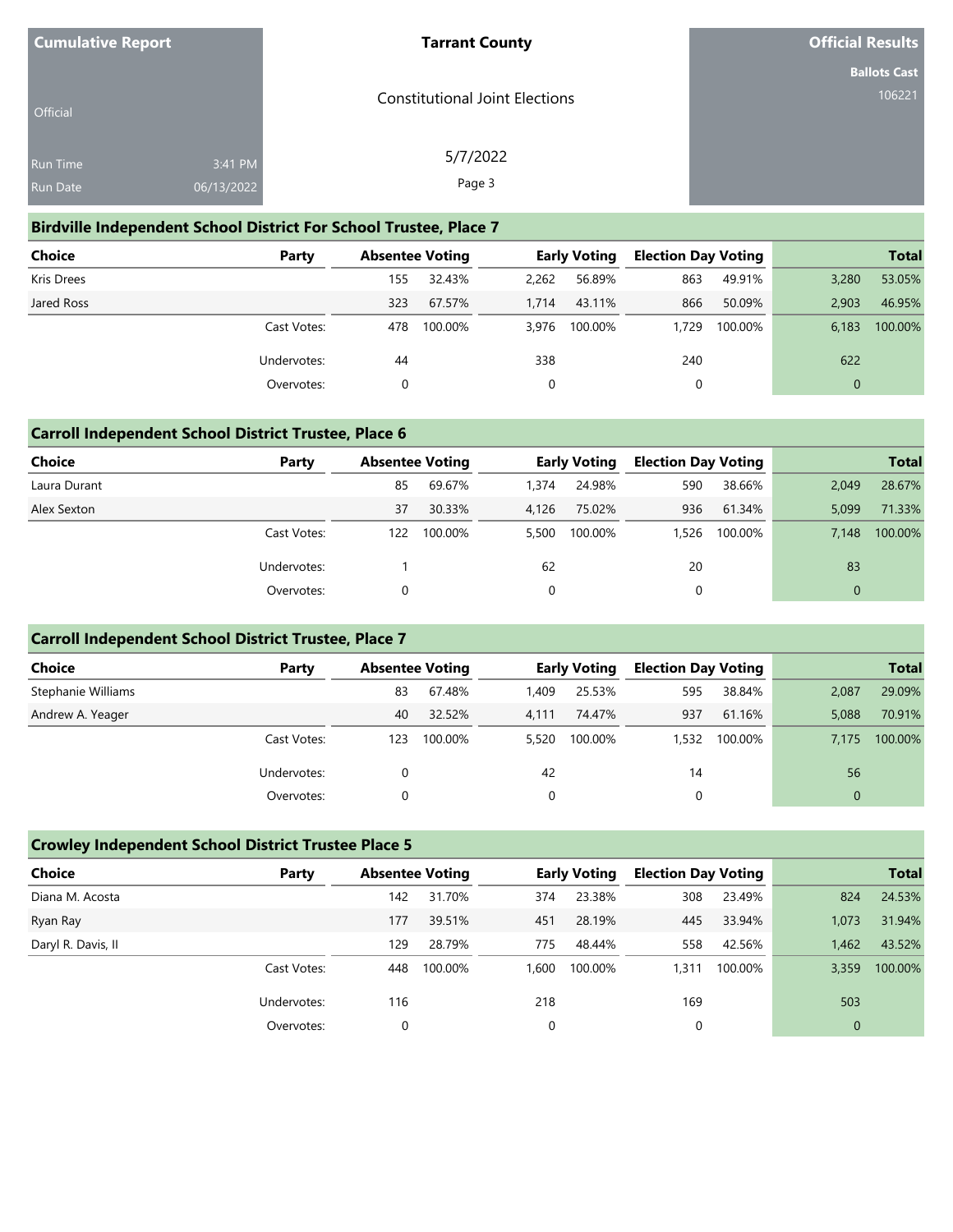| <b>Cumulative Report</b> |            | <b>Tarrant County</b>                 | <b>Official Results</b>       |
|--------------------------|------------|---------------------------------------|-------------------------------|
|                          |            |                                       | <b>Ballots Cast</b><br>106221 |
| Official                 |            | <b>Constitutional Joint Elections</b> |                               |
| Run Time                 | 3:41 PM    | 5/7/2022                              |                               |
| Run Date                 | 06/13/2022 | Page 4                                |                               |

### **Crowley Independent School District Trustee Place 6**

| <b>Choice</b> | Party       | <b>Absentee Voting</b> |         |       | <b>Early Voting</b> | <b>Election Day Voting</b> |         |              | <b>Total</b> |
|---------------|-------------|------------------------|---------|-------|---------------------|----------------------------|---------|--------------|--------------|
| Gary Grassia  |             | 280                    | 63.93%  | 855   | 56.14%              | 701                        | 57.22%  | 1,836        | 57.63%       |
| Derek Thorn   |             | 158                    | 36.07%  | 668   | 43.86%              | 524                        | 42.78%  | 1,350        | 42.37%       |
|               | Cast Votes: | 438                    | 100.00% | 1,523 | 100.00%             | 1.225                      | 100.00% | 3.186        | 100.00%      |
|               | Undervotes: | 126                    |         | 295   |                     | 255                        |         | 676          |              |
|               | Overvotes:  | 0                      |         |       |                     | 0                          |         | $\mathbf{0}$ |              |

### **Crowley Independent School District Trustee Place 7**

| Choice             | Party       |     | <b>Absentee Voting</b> |       | <b>Early Voting</b> | <b>Election Day Voting</b> |         |              | <b>Total</b> |
|--------------------|-------------|-----|------------------------|-------|---------------------|----------------------------|---------|--------------|--------------|
| Kelicia Lyons      |             | 210 | 48.17%                 | 925   | 59.64%              | 663                        | 54.26%  | 1.798        | 56.03%       |
| Joy Jackson Loften |             | 152 | 34.86%                 | 413   | 26.63%              | 376                        | 30.77%  | 941          | 29.32%       |
| Kyren D. Carey     |             | 74  | 16.97%                 | 213   | 13.73%              | 183                        | 14.98%  | 470          | 14.65%       |
|                    | Cast Votes: | 436 | 100.00%                | 1.551 | 100.00%             | 1,222                      | 100.00% | 3,209        | 100.00%      |
|                    | Undervotes: | 128 |                        | 267   |                     | 258                        |         | 653          |              |
|                    | Overvotes:  | 0   |                        | 0     |                     | 0                          |         | $\mathbf{0}$ |              |

### **Eagle Mountain - Saginaw Independent School District School Board Trustee, Place 3**

| <b>Choice</b>   | Party       | <b>Absentee Voting</b> |         |       | <b>Early Voting</b> | <b>Election Day Voting</b> |         |          | <b>Total</b> |
|-----------------|-------------|------------------------|---------|-------|---------------------|----------------------------|---------|----------|--------------|
| Tim Daughtrey   |             | 235                    | 58.75%  | 1.190 | 59.71%              | 670                        | 50.04%  | 2,095    | 56.14%       |
| Amanda C. White |             | 165                    | 41.25%  | 803   | 40.29%              | 669                        | 49.96%  | 1,637    | 43.86%       |
|                 | Cast Votes: | 400                    | 100.00% | 1.993 | 100.00%             | 1,339                      | 100.00% | 3.732    | 100.00%      |
|                 | Undervotes: | 39                     |         | 166   |                     | 158                        |         | 363      |              |
|                 | Overvotes:  |                        |         | 0     |                     | 0                          |         | $\Omega$ |              |

## **Eagle Mountain - Saginaw Independent School District School Board Trustee, Place 4**

| <b>Choice</b>   | Party       |     | <b>Absentee Voting</b> |       | <b>Early Voting</b> |       | <b>Election Day Voting</b> |       | <b>Total</b> |
|-----------------|-------------|-----|------------------------|-------|---------------------|-------|----------------------------|-------|--------------|
| William J. Boaz |             | 339 | 100.00%                | 1.692 | 100.00%             | .138  | 100.00%                    | 3,169 | 100.00%      |
|                 | Cast Votes: | 339 | 100.00%                | 1.692 | 100.00%             | 1.138 | 100.00%                    | 3,169 | 100.00%      |
|                 | Undervotes: | 100 |                        | 467   |                     | 359   |                            | 926   |              |
|                 | Overvotes:  |     |                        |       |                     |       |                            | 0     |              |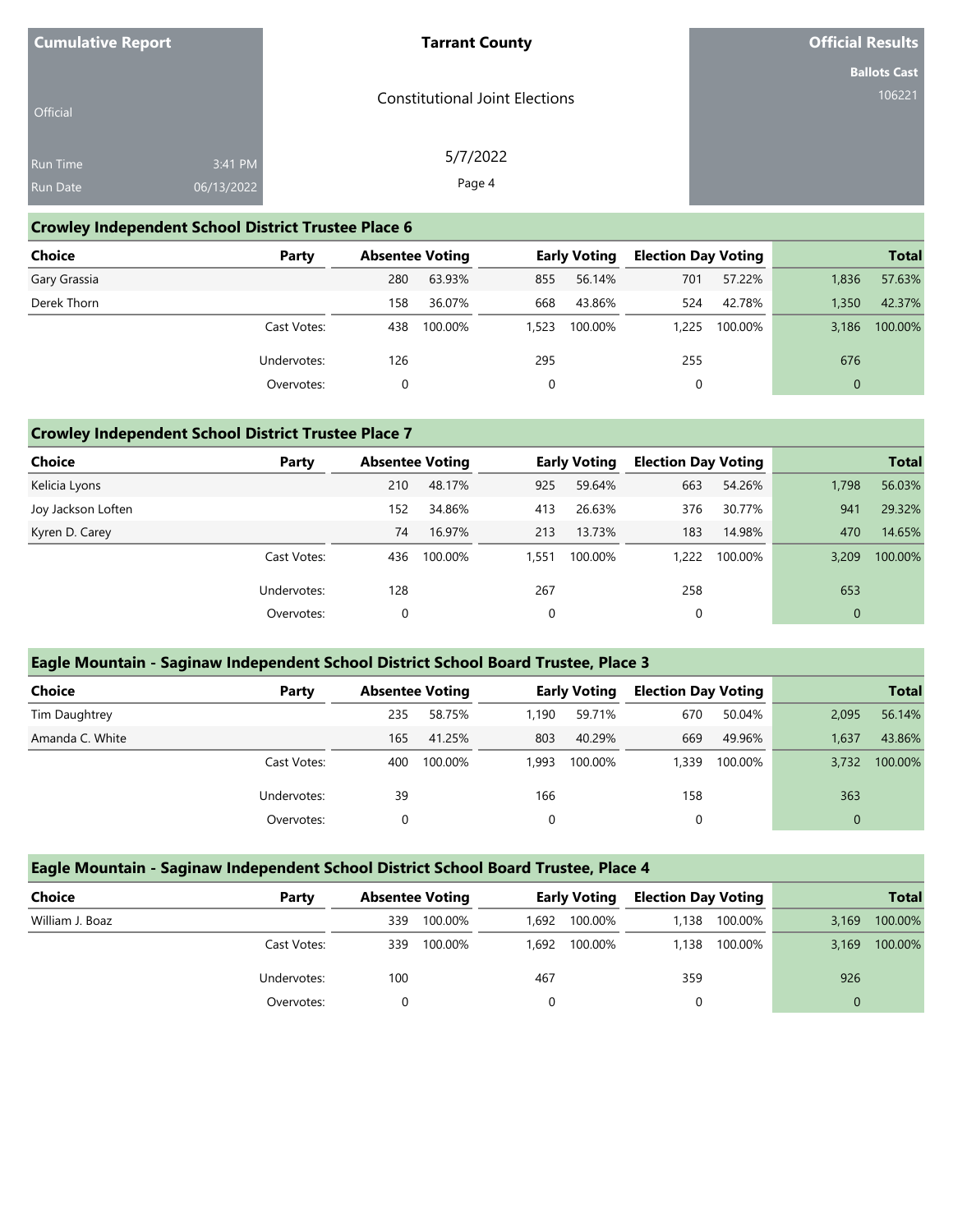| <b>Cumulative Report</b>      | <b>Tarrant County</b>                 | <b>Official Results</b> |
|-------------------------------|---------------------------------------|-------------------------|
|                               |                                       | <b>Ballots Cast</b>     |
| <b>Official</b>               | <b>Constitutional Joint Elections</b> | 106221                  |
|                               |                                       |                         |
| 3:41 PM<br><b>Run Time</b>    | 5/7/2022                              |                         |
| <b>Run Date</b><br>06/13/2022 | Page 5                                |                         |

#### **Eagle Mountain - Saginaw Independent School District School Board Trustee, Place 5**

| Choice           | Party       | <b>Absentee Voting</b> |         |          | <b>Early Voting</b> | <b>Election Day Voting</b> |         |       | <b>Total</b> |
|------------------|-------------|------------------------|---------|----------|---------------------|----------------------------|---------|-------|--------------|
| Steven G. Newcom |             | 268                    | 68.19%  | 1,259    | 66.23%              | 823                        | 65.42%  | 2,350 | 66.16%       |
| Doug Miller      |             | 125                    | 31.81%  | 642      | 33.77%              | 435                        | 34.58%  | 1.202 | 33.84%       |
|                  | Cast Votes: | 393                    | 100.00% | 901.ا    | 100.00%             | .258                       | 100.00% | 3,552 | 100.00%      |
|                  | Undervotes: | 46                     |         | 258      |                     | 239                        |         | 543   |              |
|                  | Overvotes:  |                        |         | $\Omega$ |                     |                            |         |       |              |

### **Eagle Mountain - Saginaw Independent School District Proposition A**

| <b>Choice</b> | Party       | <b>Absentee Voting</b> |         |       | <b>Early Voting</b> | <b>Election Day Voting</b> |         |       | <b>Total</b> |
|---------------|-------------|------------------------|---------|-------|---------------------|----------------------------|---------|-------|--------------|
| For           |             | 136                    | 31.41%  | 774   | 36.53%              | 430                        | 29.17%  | 1,340 | 33.28%       |
| Against       |             | 297                    | 68.59%  | 1,345 | 63.47%              | 1.044                      | 70.83%  | 2.686 | 66.72%       |
|               | Cast Votes: | 433                    | 100.00% | 2.119 | 100.00%             | 1.474                      | 100.00% | 4,026 | 100.00%      |
|               | Undervotes: |                        |         | 40    |                     | 23                         |         | 68    |              |
|               | Overvotes:  |                        |         |       |                     | 0                          |         |       |              |

### **Fort Worth Independent School District Trustee Single Member District 1 (Unexpired Term)**

| <b>Choice</b>     | Party       | <b>Absentee Voting</b> |         |     | <b>Early Voting</b> | <b>Election Day Voting</b> |         |              | <b>Total</b> |
|-------------------|-------------|------------------------|---------|-----|---------------------|----------------------------|---------|--------------|--------------|
| Camille Rodriguez |             | 107                    | 65.64%  | 273 | 52.60%              | 391                        | 55.62%  | 771          | 55.67%       |
| Aaron Garcia      |             | 56                     | 34.36%  | 246 | 47.40%              | 312                        | 44.38%  | 614          | 44.33%       |
|                   | Cast Votes: | 163                    | 100.00% | 519 | 100.00%             | 703                        | 100.00% | 1,385        | 100.00%      |
|                   | Undervotes: | 28                     |         | 39  |                     | 65                         |         | 132          |              |
|                   | Overvotes:  | 0                      |         | 0   |                     | 0                          |         | $\mathbf{0}$ |              |

### **Fort Worth Independent School District Trustee Single Member District 4 (Unexpired Term)**

| Choice                 | Party       | <b>Absentee Voting</b> |         |     | <b>Early Voting</b> | <b>Election Day Voting</b> |         |                | <b>Total</b> |
|------------------------|-------------|------------------------|---------|-----|---------------------|----------------------------|---------|----------------|--------------|
| Trischelle A. Strong   |             | 42                     | 15.73%  | 114 | 15.10%              | 73                         | 15.57%  | 229            | 15.36%       |
| <b>Wallace Bridges</b> |             | 128                    | 47.94%  | 260 | 34.44%              | 167                        | 35.61%  | 555            | 37.22%       |
| Brian J. Dixon         |             | 97                     | 36.33%  | 381 | 50.46%              | 229                        | 48.83%  | 707            | 47.42%       |
|                        | Cast Votes: | 267                    | 100.00% | 755 | 100.00%             | 469                        | 100.00% | 1,491          | 100.00%      |
|                        | Undervotes: | 19                     |         | 53  |                     | 24                         |         | 96             |              |
|                        | Overvotes:  |                        |         | 0   |                     |                            |         | $\overline{0}$ |              |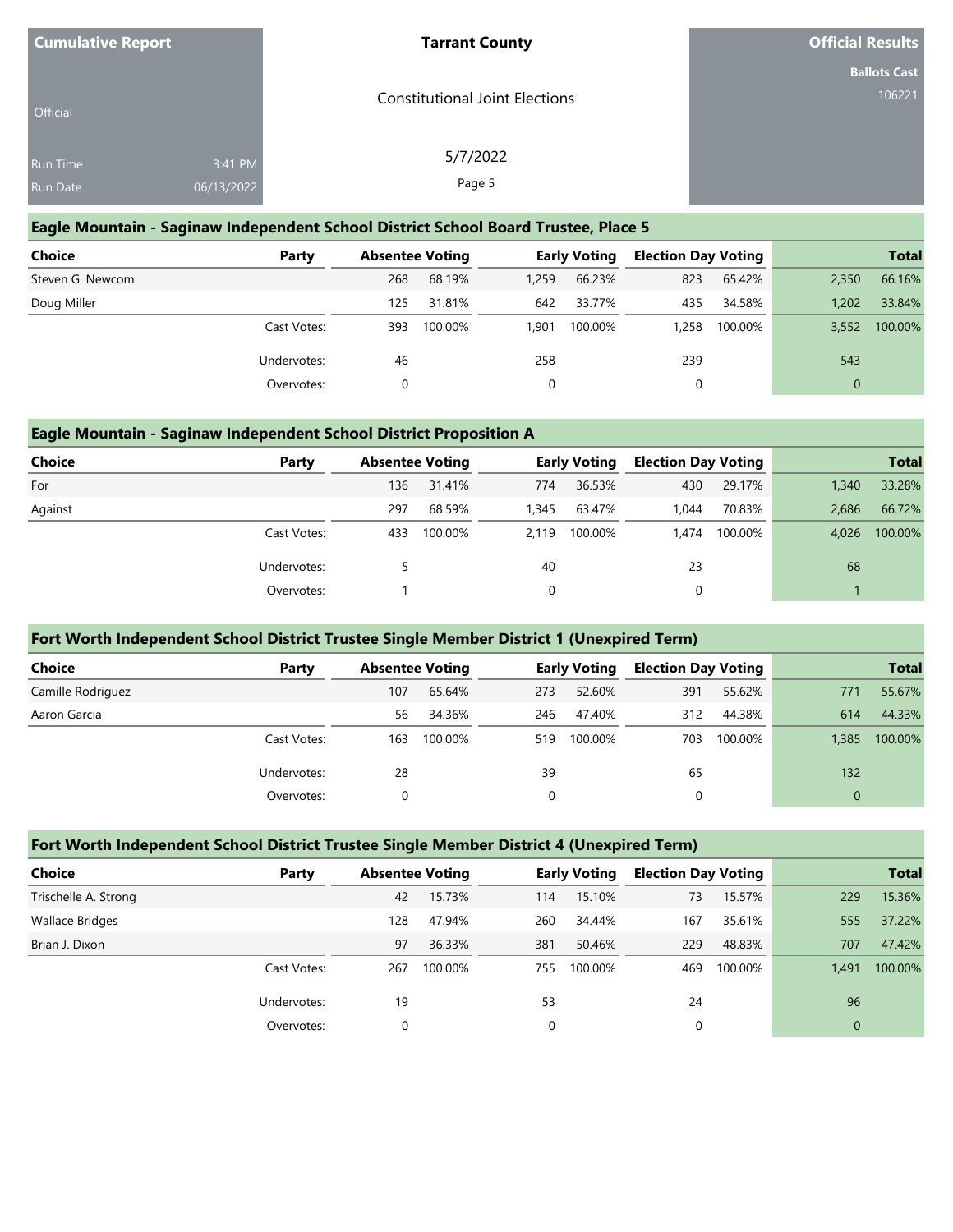| <b>Cumulative Report</b> |                       | <b>Tarrant County</b>                 | <b>Official Results</b>       |
|--------------------------|-----------------------|---------------------------------------|-------------------------------|
| Official                 |                       | <b>Constitutional Joint Elections</b> | <b>Ballots Cast</b><br>106221 |
| Run Time<br>Run Date     | 3:41 PM<br>06/13/2022 | 5/7/2022<br>Page 6                    |                               |

### **Grapevine-Colleyville Independent School District School Board Trustee, Place 3**

| Choice         | Party       | <b>Absentee Voting</b> |         |       | <b>Early Voting</b> | <b>Election Day Voting</b> |         |              | <b>Total</b> |
|----------------|-------------|------------------------|---------|-------|---------------------|----------------------------|---------|--------------|--------------|
| Louie Sullins  |             | 300                    | 50.93%  | 3,957 | 46.83%              | 1,517                      | 54.31%  | 5,774        | 48.80%       |
| Tammy Nakamura |             | 289                    | 49.07%  | 4.492 | 53.17%              | 1.276                      | 45.69%  | 6.057        | 51.20%       |
|                | Cast Votes: | 589                    | 100.00% | 8.449 | 100.00%             | 2.793                      | 100.00% | 11,831       | 100.00%      |
|                | Undervotes: | 21                     |         | 125   |                     | 49                         |         | 195          |              |
|                | Overvotes:  | 0                      |         |       |                     | 0                          |         | $\mathbf{0}$ |              |

### **Grapevine-Colleyville Independent School District School Board Trustee, Place 4**

| Choice                  | Party       | <b>Absentee Voting</b> |         |       | <b>Early Voting</b> | <b>Election Day Voting</b> |         |              | <b>Total</b> |
|-------------------------|-------------|------------------------|---------|-------|---------------------|----------------------------|---------|--------------|--------------|
| Kathy Florence-Spradley |             | 292                    | 50.09%  | 4,555 | 54.40%              | .306                       | 47.08%  | 6,153        | 52.46%       |
| Dave Stine              |             | 291                    | 49.91%  | 3,818 | 45.60%              | 1.468                      | 52.92%  | 5,577        | 47.54%       |
|                         | Cast Votes: | 583                    | 100.00% | 8.373 | 100.00%             | 2.774                      | 100.00% | 11,730       | 100.00%      |
|                         | Undervotes: | 27                     |         | 201   |                     | 68                         |         | 296          |              |
|                         | Overvotes:  | 0                      |         |       |                     | 0                          |         | $\mathbf{0}$ |              |

### **Keller Independent School District Trustee Place-1 Three-Year Term**

| <b>Choice</b> | Party       | <b>Absentee Voting</b> |         |       | <b>Early Voting</b> | <b>Election Day Voting</b> |         |             | <b>Total</b> |
|---------------|-------------|------------------------|---------|-------|---------------------|----------------------------|---------|-------------|--------------|
| Micah Young   |             | 362                    | 53.47%  | 5,338 | 64.90%              | 2,695                      | 62.17%  | 8,395       | 63.42%       |
| Craig Allen   |             | 315                    | 46.53%  | 2.887 | 35.10%              | 1.640                      | 37.83%  | 4.842       | 36.58%       |
|               | Cast Votes: | 677                    | 100.00% | 8.225 | 100.00%             | 4,335                      | 100.00% | 13,237      | 100.00%      |
|               | Undervotes: | 118                    |         | 702   |                     | 325                        |         | 1,145       |              |
|               | Overvotes:  |                        |         | 0     |                     | 0                          |         | $\mathbf 0$ |              |

### **Keller Independent School District Trustee Place-2 Three-Year Term**

| <b>Choice</b>   | Party       | <b>Absentee Voting</b> |         |       | <b>Early Voting</b> | <b>Election Day Voting</b> |         |              | <b>Total</b> |
|-----------------|-------------|------------------------|---------|-------|---------------------|----------------------------|---------|--------------|--------------|
| Karina Davis    |             | 196                    | 29.04%  | 841   | 10.26%              | 502                        | 11.62%  | 1,539        | 11.67%       |
| Joni Shaw Smith |             | 241                    | 35.70%  | 4,731 | 57.71%              | 2,431                      | 56.29%  | 7,403        | 56.12%       |
| Julie Nors      |             | 238                    | 35.26%  | 2.626 | 32.03%              | ,386                       | 32.09%  | 4.250        | 32.22%       |
|                 | Cast Votes: | 675                    | 100.00% | 8.198 | 100.00%             | 4.319                      | 100.00% | 13,192       | 100.00%      |
|                 | Undervotes: | 120                    |         | 729   |                     | 341                        |         | 1,190        |              |
|                 | Overvotes:  | 0                      |         | 0     |                     | 0                          |         | $\mathbf{0}$ |              |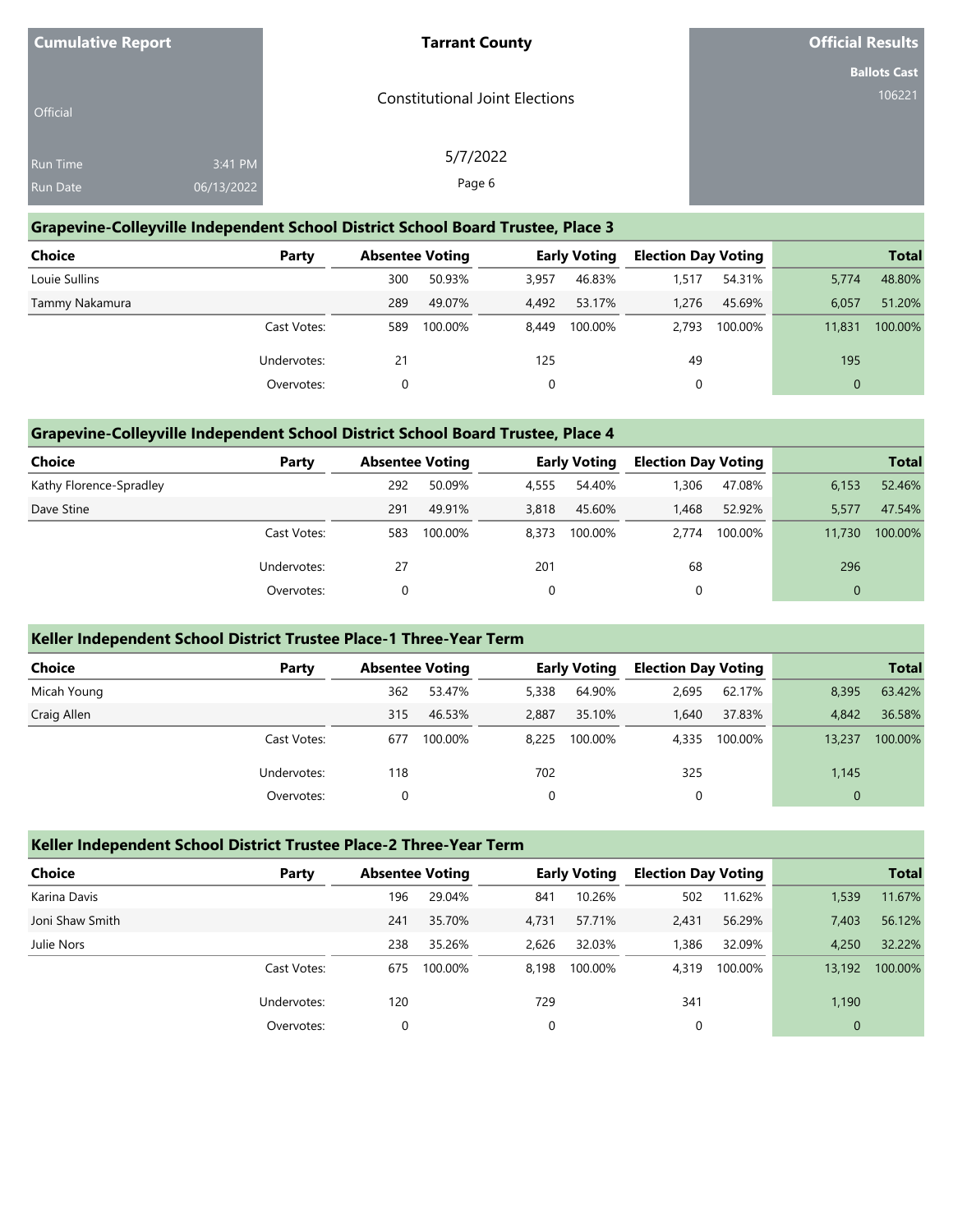| <b>Cumulative Report</b> |            | <b>Tarrant County</b>                 | <b>Official Results</b> |
|--------------------------|------------|---------------------------------------|-------------------------|
|                          |            |                                       | <b>Ballots Cast</b>     |
| Official                 |            | <b>Constitutional Joint Elections</b> | 106221                  |
| Run Time                 | 3:41 PM    | 5/7/2022                              |                         |
| Run Date                 | 06/13/2022 | Page 7                                |                         |

### **Keller Independent School District Trustee Place-3 Three-Year Term**

| <b>Choice</b>     | Party       | <b>Absentee Voting</b> |         |       | <b>Early Voting</b> | <b>Election Day Voting</b> |         |              | <b>Total</b> |
|-------------------|-------------|------------------------|---------|-------|---------------------|----------------------------|---------|--------------|--------------|
| James "Ed" Duncan |             | 220                    | 33.13%  | 2,431 | 29.95%              | 1,359                      | 31.83%  | 4.010        | 30.73%       |
| Sandi Walker      |             | 444                    | 66.87%  | 5,686 | 70.05%              | 2.910                      | 68.17%  | 9.040        | 69.27%       |
|                   | Cast Votes: | 664                    | 100.00% | 8.117 | 100.00%             | 4.269                      | 100.00% | 13,050       | 100.00%      |
|                   | Undervotes: | 131                    |         | 810   |                     | 391                        |         | 1,332        |              |
|                   | Overvotes:  |                        |         |       |                     | 0                          |         | $\mathbf{0}$ |              |

### **Lewisville Independent School District Trustee, Place 3, Three-Year Term**

| <b>Choice</b>    | Party       | <b>Absentee Voting</b> |           |                | <b>Early Voting</b> | <b>Election Day Voting</b> |         |              | <b>Total</b> |
|------------------|-------------|------------------------|-----------|----------------|---------------------|----------------------------|---------|--------------|--------------|
| Samuel Griffith  |             | 4                      | 66.67%    |                | 8.33%               |                            | 33.33%  |              | 29.17%       |
| Sheila P. Taylor |             |                        | 16.67%    | $\overline{4}$ | 33.33%              |                            | 50.00%  | 8            | 33.33%       |
| Pam Johnson      |             |                        | 16.67%    |                | 58.33%              |                            | 16.67%  | 9            | 37.50%       |
|                  | Cast Votes: |                        | 6 100.00% | 12             | 100.00%             | 6                          | 100.00% | 24           | 100.00%      |
|                  | Undervotes: |                        |           |                |                     |                            |         |              |              |
|                  | Overvotes:  | 0                      |           | 0              |                     | 0                          |         | $\mathbf{0}$ |              |

#### **Lewisville Independent School District Trustee, Place 4, Three-Year Term**

| Choice          | Party       | <b>Absentee Voting</b> |         |    | <b>Early Voting</b> | <b>Election Day Voting</b> |         |                 | <b>Total</b> |
|-----------------|-------------|------------------------|---------|----|---------------------|----------------------------|---------|-----------------|--------------|
| Staci L. Barker |             | 3                      | 50.00%  | 3  | 25.00%              | 4                          | 66.67%  | 10 <sup>°</sup> | 41.67%       |
| Katherine Sells |             | 3                      | 50.00%  | 9  | 75.00%              |                            | 33.33%  | 14              | 58.33%       |
|                 | Cast Votes: | 6                      | 100.00% | 12 | 100.00%             | 6                          | 100.00% | 24              | 100.00%      |
|                 | Undervotes: |                        |         |    |                     |                            |         |                 |              |
|                 | Overvotes:  | $\Omega$               |         | 0  |                     | 0                          |         | $\Omega$        |              |

#### **Lewisville Independent School District Trustee, Place 5, Three-Year Term**

| Choice<br>Party | <b>Absentee Voting</b> |         |    | <b>Early Voting</b> | <b>Election Day Voting</b> |         |                | <b>Total</b> |
|-----------------|------------------------|---------|----|---------------------|----------------------------|---------|----------------|--------------|
| Chris Bowen     | 4                      | 66.67%  | 8  | 72.73%              | 4                          | 66.67%  | 16             | 69.57%       |
| Jenny Proznik   |                        | 33.33%  | 3  | 27.27%              |                            | 33.33%  |                | 30.43%       |
| Cast Votes:     | 6                      | 100.00% | 11 | 100.00%             | <sub>6</sub>               | 100.00% | 23             | 100.00%      |
| Undervotes:     |                        |         |    |                     |                            |         | 4              |              |
| Overvotes:      |                        |         | 0  |                     |                            |         | $\overline{0}$ |              |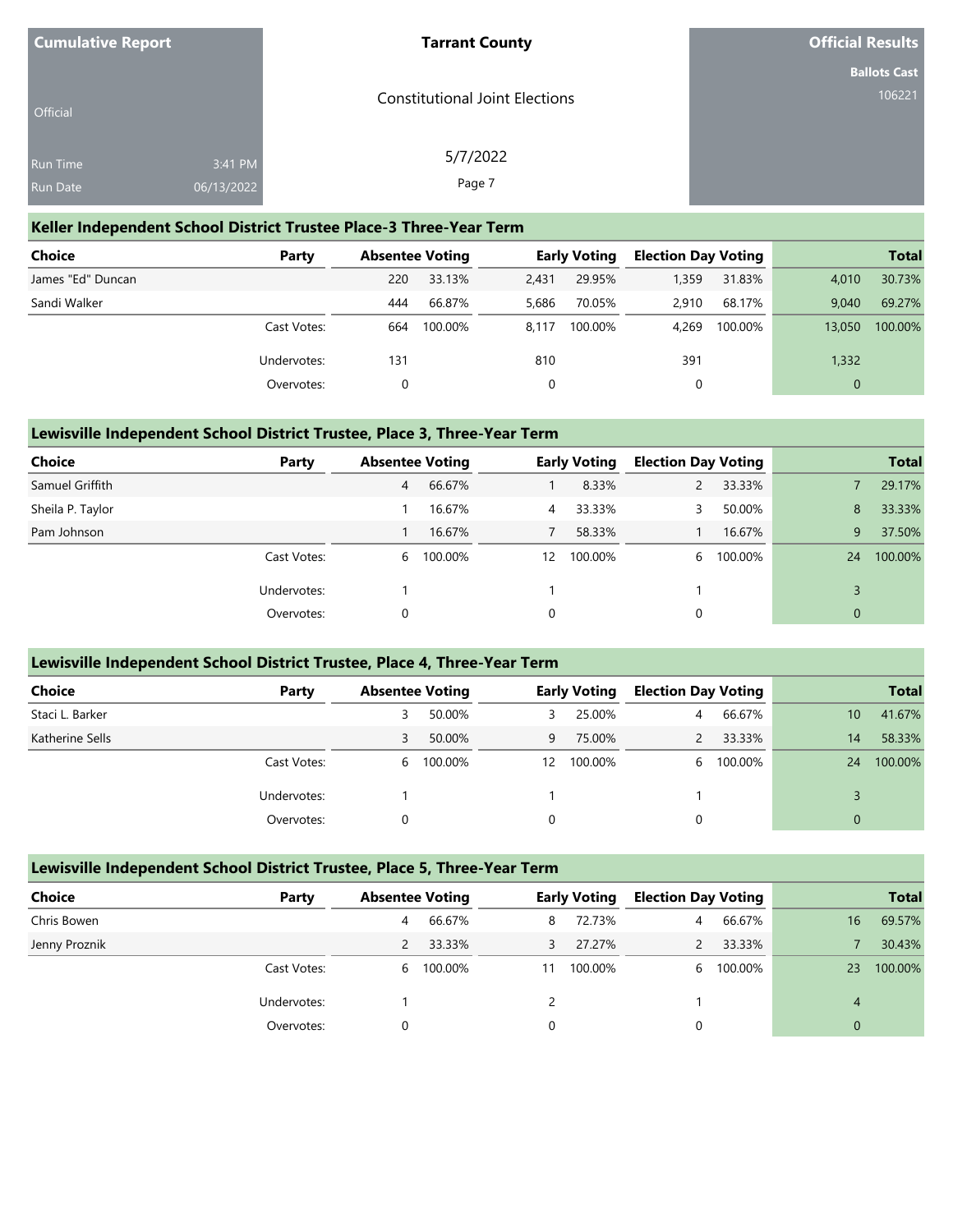| <b>Cumulative Report</b> |                       | <b>Tarrant County</b>                 | <b>Official Results</b>       |
|--------------------------|-----------------------|---------------------------------------|-------------------------------|
| Official                 |                       | <b>Constitutional Joint Elections</b> | <b>Ballots Cast</b><br>106221 |
| Run Time<br>Run Date     | 3:41 PM<br>06/13/2022 | 5/7/2022<br>Page 8                    |                               |

### **Mansfield Independent School District Trustee, Place 3**

| <b>Choice</b>  | Party       | <b>Absentee Voting</b> |         |       | <b>Early Voting</b> | <b>Election Day Voting</b> |         |              | <b>Total</b> |
|----------------|-------------|------------------------|---------|-------|---------------------|----------------------------|---------|--------------|--------------|
| Shawn Thompson |             | 124                    | 20.81%  | 460   | 7.08%               | 243                        | 7.33%   | 827          | 7.94%        |
| Craig Tipping  |             | 251                    | 42.11%  | 3,448 | 53.04%              | 1,420                      | 42.81%  | 5,119        | 49.15%       |
| Benita C. Reed |             | 221                    | 37.08%  | 2,593 | 39.89%              | 1.654                      | 49.86%  | 4.468        | 42.90%       |
|                | Cast Votes: | 596                    | 100.00% | 6,501 | 100.00%             | 3,317                      | 100.00% | 10.414       | 100.00%      |
|                | Undervotes: | 99                     |         | 371   |                     | 168                        |         | 638          |              |
|                | Overvotes:  | 0                      |         | 0     |                     | 0                          |         | $\mathbf{0}$ |              |

# **Mansfield Independent School District Trustee, Place 4**

| <b>Choice</b>                | Party       | <b>Absentee Voting</b> |         |       | <b>Early Voting</b> | <b>Election Day Voting</b> |         |          | <b>Total</b> |
|------------------------------|-------------|------------------------|---------|-------|---------------------|----------------------------|---------|----------|--------------|
| Amanda "Mandy" Jackson Sneed |             | 287                    | 48.24%  | 2.609 | 39.99%              | 1.676                      | 50.50%  | 4,572    | 43.80%       |
| Keziah Valdes Farrar         |             | 308                    | 51.76%  | 3,915 | 60.01%              | 1,643                      | 49.50%  | 5,866    | 56.20%       |
|                              | Cast Votes: | 595                    | 100.00% | 6.524 | 100.00%             | 3.319                      | 100.00% | 10,438   | 100.00%      |
|                              | Undervotes: | 100                    |         | 348   |                     | 166                        |         | 614      |              |
|                              | Overvotes:  | 0                      |         | 0     |                     | U                          |         | $\Omega$ |              |

## **Mansfield Independent School District Trustee, Place 5**

| <b>Choice</b>             | Party       | <b>Absentee Voting</b> |         |       | <b>Early Voting</b> | <b>Election Day Voting</b> |         |              | <b>Total</b> |
|---------------------------|-------------|------------------------|---------|-------|---------------------|----------------------------|---------|--------------|--------------|
| Jo Anna Cruz Cardoza      |             | 163                    | 27.39%  | 1.942 | 30.06%              | 1,282                      | 38.65%  | 3,387        | 32.66%       |
| Bianca Benavides Anderson |             | 255                    | 42.86%  | 3,578 | 55.39%              | 1,506                      | 45.40%  | 5,339        | 51.48%       |
| Le Keishia E. Dawkins     |             | 177                    | 29.75%  | 940   | 14.55%              | 529                        | 15.95%  | 1.646        | 15.87%       |
|                           | Cast Votes: | 595                    | 100.00% | 6,460 | 100.00%             | 3.317                      | 100.00% | 10,372       | 100.00%      |
|                           | Undervotes: | 100                    |         | 412   |                     | 168                        |         | 680          |              |
|                           | Overvotes:  | 0                      |         | 0     |                     | 0                          |         | $\mathbf{0}$ |              |

### **Mansfield Independent School District Trustee, Place 7 (Unexpired Term)**

| <b>Choice</b>          | Party       | <b>Absentee Voting</b> |         |       | <b>Early Voting</b> | <b>Election Day Voting</b> |         |        | <b>Total</b> |
|------------------------|-------------|------------------------|---------|-------|---------------------|----------------------------|---------|--------|--------------|
| Yolanda E. McPherson   |             | 261                    | 43.36%  | 2.530 | 39.22%              | 1.605                      | 48.70%  | 4,396  | 42.48%       |
| Courtney Lackey Wilson |             | 341                    | 56.64%  | 3,920 | 60.78%              | 1,691                      | 51.30%  | 5.952  | 57.52%       |
|                        | Cast Votes: | 602                    | 100.00% | 6.450 | 100.00%             | 3,296                      | 100.00% | 10,348 | 100.00%      |
|                        | Undervotes: | 93                     |         | 422   |                     | 189                        |         | 704    |              |
|                        | Overvotes:  |                        |         | 0     |                     |                            |         |        |              |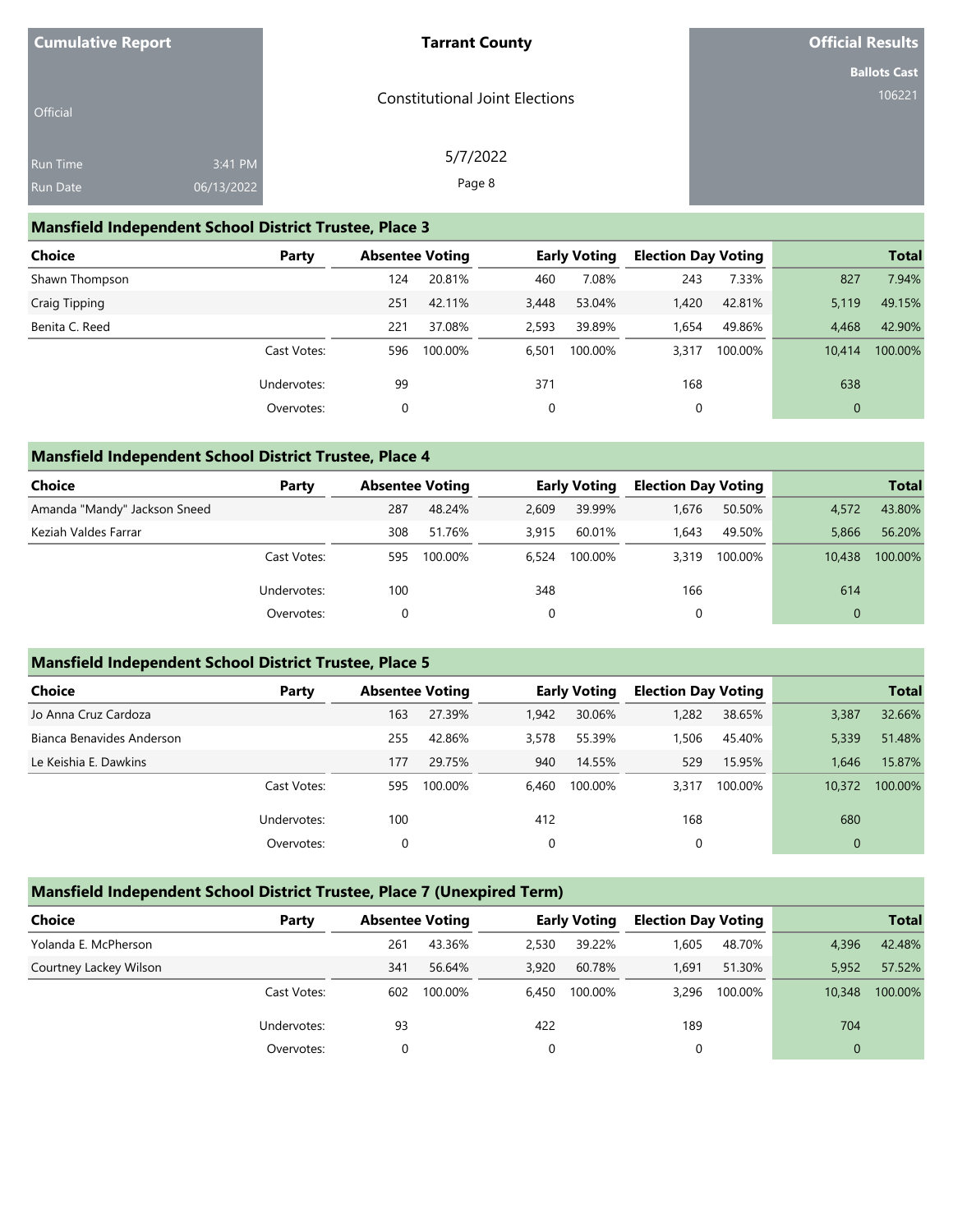| <b>Cumulative Report</b> |                       | <b>Tarrant County</b>                 | <b>Official Results</b>       |
|--------------------------|-----------------------|---------------------------------------|-------------------------------|
| Official                 |                       | <b>Constitutional Joint Elections</b> | <b>Ballots Cast</b><br>106221 |
| Run Time<br>Run Date     | 3:41 PM<br>06/13/2022 | 5/7/2022<br>Page 9                    |                               |

#### **Northwest Independent School District School Trustee, Place 3**

| <b>Choice</b>      | Party       | <b>Absentee Voting</b> |         |     | <b>Early Voting</b> | <b>Election Day Voting</b> |         |          | <b>Total</b> |
|--------------------|-------------|------------------------|---------|-----|---------------------|----------------------------|---------|----------|--------------|
| Anne Davis Simpson |             | 92                     | 58.97%  | 379 | 49.74%              | 284                        | 51.92%  | 755      | 51.54%       |
| Stacey R. Bauer    |             | 64                     | 41.03%  | 383 | 50.26%              | 263                        | 48.08%  | 710      | 48.46%       |
|                    | Cast Votes: | 156                    | 100.00% | 762 | 100.00%             | 547                        | 100.00% | 1.465    | 100.00%      |
|                    | Undervotes: | 32                     |         | 204 |                     | 153                        |         | 389      |              |
|                    | Overvotes:  |                        |         |     |                     | 0                          |         | $\Omega$ |              |

### **Northwest Independent School District School Trustee, Place 4**

| <b>Choice</b> | Party       | <b>Absentee Voting</b> |         | <b>Early Voting</b> |         | <b>Election Day Voting</b> |         |              | <b>Total</b> |
|---------------|-------------|------------------------|---------|---------------------|---------|----------------------------|---------|--------------|--------------|
| Judy Copp     |             | 139                    | 100.00% | 699                 | 100.00% | 482                        | 100.00% | 1,320        | 100.00%      |
|               | Cast Votes: | 139                    | 100.00% | 699                 | 100.00% | 482                        | 100.00% | 1,320        | 100.00%      |
|               | Undervotes: | 49                     |         | 267                 |         | 218                        |         | 534          |              |
|               | Overvotes:  |                        |         |                     |         | 0                          |         | $\mathbf{0}$ |              |

#### **White Settlement Independent School District School Board Trustee, Place 4**

| Choice       | Party       | <b>Absentee Voting</b> |         | <b>Early Voting</b> |         | <b>Election Day Voting</b> |             |       | <b>Total</b> |
|--------------|-------------|------------------------|---------|---------------------|---------|----------------------------|-------------|-------|--------------|
| Jeremy Lelek |             | 102 <sub>1</sub>       | 100.00% | 1.168               | 100.00% |                            | 452 100.00% | 1,722 | 100.00%      |
|              | Cast Votes: | 102                    | 100.00% | 1,168               | 100.00% |                            | 452 100.00% | 1.722 | 100.00%      |
|              | Undervotes: | 36                     |         | 405                 |         | 227                        |             | 668   |              |
|              | Overvotes:  |                        |         |                     |         |                            |             | 0     |              |

### **White Settlement Independent School District School Board Trustee, Place 5**

| Choice        | Party       |     | <b>Absentee Voting</b> |       | <b>Early Voting</b> | <b>Election Day Voting</b> |         |              | <b>Total</b> |
|---------------|-------------|-----|------------------------|-------|---------------------|----------------------------|---------|--------------|--------------|
| Ben Davis     |             | 66  | 60.55%                 | 999   | 74.61%              | 323                        | 64.47%  | 1,388        | 71.22%       |
| Michael Evans |             | 43  | 39.45%                 | 340   | 25.39%              | 178                        | 35.53%  | 561          | 28.78%       |
|               | Cast Votes: | 109 | 100.00%                | 1,339 | 100.00%             | 501                        | 100.00% | 1.949        | 100.00%      |
|               | Undervotes: | 29  |                        | 234   |                     | 178                        |         | 441          |              |
|               | Overvotes:  |     |                        | 0     |                     | 0                          |         | $\mathbf{0}$ |              |

#### **White Settlement Independent School District Proposition A**

| <b>Choice</b> | Party       | <b>Absentee Voting</b> |         |       | Early Voting | <b>Election Day Voting</b> |         |              | <b>Total</b> |
|---------------|-------------|------------------------|---------|-------|--------------|----------------------------|---------|--------------|--------------|
| For           |             | 38                     | 28.36%  | 911   | 58.70%       | 303                        | 45.16%  | 1,252        | 53.12%       |
| Against       |             | 96                     | 71.64%  | 641   | 41.30%       | 368                        | 54.84%  | 1.105        | 46.88%       |
|               | Cast Votes: | 134                    | 100.00% | 1,552 | 100.00%      | 671                        | 100.00% | 2,357        | 100.00%      |
|               | Undervotes: | 4                      |         | 21    |              | 8                          |         | 33           |              |
|               | Overvotes:  |                        |         | 0     |              | 0                          |         | $\mathbf{0}$ |              |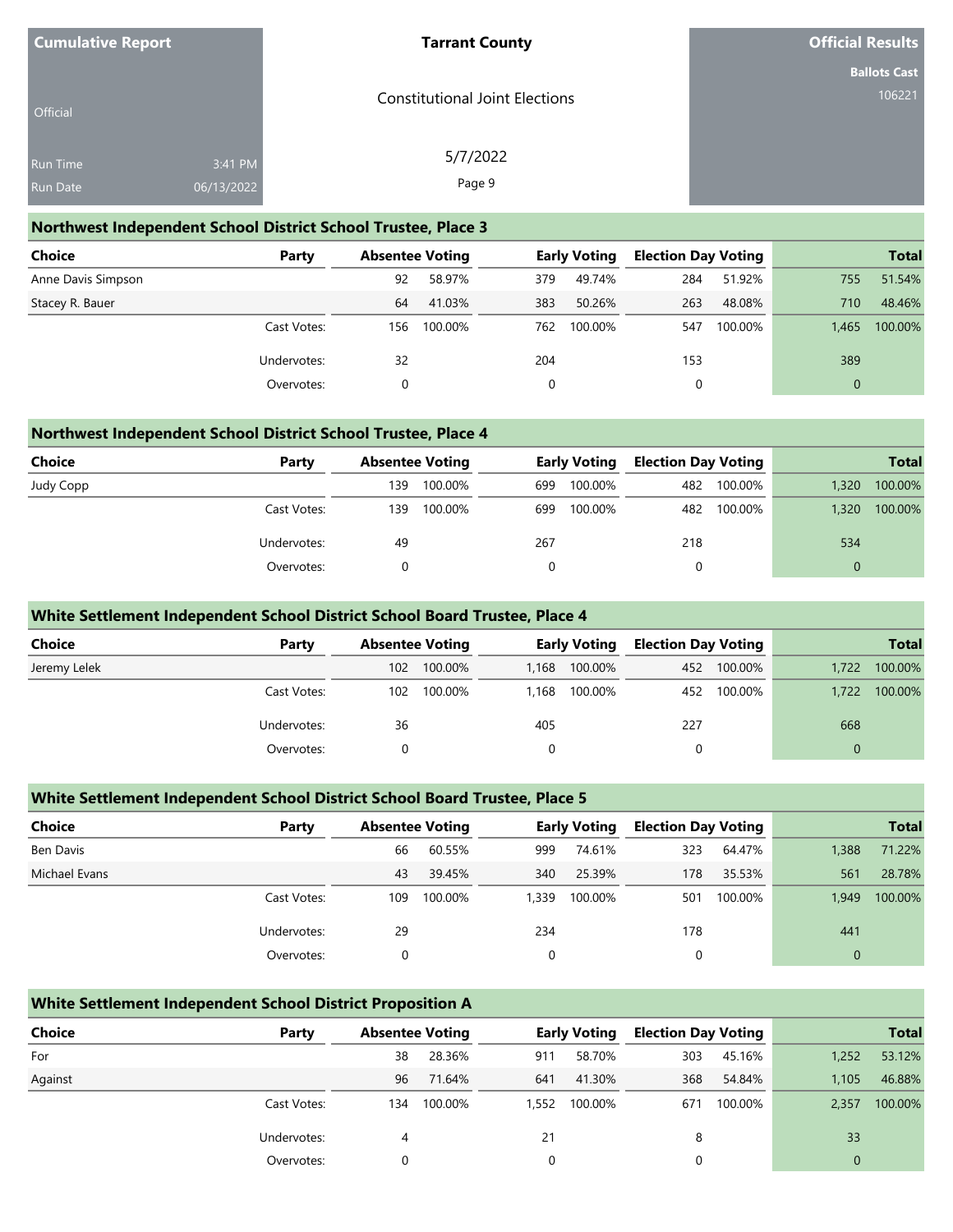| <b>Cumulative Report</b> |  |
|--------------------------|--|
|--------------------------|--|

#### **Tarrant County**

**Official Results**

**Ballots Cast** 106221

| Official        |            | <b>Constitutional Joint Elections</b> |
|-----------------|------------|---------------------------------------|
| <b>Run Time</b> | 3:41 PM    | 5/7/2022                              |
| <b>Run Date</b> | 06/13/2022 | Page 10                               |

### **City of Arlington Councilmember, District #1**

| <b>Choice</b> | Party       |     | <b>Absentee Voting</b> |       | <b>Early Voting</b> | <b>Election Day Voting</b> |         |          | <b>Total</b> |
|---------------|-------------|-----|------------------------|-------|---------------------|----------------------------|---------|----------|--------------|
| Helen Moise   |             | 213 | 100.00%                | 1,332 | 100.00%             | 782                        | 100.00% | 2,327    | 100.00%      |
|               | Cast Votes: | 213 | 100.00%                | 1,332 | 100.00%             | 782                        | 100.00% | 2,327    | 100.00%      |
|               | Undervotes: | 69  |                        | 324   |                     | 244                        |         | 637      |              |
|               | Overvotes:  |     |                        | 0     |                     | 0                          |         | $\Omega$ |              |

#### **City of Arlington Councilmember, District #2**

| <b>Choice</b>   | Party       |     | <b>Absentee Voting</b> |       | Early Voting | <b>Election Day Voting</b> |         |       | <b>Total</b> |
|-----------------|-------------|-----|------------------------|-------|--------------|----------------------------|---------|-------|--------------|
| Raul H Gonzalez |             | 468 | 100.00%                | 1,892 | 100.00%      | 1,203                      | 100.00% | 3.563 | 100.00%      |
|                 | Cast Votes: | 468 | 100.00%                | 1.892 | 100.00%      | 1,203                      | 100.00% | 3,563 | 100.00%      |
|                 | Undervotes: | 145 |                        | 527   |              | 343                        |         | 1,015 |              |
|                 | Overvotes:  |     |                        |       |              |                            |         |       |              |

### **City of Arlington Councilmember, District #6**

| <b>Choice</b>       | Party       |       | <b>Absentee Voting</b> |       | <b>Early Voting</b> | <b>Election Day Voting</b> |         |             | <b>Total</b> |
|---------------------|-------------|-------|------------------------|-------|---------------------|----------------------------|---------|-------------|--------------|
| Albert Parra        |             | 685   | 37.17%                 | 2,829 | 33.66%              | 2.114                      | 38.70%  | 5,628       | 35.82%       |
| Joshua Taylor       |             | 297   | 16.12%                 | 661   | 7.86%               | 469                        | 8.59%   | 1,427       | 9.08%        |
| Long Pham           |             | 620   | 33.64%                 | 4,300 | 51.16%              | 2,380                      | 43.57%  | 7,300       | 46.46%       |
| Chris "Dobi" Dobson |             | 241   | 13.08%                 | 615   | 7.32%               | 500                        | 9.15%   | 1,356       | 8.63%        |
|                     | Cast Votes: | 1.843 | 100.00%                | 8,405 | 100.00%             | 5,463                      | 100.00% | 15,711      | 100.00%      |
|                     | Undervotes: | 186   |                        | 481   |                     | 463                        |         | 1,130       |              |
|                     | Overvotes:  | 0     |                        | 0     |                     | 0                          |         | $\mathbf 0$ |              |

## **City of Arlington Councilmember, District #7**

| <b>Choice</b> | Party       |       | <b>Absentee Voting</b> |       | <b>Early Voting</b> | <b>Election Day Voting</b> |         |                | <b>Total</b> |
|---------------|-------------|-------|------------------------|-------|---------------------|----------------------------|---------|----------------|--------------|
| Cyndi Golden  |             | 945   | 51.92%                 | 3.376 | 42.10%              | 2,509                      | 46.87%  | 6,830          | 44.96%       |
| Bowie Hogg    |             | 875   | 48.08%                 | 4.643 | 57.90%              | 2,844                      | 53.13%  | 8.362          | 55.04%       |
|               | Cast Votes: | 1,820 | 100.00%                | 8.019 | 100.00%             | 5,353                      | 100.00% | 15,192         | 100.00%      |
|               | Undervotes: | 209   |                        | 867   |                     | 573                        |         | 1,649          |              |
|               | Overvotes:  |       |                        |       |                     |                            |         | $\overline{0}$ |              |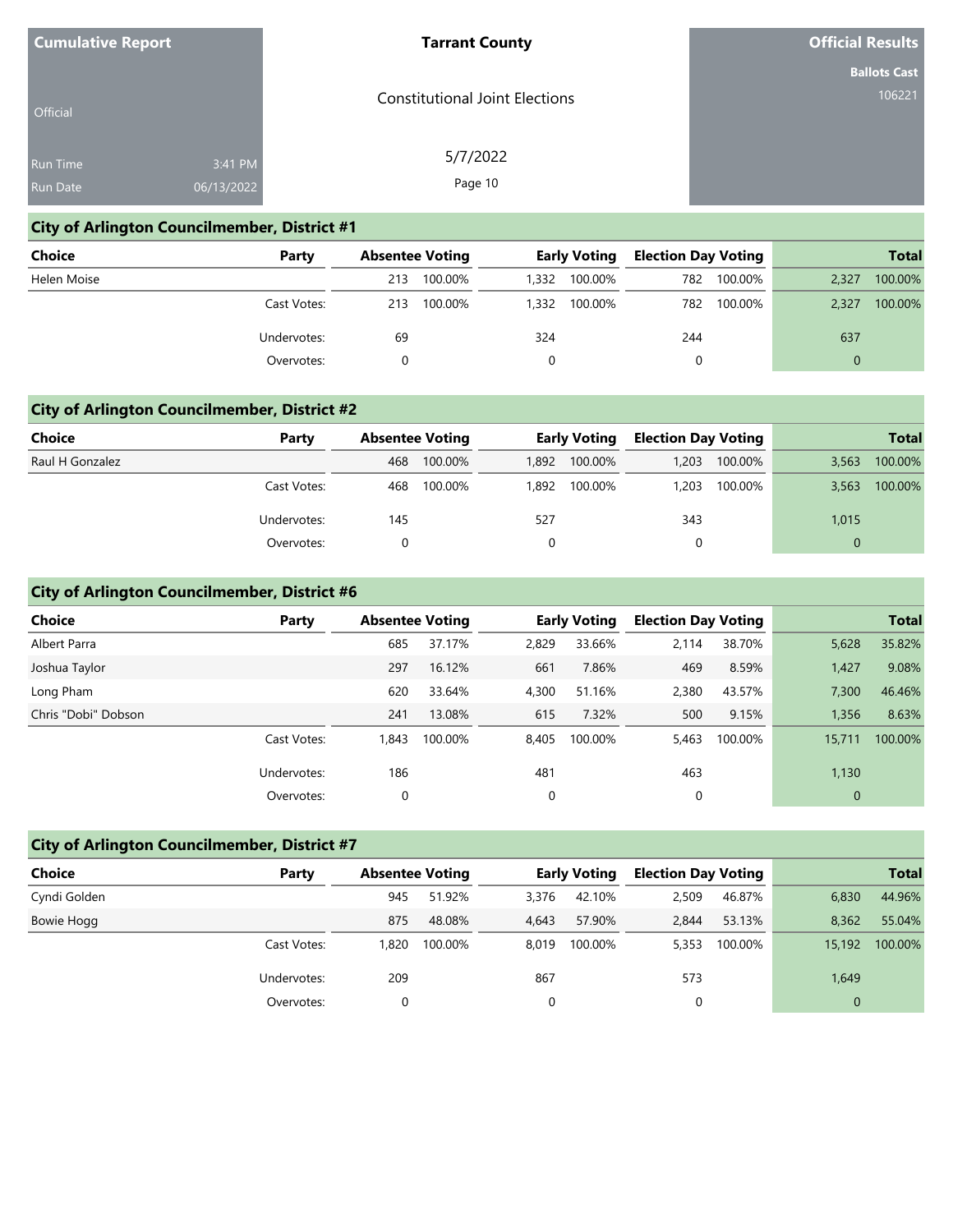| <b>Cumulative Report</b> |            | <b>Tarrant County</b>                 | <b>Official Results</b> |
|--------------------------|------------|---------------------------------------|-------------------------|
|                          |            |                                       | <b>Ballots Cast</b>     |
| Official                 |            | <b>Constitutional Joint Elections</b> | 106221                  |
| Run Time                 | 3:41 PM    | 5/7/2022                              |                         |
| Run Date                 | 06/13/2022 | Page 11                               |                         |

# **City of Azle City Council Place 1**

| Choice            | Party       | <b>Absentee Voting</b> |         |     | <b>Early Voting</b> | <b>Election Day Voting</b> |         |          | <b>Total</b> |
|-------------------|-------------|------------------------|---------|-----|---------------------|----------------------------|---------|----------|--------------|
| <b>Bill Jones</b> |             | 34                     | 56.67%  | 88  | 30.77%              | 62                         | 31.96%  | 184      | 34.07%       |
| Derrick Nelson    |             | 26                     | 43.33%  | 198 | 69.23%              | 132                        | 68.04%  | 356      | 65.93%       |
|                   | Cast Votes: | 60                     | 100.00% | 286 | 100.00%             | 194                        | 100.00% | 540      | 100.00%      |
|                   | Undervotes: | 10                     |         | 27  |                     | 22                         |         | 59       |              |
|                   | Overvotes:  | 0                      |         |     |                     | 0                          |         | $\Omega$ |              |

# **City of Azle City Council Place 2**

| <b>Choice</b> | Party       | <b>Absentee Voting</b> |         |     | <b>Early Voting</b> | <b>Election Day Voting</b> |         |              | <b>Total</b> |
|---------------|-------------|------------------------|---------|-----|---------------------|----------------------------|---------|--------------|--------------|
| David McClure |             | 20                     | 31.75%  | 62  | 21.23%              | 56                         | 28.14%  | 138          | 24.91%       |
| Amy Estes     |             | 43                     | 68.25%  | 230 | 78.77%              | 143                        | 71.86%  | 416          | 75.09%       |
|               | Cast Votes: | 63                     | 100.00% | 292 | 100.00%             | 199                        | 100.00% | 554          | 100.00%      |
|               | Undervotes: |                        |         | 21  |                     | 17                         |         | 45           |              |
|               | Overvotes:  | 0                      |         | 0   |                     | 0                          |         | $\mathbf{0}$ |              |

# **City of Azle City Council Place 5**

| Choice             | Party       | <b>Absentee Voting</b> |         |     | <b>Early Voting</b> | <b>Election Day Voting</b> |         |          | <b>Total</b> |
|--------------------|-------------|------------------------|---------|-----|---------------------|----------------------------|---------|----------|--------------|
| Rouel Rothenberger |             | 51                     | 100.00% | 250 | 100.00%             | 174                        | 100.00% | 475      | 100.00%      |
|                    | Cast Votes: | 51.                    | 100.00% | 250 | 100.00%             | 174                        | 100.00% | 475      | 100.00%      |
|                    | Undervotes: | 19                     |         | 63  |                     | 42                         |         | 124      |              |
|                    | Overvotes:  |                        |         |     |                     |                            |         | $\Omega$ |              |

## **City of Azle Proposition A**

| Choice  | Party       | <b>Absentee Voting</b> |         |     | <b>Early Voting</b> | <b>Election Day Voting</b> |         |          | <b>Total</b> |
|---------|-------------|------------------------|---------|-----|---------------------|----------------------------|---------|----------|--------------|
| For     |             | 60                     | 88.24%  | 244 | 79.22%              | 176                        | 82.24%  | 480      | 81.36%       |
| Against |             | 8                      | 11.76%  | 64  | 20.78%              | 38                         | 17.76%  | 110      | 18.64%       |
|         | Cast Votes: | 68                     | 100.00% | 308 | 100.00%             | 214                        | 100.00% | 590      | 100.00%      |
|         | Undervotes: |                        |         |     |                     |                            |         | 9        |              |
|         | Overvotes:  |                        |         |     |                     | 0                          |         | $\Omega$ |              |

## **City of Bedford Council Member, Place 3**

| Choice    | Party       |     | <b>Absentee Voting</b> |       | <b>Early Voting</b> | <b>Election Day Voting</b> |         |       | <b>Total</b> |
|-----------|-------------|-----|------------------------|-------|---------------------|----------------------------|---------|-------|--------------|
| Amy Sabol |             | 301 | 100.00%                | 1.178 | 100.00%             | 536                        | 100.00% | 2,015 | 100.00%      |
|           | Cast Votes: | 301 | 100.00%                | 1.178 | 100.00%             | 536                        | 100.00% | 2,015 | 100.00%      |
|           | Undervotes: | 73  |                        | 336   |                     | 208                        |         | 617   |              |
|           | Overvotes:  |     |                        |       |                     |                            |         |       |              |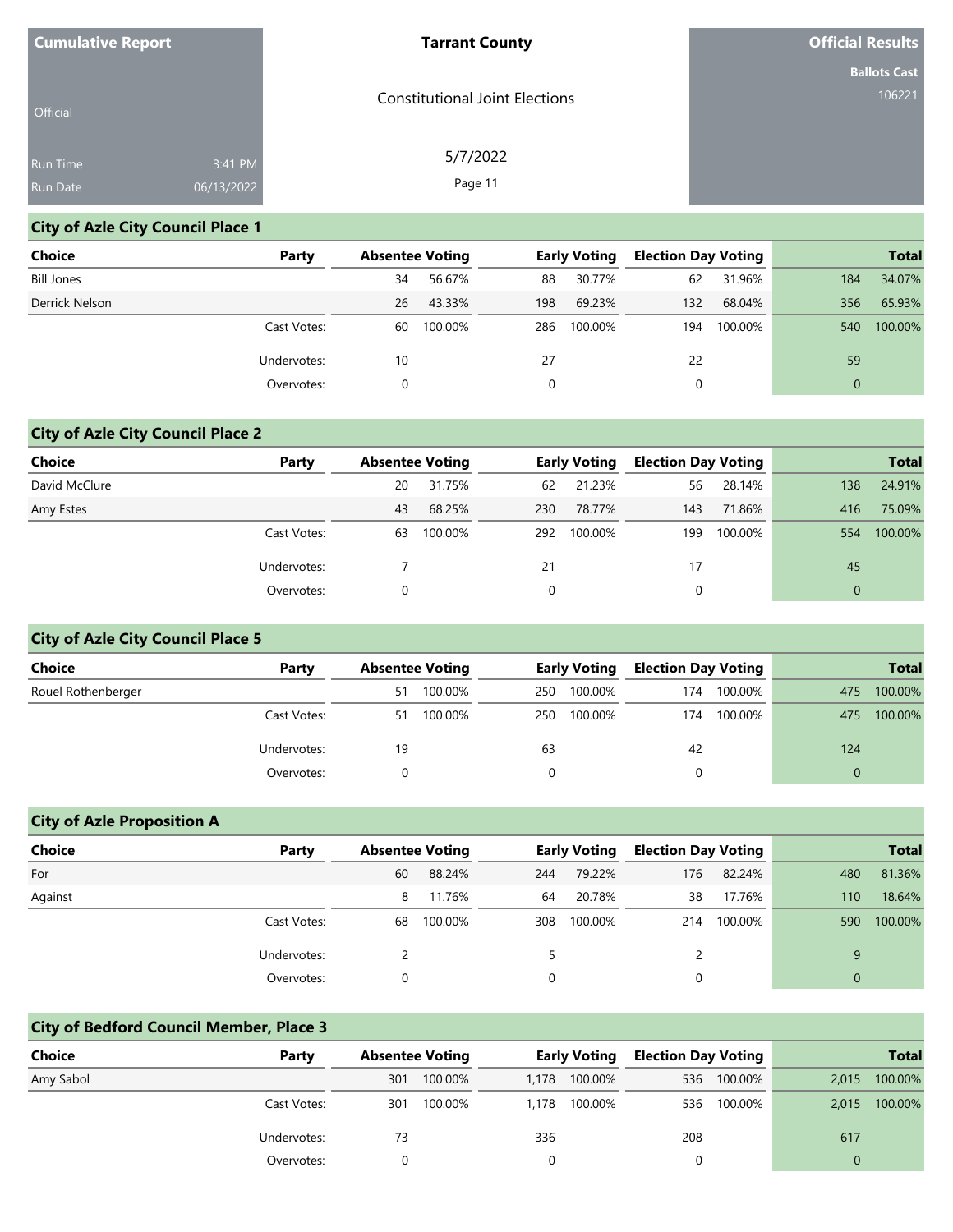| <b>Cumulative Report</b> |            | <b>Tarrant County</b>                 | <b>Official Results</b> |
|--------------------------|------------|---------------------------------------|-------------------------|
|                          |            |                                       | <b>Ballots Cast</b>     |
| Official                 |            | <b>Constitutional Joint Elections</b> | 106221                  |
| Run Time                 | 3:41 PM    | 5/7/2022                              |                         |
| Run Date                 | 06/13/2022 | Page 12                               |                         |

## **City of Bedford Council Member, Place 5**

| <b>Choice</b>      | Party       | <b>Absentee Voting</b> |         |       | <b>Early Voting</b> | <b>Election Day Voting</b> |         |              | <b>Total</b> |
|--------------------|-------------|------------------------|---------|-------|---------------------|----------------------------|---------|--------------|--------------|
| Steve Farco        |             | 166                    | 49.26%  | 743   | 52.40%              | 382                        | 55.44%  | 1.291        | 52.82%       |
| Charles Baetz      |             | 99                     | 29.38%  | 454   | 32.02%              | 233                        | 33.82%  | 786          | 32.16%       |
| Michael A. Dickens |             | 72                     | 21.36%  | 221   | 15.59%              | 74                         | 10.74%  | 367          | 15.02%       |
|                    | Cast Votes: | 337                    | 100.00% | 1,418 | 100.00%             | 689                        | 100.00% | 2.444        | 100.00%      |
|                    | Undervotes: | 37                     |         | 96    |                     | 55                         |         | 188          |              |
|                    | Overvotes:  | 0                      |         | 0     |                     | 0                          |         | $\mathbf{0}$ |              |

# **City of Colleyville Mayor**

| <b>Choice</b>   | Party       |     | <b>Absentee Voting</b> |       | <b>Early Voting</b> | <b>Election Day Voting</b> |         |       | <b>Total</b> |
|-----------------|-------------|-----|------------------------|-------|---------------------|----------------------------|---------|-------|--------------|
| David Kelly     |             | 174 | 53.87%                 | 1,835 | 39.87%              | 594                        | 47.37%  | 2,603 | 42.12%       |
| Bobby Lindamood |             | 149 | 46.13%                 | 2.768 | 60.13%              | 660                        | 52.63%  | 3,577 | 57.88%       |
|                 | Cast Votes: | 323 | 100.00%                | 4.603 | 100.00%             | 1.254                      | 100.00% | 6,180 | 100.00%      |
|                 | Undervotes: | 4   |                        | 52    |                     | 29                         |         | 85    |              |
|                 | Overvotes:  | 0   |                        | 0     |                     | 0                          |         |       |              |

# **City of Colleyville Councilmember, Place 1**

| <b>Choice</b> | Party       | <b>Absentee Voting</b> |         |       | <b>Early Voting</b> |       |         |       | <b>Election Day Voting</b> |  | <b>Total</b> |
|---------------|-------------|------------------------|---------|-------|---------------------|-------|---------|-------|----------------------------|--|--------------|
| Brandi Elder  |             | 168                    | 52.83%  | 2.754 | 60.67%              | 683   | 55.66%  | 3,605 | 59.25%                     |  |              |
| Amyn Gilani   |             | 150                    | 47.17%  | 1,785 | 39.33%              | 544   | 44.34%  | 2.479 | 40.75%                     |  |              |
|               | Cast Votes: | 318                    | 100.00% | 4,539 | 100.00%             | 1.227 | 100.00% | 6,084 | 100.00%                    |  |              |
|               | Undervotes: | 9                      |         | 116   |                     | 56    |         | 181   |                            |  |              |
|               | Overvotes:  |                        |         | 0     |                     |       |         |       |                            |  |              |

# **City of Colleyville Councilmember, Place 2**

| <b>Choice</b> | Party       |     | <b>Absentee Voting</b> |       | <b>Early Voting</b> | <b>Election Day Voting</b> |         |       | <b>Total</b> |
|---------------|-------------|-----|------------------------|-------|---------------------|----------------------------|---------|-------|--------------|
| Zac Bunn      |             | 142 | 44.65%                 | 1.564 | 35.19%              | 475                        | 39.62%  | 2,181 | 36.58%       |
| George Bond   |             | 176 | 55.35%                 | 2.881 | 64.81%              | 724                        | 60.38%  | 3,781 | 63.42%       |
|               | Cast Votes: | 318 | 100.00%                | 4,445 | 100.00%             | 1.199                      | 100.00% | 5,962 | 100.00%      |
|               | Undervotes: | 9   |                        | 210   |                     | 84                         |         | 303   |              |
|               | Overvotes:  |     |                        | 0     |                     |                            |         |       |              |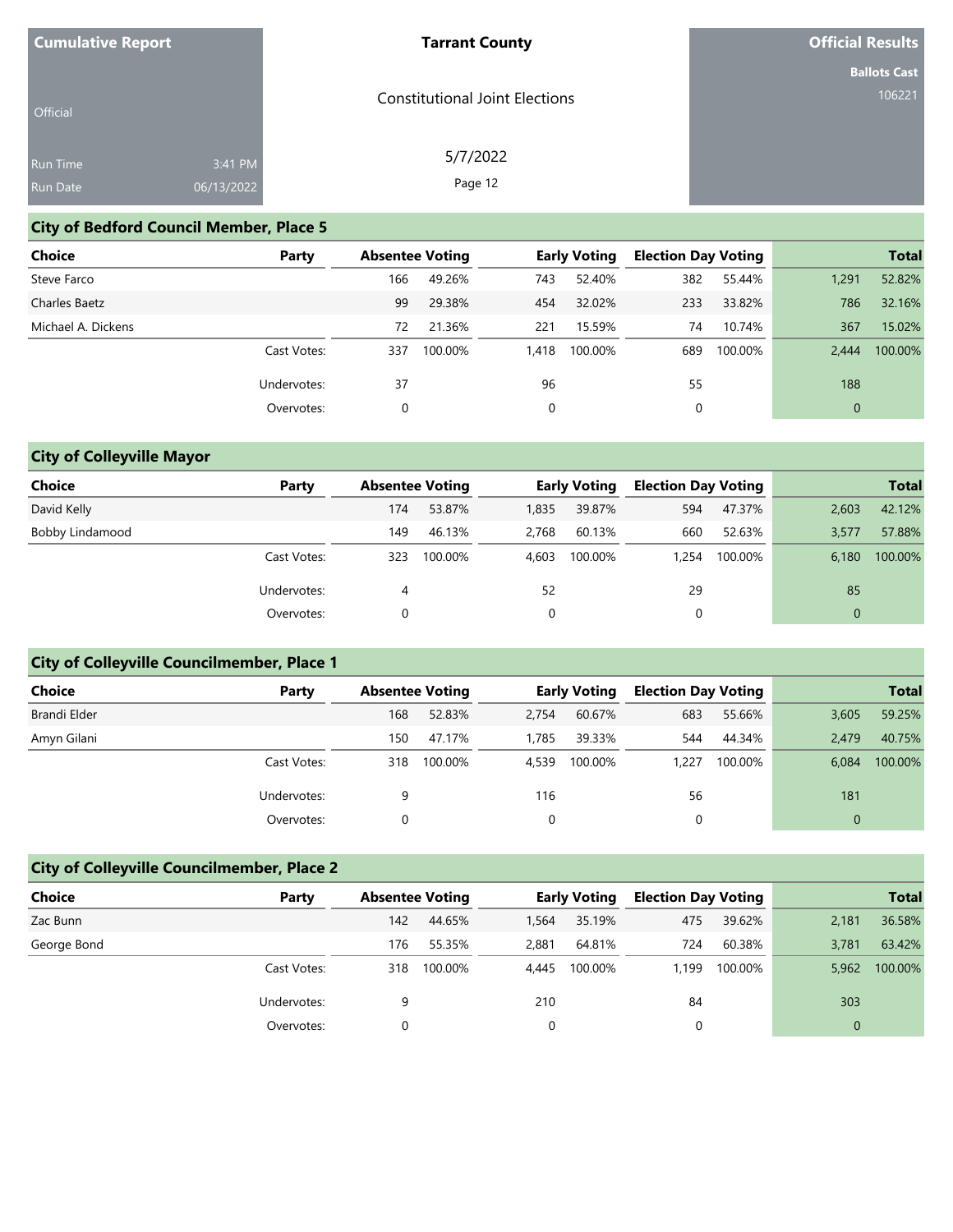| <b>Cumulative Report</b> |            | <b>Tarrant County</b>                 | <b>Official Results</b> |
|--------------------------|------------|---------------------------------------|-------------------------|
|                          |            |                                       | <b>Ballots Cast</b>     |
| Official                 |            | <b>Constitutional Joint Elections</b> | 106221                  |
| Run Time                 | 3:41 PM    | 5/7/2022                              |                         |
| Run Date                 | 06/13/2022 | Page 13                               |                         |

## **City of Dalworthington Gardens Proposition A**

| <b>Choice</b> | Party       | <b>Absentee Voting</b> |         |    | <b>Early Voting</b> | <b>Election Day Voting</b> |         |          | <b>Total</b> |
|---------------|-------------|------------------------|---------|----|---------------------|----------------------------|---------|----------|--------------|
| For           |             | 29                     | 96.67%  | 83 | 90.22%              | 114                        | 92.68%  | 226      | 92.24%       |
| Against       |             |                        | 3.33%   | 9  | 9.78%               | 9.                         | 7.32%   | 19       | 7.76%        |
|               | Cast Votes: | 30                     | 100.00% | 92 | 100.00%             | 123                        | 100.00% | 245      | 100.00%      |
|               | Undervotes: |                        |         |    |                     |                            |         | 4        |              |
|               | Overvotes:  |                        |         |    |                     | 0                          |         | $\Omega$ |              |

## **Town of Edgecliff Village Alderman Place #1**

| <b>Choice</b>    | Party       | <b>Absentee Voting</b> |         |          | <b>Early Voting</b> | <b>Election Day Voting</b> |         |     | <b>Total</b> |
|------------------|-------------|------------------------|---------|----------|---------------------|----------------------------|---------|-----|--------------|
| Floyd Brooks     |             | 18                     | 56.25%  | 29       | 69.05%              | 98                         | 59.39%  | 145 | 60.67%       |
| Jerry Leon Jones |             | 14                     | 43.75%  | 13       | 30.95%              | 67                         | 40.61%  | 94  | 39.33%       |
|                  | Cast Votes: | 32                     | 100.00% | 42       | 100.00%             | 165                        | 100.00% | 239 | 100.00%      |
|                  | Undervotes: | b                      |         |          |                     | 3                          |         | 16  |              |
|                  | Overvotes:  |                        |         | $\Omega$ |                     |                            |         |     |              |

## **Town of Edgecliff Village Alderman Place #3**

| Choice               | Party       | <b>Absentee Voting</b> |         | <b>Early Voting</b> |         | <b>Election Day Voting</b> |         |     | <b>Total</b> |
|----------------------|-------------|------------------------|---------|---------------------|---------|----------------------------|---------|-----|--------------|
| Raymond (Ray) Beamer |             | 33                     | 100.00% | 43                  | 100.00% | 141                        | 100.00% | 217 | 100.00%      |
|                      | Cast Votes: | 33                     | 100.00% | 43                  | 100.00% | 141                        | 100.00% | 217 | 100.00%      |
|                      | Undervotes: |                        |         | b                   |         | 27                         |         | 38  |              |
|                      | Overvotes:  |                        |         |                     |         |                            |         |     |              |

## **Town of Edgecliff Village Alderman Place #5**

| <b>Choice</b>        | Party       |    | <b>Absentee Voting</b> |    | <b>Early Voting</b> | <b>Election Day Voting</b> |         |     | <b>Total</b> |
|----------------------|-------------|----|------------------------|----|---------------------|----------------------------|---------|-----|--------------|
| Ross Earl Haynes Jr. |             | 33 | 100.00%                | 44 | 100.00%             | 138                        | 100.00% | 215 | 100.00%      |
|                      | Cast Votes: | 33 | 100.00%                | 44 | 100.00%             | 138                        | 100.00% | 215 | 100.00%      |
|                      | Undervotes: |    |                        |    |                     | 30                         |         | 40  |              |
|                      | Overvotes:  |    |                        |    |                     |                            |         |     |              |

### **City of Euless Councilmember, Place 1**

| <b>Choice</b>  | Party       |     | <b>Absentee Voting</b> |       | <b>Early Voting</b> |     | <b>Election Day Voting</b> |       | <b>Total</b> |
|----------------|-------------|-----|------------------------|-------|---------------------|-----|----------------------------|-------|--------------|
| Tim Stinneford |             | 122 | 100.00%                | 1.587 | 100.00%             | 686 | 100.00%                    | 2,395 | 100.00%      |
|                | Cast Votes: | 122 | 100.00%                | 1.587 | 100.00%             | 686 | 100.00%                    | 2,395 | 100.00%      |
|                | Undervotes: | 26  |                        | 403   |                     | 226 |                            | 655   |              |
|                | Overvotes:  |     |                        |       |                     |     |                            |       |              |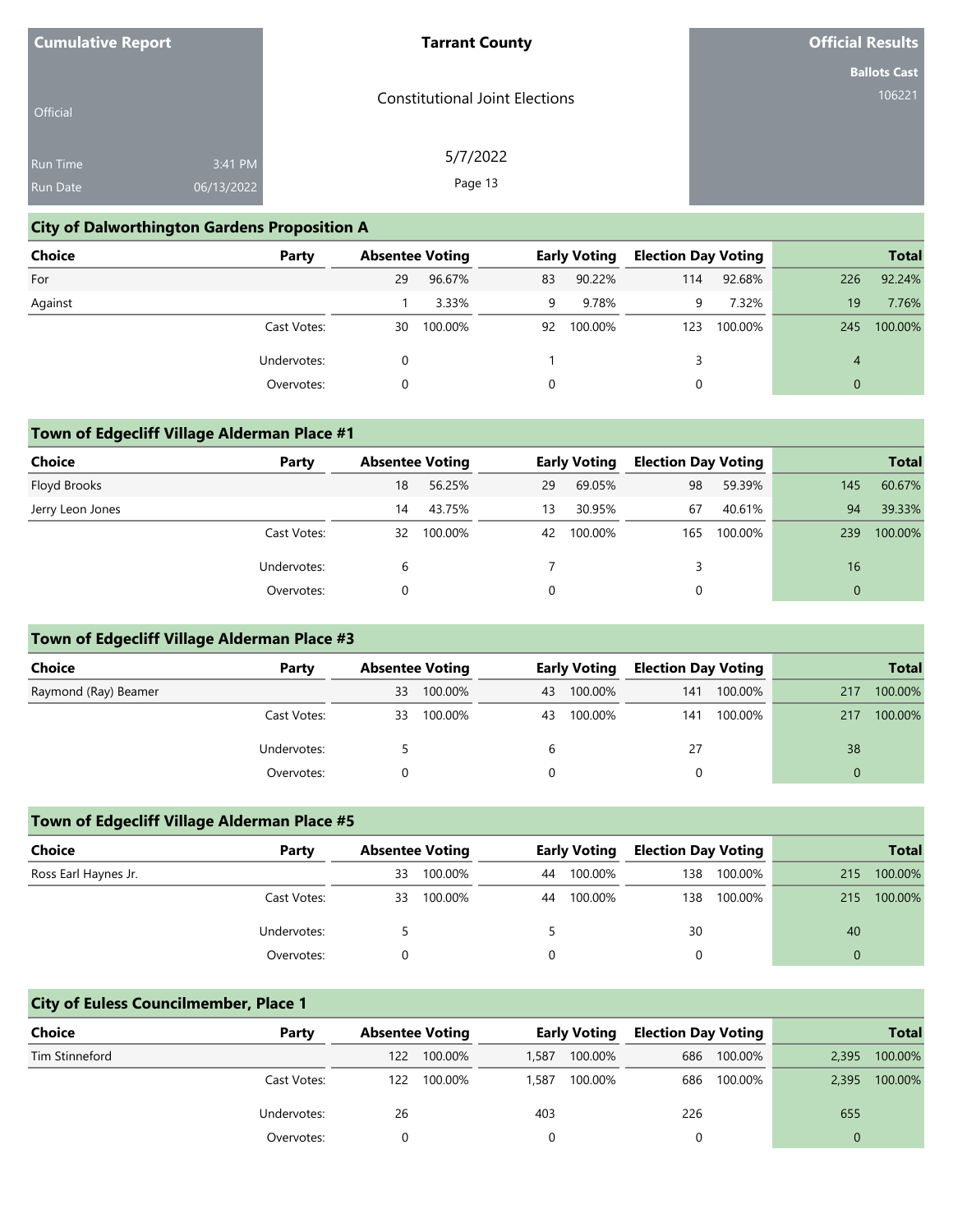| <b>Cumulative Report</b> |            | <b>Tarrant County</b>                 | <b>Official Results</b> |
|--------------------------|------------|---------------------------------------|-------------------------|
|                          |            |                                       | <b>Ballots Cast</b>     |
| Official                 |            | <b>Constitutional Joint Elections</b> | 106221                  |
| Run Time                 | 3:41 PM    | 5/7/2022                              |                         |
| Run Date                 | 06/13/2022 | Page 14                               |                         |

## **City of Euless Councilmember, Place 3**

| Choice             | Party       | <b>Absentee Voting</b> |         |       | <b>Early Voting</b> | <b>Election Day Voting</b> |         |             | <b>Total</b> |
|--------------------|-------------|------------------------|---------|-------|---------------------|----------------------------|---------|-------------|--------------|
| Mohan Gyawali      |             | 40                     | 28.17%  | 685   | 35.31%              | 370                        | 42.19%  | 1,095       | 37.01%       |
| <b>Eddie Price</b> |             | 102                    | 71.83%  | 1,255 | 64.69%              | 507                        | 57.81%  | 1.864       | 62.99%       |
|                    | Cast Votes: | 142                    | 100.00% | 1.940 | 100.00%             | 877                        | 100.00% | 2,959       | 100.00%      |
|                    | Undervotes: | 6                      |         | 50    |                     | 35                         |         | 91          |              |
|                    | Overvotes:  |                        |         |       |                     | 0                          |         | $\mathbf 0$ |              |

## **Town of Flower Mound Councilmember, Place 1, Three Year Term**

| Choice         | Party       | <b>Absentee Voting</b> |           |    | <b>Early Voting</b> | <b>Election Day Voting</b> |         |          | <b>Total</b> |
|----------------|-------------|------------------------|-----------|----|---------------------|----------------------------|---------|----------|--------------|
| Carol A. Kyer  |             | 4                      | 66.67%    | 2  | 16.67%              |                            | 33.33%  | 8        | 33.33%       |
| Adam Schiestel |             |                        | 33.33%    | 10 | 83.33%              | $\overline{4}$             | 66.67%  | 16       | 66.67%       |
|                | Cast Votes: |                        | 6 100.00% | 12 | 100.00%             | 6                          | 100.00% | 24       | 100.00%      |
|                | Undervotes: |                        |           |    |                     |                            |         |          |              |
|                | Overvotes:  | 0                      |           |    |                     | 0                          |         | $\Omega$ |              |

### **Town of Flower Mound Councilmember, Place 3, Three Year Term**

| Choice       | Party       | <b>Absentee Voting</b> |         |    | <b>Early Voting</b> | <b>Election Day Voting</b> |         |                 | <b>Total</b> |
|--------------|-------------|------------------------|---------|----|---------------------|----------------------------|---------|-----------------|--------------|
| Robbie Cox   |             | 4                      | 66.67%  | 5. | 41.67%              |                            | 33.33%  | 11              | 45.83%       |
| Brian Taylor |             |                        | 33.33%  |    | 58.33%              | $\overline{4}$             | 66.67%  | 13 <sup>°</sup> | 54.17%       |
|              | Cast Votes: | 6                      | 100.00% | 12 | 100.00%             | 6                          | 100.00% | 24              | 100.00%      |
|              | Undervotes: |                        |         |    |                     |                            |         |                 |              |
|              | Overvotes:  |                        |         |    |                     | $\Omega$                   |         | 0               |              |

# **City of Forest Hill City Council, Mayor**

| <b>Choice</b>          | Party       | <b>Absentee Voting</b> |         |     | <b>Early Voting</b> | <b>Election Day Voting</b> |         |              | <b>Total</b> |
|------------------------|-------------|------------------------|---------|-----|---------------------|----------------------------|---------|--------------|--------------|
| Kengee E. Ford         |             | 4                      | 3.67%   | 4   | 0.68%               | 10                         | 3.88%   | 18           | 1.89%        |
| Clara Faulkner         |             | 17                     | 15.60%  | 44  | 7.52%               | 32                         | 12.40%  | 93           | 9.77%        |
| Stephanie Boardingham  |             | 45                     | 41.28%  | 303 | 51.79%              | 113                        | 43.80%  | 461          | 48.42%       |
| Lyndia Thomas          |             | 18                     | 16.51%  | 113 | 19.32%              | 42                         | 16.28%  | 173          | 18.17%       |
| <b>Brigette Mathis</b> |             | 5                      | 4.59%   | 23  | 3.93%               | 11                         | 4.26%   | 39           | 4.10%        |
| Ozell L. Birks         |             | 20                     | 18.35%  | 98  | 16.75%              | 50                         | 19.38%  | 168          | 17.65%       |
|                        | Cast Votes: | 109                    | 100.00% | 585 | 100.00%             | 258                        | 100.00% | 952          | 100.00%      |
|                        | Undervotes: |                        |         | 4   |                     | $\overline{c}$             |         |              |              |
|                        | Overvotes:  | 0                      |         | 0   |                     | 0                          |         | $\mathbf{0}$ |              |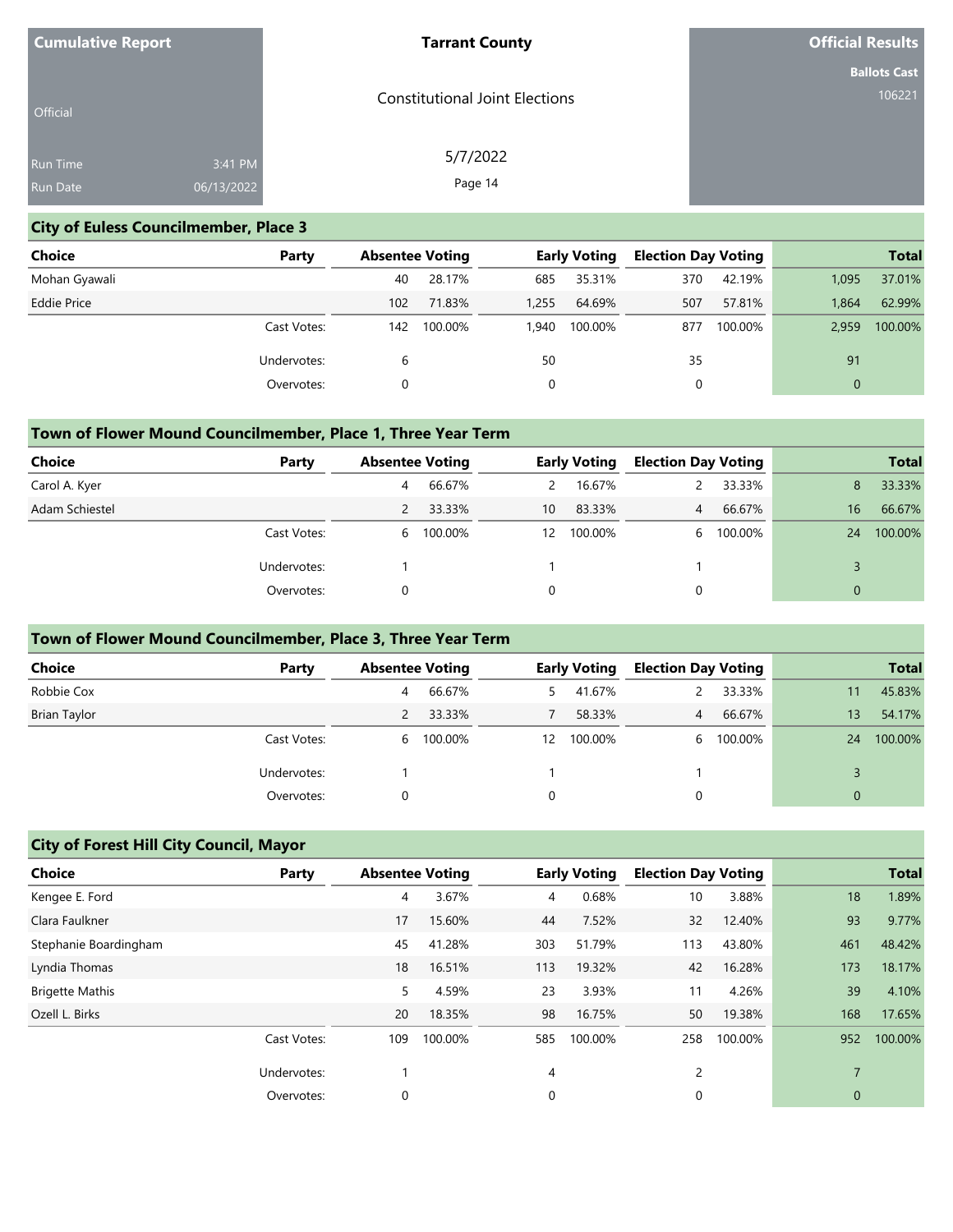| <b>Cumulative Report</b> |            | <b>Tarrant County</b>                 | <b>Official Results</b> |
|--------------------------|------------|---------------------------------------|-------------------------|
|                          |            |                                       | <b>Ballots Cast</b>     |
| Official                 |            | <b>Constitutional Joint Elections</b> | 106221                  |
|                          |            |                                       |                         |
| Run Time                 | 3:41 PM    | 5/7/2022                              |                         |
| Run Date                 | 06/13/2022 | Page 15                               |                         |

## **City of Forest Hill City Council, Council Member Place 4**

| Choice         | Party       |     | <b>Absentee Voting</b> |     | <b>Early Voting</b> | <b>Election Day Voting</b> |         |          | <b>Total</b> |
|----------------|-------------|-----|------------------------|-----|---------------------|----------------------------|---------|----------|--------------|
| Carlie Jones   |             | 54  | 51.92%                 | 214 | 38.21%              | 115                        | 45.28%  | 383      | 41.72%       |
| Silas Robinson |             | 50  | 48.08%                 | 346 | 61.79%              | 139                        | 54.72%  | 535      | 58.28%       |
|                | Cast Votes: | 104 | 100.00%                | 560 | 100.00%             | 254                        | 100.00% | 918      | 100.00%      |
|                | Undervotes: | 6   |                        | 29  |                     | 6                          |         | 41       |              |
|                | Overvotes:  | 0   |                        |     |                     |                            |         | $\Omega$ |              |

## **City of Forest Hill City Council, Council Member Place 5**

| Choice                 | Party       | <b>Absentee Voting</b> |         |          | <b>Early Voting</b> | <b>Election Day Voting</b> |         |     | <b>Total</b> |
|------------------------|-------------|------------------------|---------|----------|---------------------|----------------------------|---------|-----|--------------|
| Keith R. Smith         |             | 73                     | 70.19%  | 332      | 58.97%              | 150                        | 58.14%  | 555 | 60.00%       |
| Armando Villarreal III |             | 31                     | 29.81%  | 231      | 41.03%              | 108                        | 41.86%  | 370 | 40.00%       |
|                        | Cast Votes: | 104                    | 100.00% | 563      | 100.00%             | 258                        | 100.00% | 925 | 100.00%      |
|                        | Undervotes: | b                      |         | 26       |                     |                            |         | 34  |              |
|                        | Overvotes:  |                        |         | $\Omega$ |                     |                            |         |     |              |

## **City of Forest Hill City Council, Council Member Place 6**

| <b>Choice</b>                 | Party       | <b>Absentee Voting</b> |         |     | <b>Early Voting</b> | <b>Election Day Voting</b> |         |          | <b>Total</b> |
|-------------------------------|-------------|------------------------|---------|-----|---------------------|----------------------------|---------|----------|--------------|
| Malinda Miller                |             | 55                     | 51.89%  | 194 | 34.15%              | 91                         | 35.97%  | 340      | 36.68%       |
| Jesus Rivas                   |             | 37                     | 34.91%  | 239 | 42.08%              | 115                        | 45.45%  | 391      | 42.18%       |
| Dulani "Jamal Jones" Masimini |             | 14                     | 13.21%  | 135 | 23.77%              | 47                         | 18.58%  | 196      | 21.14%       |
|                               | Cast Votes: | 106                    | 100.00% | 568 | 100.00%             | 253                        | 100.00% | 927      | 100.00%      |
|                               | Undervotes: | 4                      |         | 21  |                     |                            |         | 32       |              |
|                               | Overvotes:  |                        |         | 0   |                     |                            |         | $\Omega$ |              |

# **City of Fort Worth Member of the City Council, District 4 (Unexpired Term)**

| <b>Choice</b>    | Party       | <b>Absentee Voting</b> |         |             | <b>Early Voting</b> | <b>Election Day Voting</b> |         |       | <b>Total</b> |
|------------------|-------------|------------------------|---------|-------------|---------------------|----------------------------|---------|-------|--------------|
| Alan Blaylock    |             | 177                    | 43.38%  | 1,475       | 55.12%              | 1,011                      | 49.73%  | 2,663 | 52.04%       |
| James H. McBride |             | 39                     | 9.56%   | 125         | 4.67%               | 108                        | 5.31%   | 272   | 5.32%        |
| Teresa Ramirez   |             | 45                     | 11.03%  | 291         | 10.87%              | 284                        | 13.97%  | 620   | 12.12%       |
| Tara M. Wilson   |             | 147                    | 36.03%  | 785         | 29.33%              | 630                        | 30.99%  | 1,562 | 30.53%       |
|                  | Cast Votes: | 408                    | 100.00% | 2,676       | 100.00%             | 2,033                      | 100.00% | 5,117 | 100.00%      |
|                  | Undervotes: | 41                     |         | 263         |                     | 246                        |         | 550   |              |
|                  | Overvotes:  |                        |         | $\mathbf 0$ |                     | 0                          |         |       |              |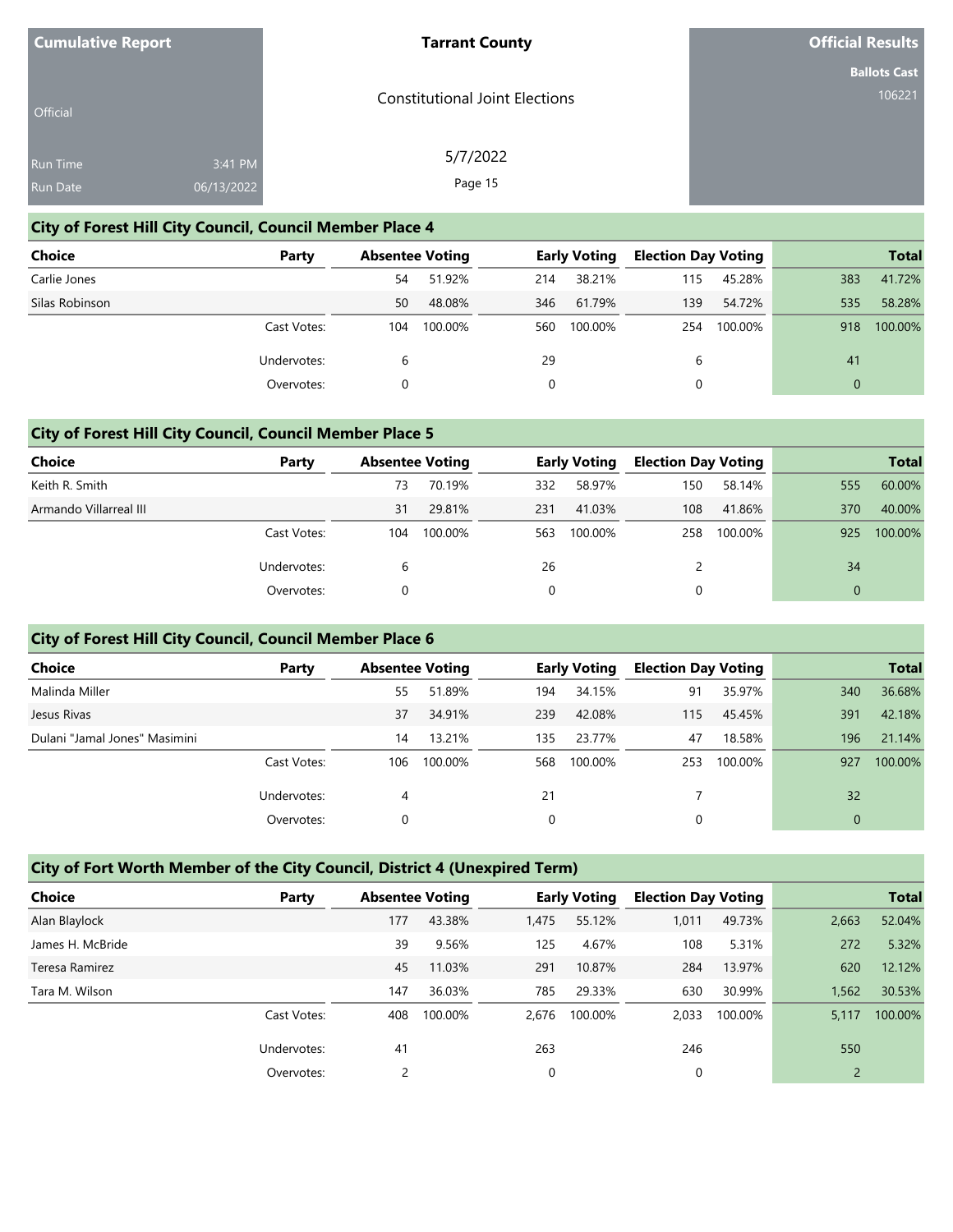| <b>Cumulative Report</b> |            | <b>Tarrant County</b>                 | <b>Official Results</b> |
|--------------------------|------------|---------------------------------------|-------------------------|
|                          |            |                                       | <b>Ballots Cast</b>     |
| Official                 |            | <b>Constitutional Joint Elections</b> | 106221                  |
| Run Time                 | 3:41 PM    | 5/7/2022                              |                         |
| Run Date                 | 06/13/2022 | Page 16                               |                         |

# **City of Fort Worth Proposition A**

| Choice  | Party       | <b>Absentee Voting</b> |         |        | <b>Early Voting</b> | <b>Election Day Voting</b> |         |        | <b>Total</b> |
|---------|-------------|------------------------|---------|--------|---------------------|----------------------------|---------|--------|--------------|
| For     |             | 2,654                  | 72.04%  | 9,022  | 67.21%              | 7,995                      | 66.19%  | 19,671 | 67.40%       |
| Against |             | 1.030                  | 27.96%  | 4,401  | 32.79%              | 4,083                      | 33.81%  | 9.514  | 32.60%       |
|         | Cast Votes: | 3.684                  | 100.00% | 13,423 | 100.00%             | 12.078                     | 100.00% | 29.185 | 100.00%      |
|         | Undervotes: | 74                     |         | 392    |                     | 285                        |         | 751    |              |
|         | Overvotes:  |                        |         |        |                     | 0                          |         |        |              |

# **City of Fort Worth Proposition B**

| <b>Choice</b> | Party       | <b>Absentee Voting</b> |         |          | Early Voting | <b>Election Day Voting</b> |         |        | <b>Total</b> |
|---------------|-------------|------------------------|---------|----------|--------------|----------------------------|---------|--------|--------------|
| For           |             | 2.231                  | 60.87%  | 8,235    | 61.67%       | 7,427                      | 61.77%  | 17,893 | 61.61%       |
| Against       |             | 1.434                  | 39.13%  | 5.118    | 38.33%       | 4,596                      | 38.23%  | 11.148 | 38.39%       |
|               | Cast Votes: | 3.665                  | 100.00% | 13,353   | 100.00%      | 12,023                     | 100.00% | 29,041 | 100.00%      |
|               | Undervotes: | 94                     |         | 462      |              | 340                        |         | 896    |              |
|               | Overvotes:  |                        |         | $\Omega$ |              | 0                          |         |        |              |

# **City of Fort Worth Proposition C**

| Choice  | Party       | <b>Absentee Voting</b> |         |        | <b>Early Voting</b> | <b>Election Day Voting</b> |         |             | <b>Total</b> |
|---------|-------------|------------------------|---------|--------|---------------------|----------------------------|---------|-------------|--------------|
| For     |             | 2,286                  | 62.12%  | 8,073  | 60.64%              | 7,280                      | 60.76%  | 17,639      | 60.88%       |
| Against |             | .394                   | 37.88%  | 5,240  | 39.36%              | 4.701                      | 39.24%  | 11,335      | 39.12%       |
|         | Cast Votes: | 3.680                  | 100.00% | 13,313 | 100.00%             | 11.981                     | 100.00% | 28.974      | 100.00%      |
|         | Undervotes: | 80                     |         | 502    |                     | 382                        |         | 964         |              |
|         | Overvotes:  |                        |         | 0      |                     | 0                          |         | $\mathbf 0$ |              |

# **City of Fort Worth Proposition D**

| <b>Choice</b> | Party       | <b>Absentee Voting</b> |         |        | <b>Early Voting</b> | <b>Election Day Voting</b> |         |          | <b>Total</b> |
|---------------|-------------|------------------------|---------|--------|---------------------|----------------------------|---------|----------|--------------|
| For           |             | 2.998                  | 81.11%  | 9,958  | 74.47%              | 8,625                      | 71.81%  | 21,581   | 74.22%       |
| Against       |             | 698                    | 18.89%  | 3.414  | 25.53%              | 3,386                      | 28.19%  | 7.498    | 25.78%       |
|               | Cast Votes: | 3.696                  | 100.00% | 13,372 | 100.00%             | 12,011                     | 100.00% | 29,079   | 100.00%      |
|               | Undervotes: | 64                     |         | 443    |                     | 352                        |         | 859      |              |
|               | Overvotes:  |                        |         | 0      |                     |                            |         | $\Omega$ |              |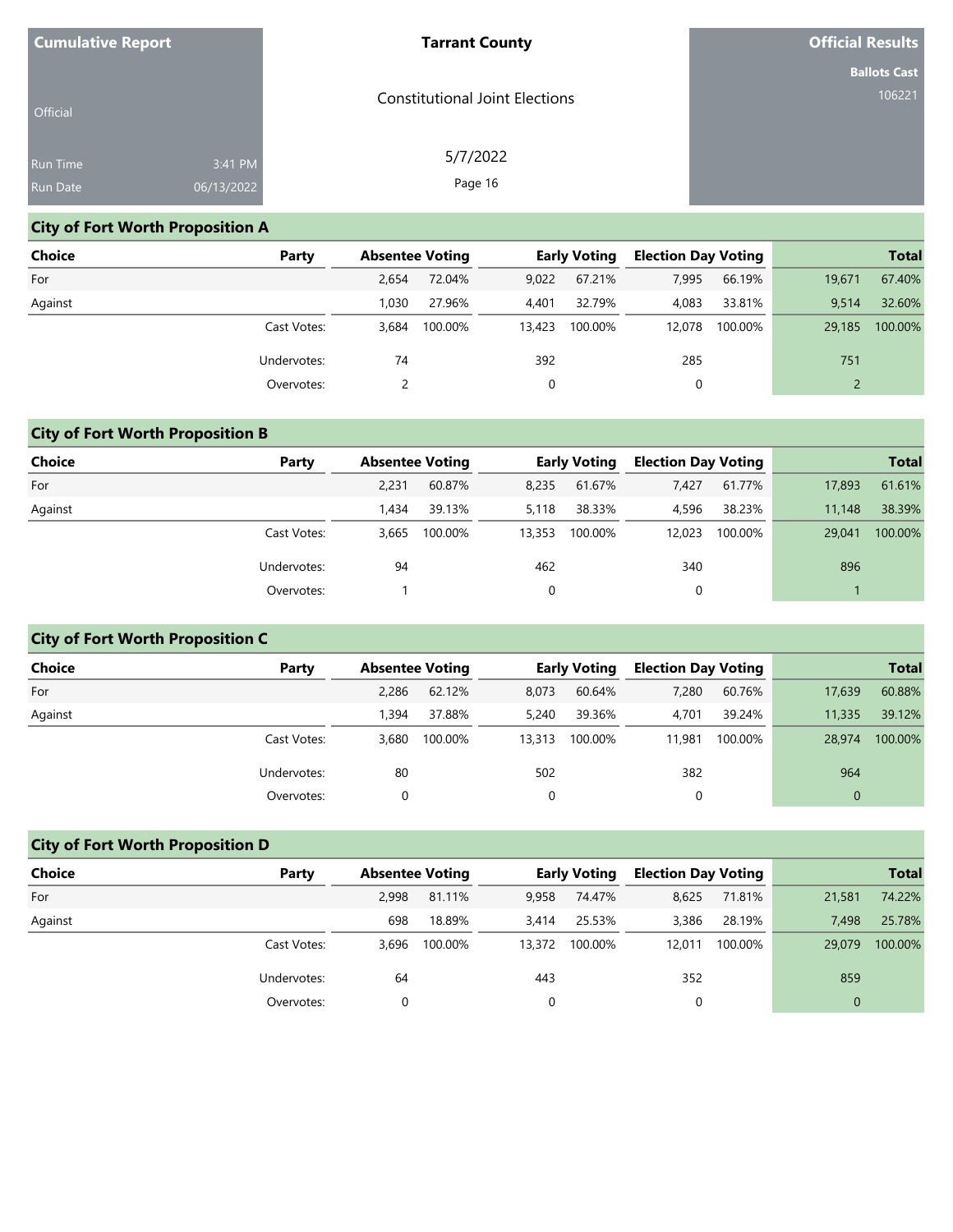| <b>Cumulative Report</b> |            | <b>Tarrant County</b>                 | <b>Official Results</b> |
|--------------------------|------------|---------------------------------------|-------------------------|
|                          |            |                                       | <b>Ballots Cast</b>     |
| Official                 |            | <b>Constitutional Joint Elections</b> | 106221                  |
| Run Time                 | 3:41 PM    | 5/7/2022                              |                         |
| Run Date                 | 06/13/2022 | Page 17                               |                         |

# **City of Fort Worth Proposition E**

| <b>Choice</b> | Party       | <b>Absentee Voting</b> |         |        | <b>Early Voting</b> | <b>Election Day Voting</b> |         |        | <b>Total</b> |
|---------------|-------------|------------------------|---------|--------|---------------------|----------------------------|---------|--------|--------------|
|               |             |                        |         |        |                     |                            |         |        |              |
| For           |             | 2.004                  | 55.18%  | 7,632  | 57.59%              | 6,921                      | 58.04%  | 16,557 | 57.47%       |
| Against       |             | 1.628                  | 44.82%  | 5,620  | 42.41%              | 5,003                      | 41.96%  | 12,251 | 42.53%       |
|               | Cast Votes: | 3,632                  | 100.00% | 13,252 | 100.00%             | 11,924                     | 100.00% | 28,808 | 100.00%      |
|               | Undervotes: | 125                    |         | 563    |                     | 439                        |         | 1,127  |              |
|               | Overvotes:  |                        |         | 0      |                     | 0                          |         |        |              |

# **City of Fort Worth Proposition F**

| <b>Choice</b> | Party       | <b>Absentee Voting</b> |         |        | Early Voting | <b>Election Day Voting</b> |         |        | <b>Total</b> |
|---------------|-------------|------------------------|---------|--------|--------------|----------------------------|---------|--------|--------------|
| For           |             | 1.827                  | 51.16%  | 6,049  | 46.41%       | 5,617                      | 47.79%  | 13,493 | 47.58%       |
| Against       |             | 1.744                  | 48.84%  | 6,985  | 53.59%       | 6.137                      | 52.21%  | 14,866 | 52.42%       |
|               | Cast Votes: | 3.571                  | 100.00% | 13.034 | 100.00%      | 11,754                     | 100.00% | 28,359 | 100.00%      |
|               | Undervotes: | 188                    |         | 781    |              | 609                        |         | 1,578  |              |
|               | Overvotes:  |                        |         | 0      |              | 0                          |         |        |              |

# **City of Fort Worth Proposition G**

| Choice  | Party       | <b>Absentee Voting</b> |         |        | <b>Early Voting</b> | <b>Election Day Voting</b> |         |        | <b>Total</b> |
|---------|-------------|------------------------|---------|--------|---------------------|----------------------------|---------|--------|--------------|
| For     |             | .841                   | 52.55%  | 6,497  | 51.74%              | 5,619                      | 49.71%  | 13,957 | 51.00%       |
| Against |             | .662                   | 47.45%  | 6.061  | 48.26%              | 5,685                      | 50.29%  | 13,408 | 49.00%       |
|         | Cast Votes: | 3.503                  | 100.00% | 12,558 | 100.00%             | 11,304                     | 100.00% | 27,365 | 100.00%      |
|         | Undervotes: | 256                    |         | 1,257  |                     | 1,059                      |         | 2,572  |              |
|         | Overvotes:  |                        |         | 0      |                     | 0                          |         |        |              |

# **City of Fort Worth Proposition H**

| <b>Choice</b> | Party       | <b>Absentee Voting</b> |         |        | <b>Early Voting</b> | <b>Election Day Voting</b> |         |                | <b>Total</b> |
|---------------|-------------|------------------------|---------|--------|---------------------|----------------------------|---------|----------------|--------------|
| For           |             | 1.697                  | 48.09%  | 6,189  | 49.72%              | 5,492                      | 48.89%  | 13,378         | 49.17%       |
| Against       |             | 1.832                  | 51.91%  | 6,258  | 50.28%              | 5.741                      | 51.11%  | 13,831         | 50.83%       |
|               | Cast Votes: | 3.529                  | 100.00% | 12,447 | 100.00%             | 11,233                     | 100.00% | 27,209         | 100.00%      |
|               | Undervotes: | 227                    |         | 1,368  |                     | 1,130                      |         | 2,725          |              |
|               | Overvotes:  | 4                      |         | 0      |                     | 0                          |         | $\overline{4}$ |              |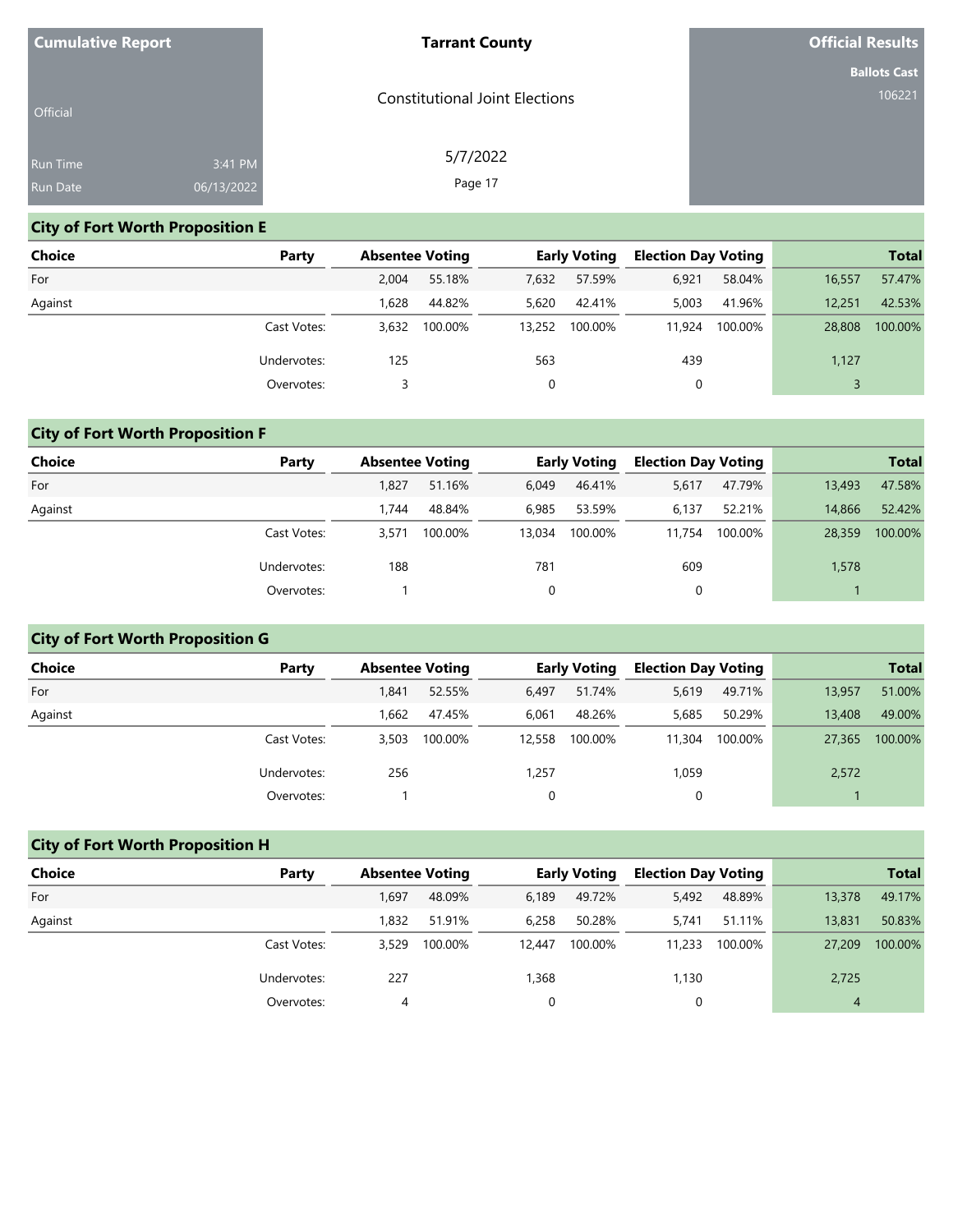| <b>Cumulative Report</b> |            | <b>Tarrant County</b>                 | <b>Official Results</b> |
|--------------------------|------------|---------------------------------------|-------------------------|
|                          |            |                                       | <b>Ballots Cast</b>     |
| Official                 |            | <b>Constitutional Joint Elections</b> | 106221                  |
| Run Time                 | 3:41 PM    | 5/7/2022                              |                         |
| Run Date                 | 06/13/2022 | Page 18                               |                         |

# **City of Fort Worth Proposition I**

| Choice  | Party       | <b>Absentee Voting</b> |         |        | <b>Early Voting</b> | <b>Election Day Voting</b> |         |        | <b>Total</b> |
|---------|-------------|------------------------|---------|--------|---------------------|----------------------------|---------|--------|--------------|
| For     |             | 2,635                  | 72.49%  | 8.026  | 62.58%              | 7,052                      | 60.91%  | 17.713 | 63.17%       |
| Against |             | 1.000                  | 27.51%  | 4.799  | 37.42%              | 4,526                      | 39.09%  | 10.325 | 36.83%       |
|         | Cast Votes: | 3,635                  | 100.00% | 12,825 | 100.00%             | 11,578                     | 100.00% | 28,038 | 100.00%      |
|         | Undervotes: | 124                    |         | 990    |                     | 785                        |         | 1,899  |              |
|         | Overvotes:  |                        |         |        |                     | 0                          |         |        |              |

# **City of Fort Worth Proposition J**

| <b>Choice</b> | Party       | <b>Absentee Voting</b> |         |        | <b>Early Voting</b> | <b>Election Day Voting</b> |         |        | <b>Total</b> |
|---------------|-------------|------------------------|---------|--------|---------------------|----------------------------|---------|--------|--------------|
| For           |             | 2.642                  | 74.17%  | 8.757  | 70.59%              | 7,710                      | 68.94%  | 19.109 | 70.38%       |
| Against       |             | 920                    | 25.83%  | 3,649  | 29.41%              | 3.474                      | 31.06%  | 8.043  | 29.62%       |
|               | Cast Votes: | 3.562                  | 100.00% | 12,406 | 100.00%             | 11,184                     | 100.00% | 27,152 | 100.00%      |
|               | Undervotes: | 195                    |         | 1,409  |                     | 1,179                      |         | 2,783  |              |
|               | Overvotes:  |                        |         | 0      |                     | 0                          |         |        |              |

# **City of Fort Worth Proposition K**

| Choice  | Party       | <b>Absentee Voting</b> |         |        | <b>Early Voting</b> | <b>Election Day Voting</b> |         |        | <b>Total</b> |
|---------|-------------|------------------------|---------|--------|---------------------|----------------------------|---------|--------|--------------|
| For     |             | 3.034                  | 83.67%  | 10,152 | 79.99%              | 8,932                      | 78.23%  | 22,118 | 79.75%       |
| Against |             | 592                    | 16.33%  | 2,539  | 20.01%              | 2,486                      | 21.77%  | 5,617  | 20.25%       |
|         | Cast Votes: | 3.626                  | 100.00% | 12,691 | 100.00%             | 11,418                     | 100.00% | 27,735 | 100.00%      |
|         | Undervotes: | 134                    |         | 1,124  |                     | 945                        |         | 2,203  |              |
|         | Overvotes:  |                        |         | 0      |                     | 0                          |         |        |              |

# **City of Fort Worth Proposition L**

| <b>Choice</b> | Party       | <b>Absentee Voting</b> |         |        | <b>Early Voting</b> | <b>Election Day Voting</b> |         |        | <b>Total</b> |
|---------------|-------------|------------------------|---------|--------|---------------------|----------------------------|---------|--------|--------------|
| For           |             | 2.275                  | 62.93%  | 8,295  | 65.92%              | 7,287                      | 64.28%  | 17,857 | 64.85%       |
| Against       |             | .340                   | 37.07%  | 4,288  | 34.08%              | 4,050                      | 35.72%  | 9,678  | 35.15%       |
|               | Cast Votes: | 3.615                  | 100.00% | 12,583 | 100.00%             | 11,337                     | 100.00% | 27,535 | 100.00%      |
|               | Undervotes: | 144                    |         | 1,232  |                     | 1,026                      |         | 2,402  |              |
|               | Overvotes:  |                        |         | 0      |                     |                            |         |        |              |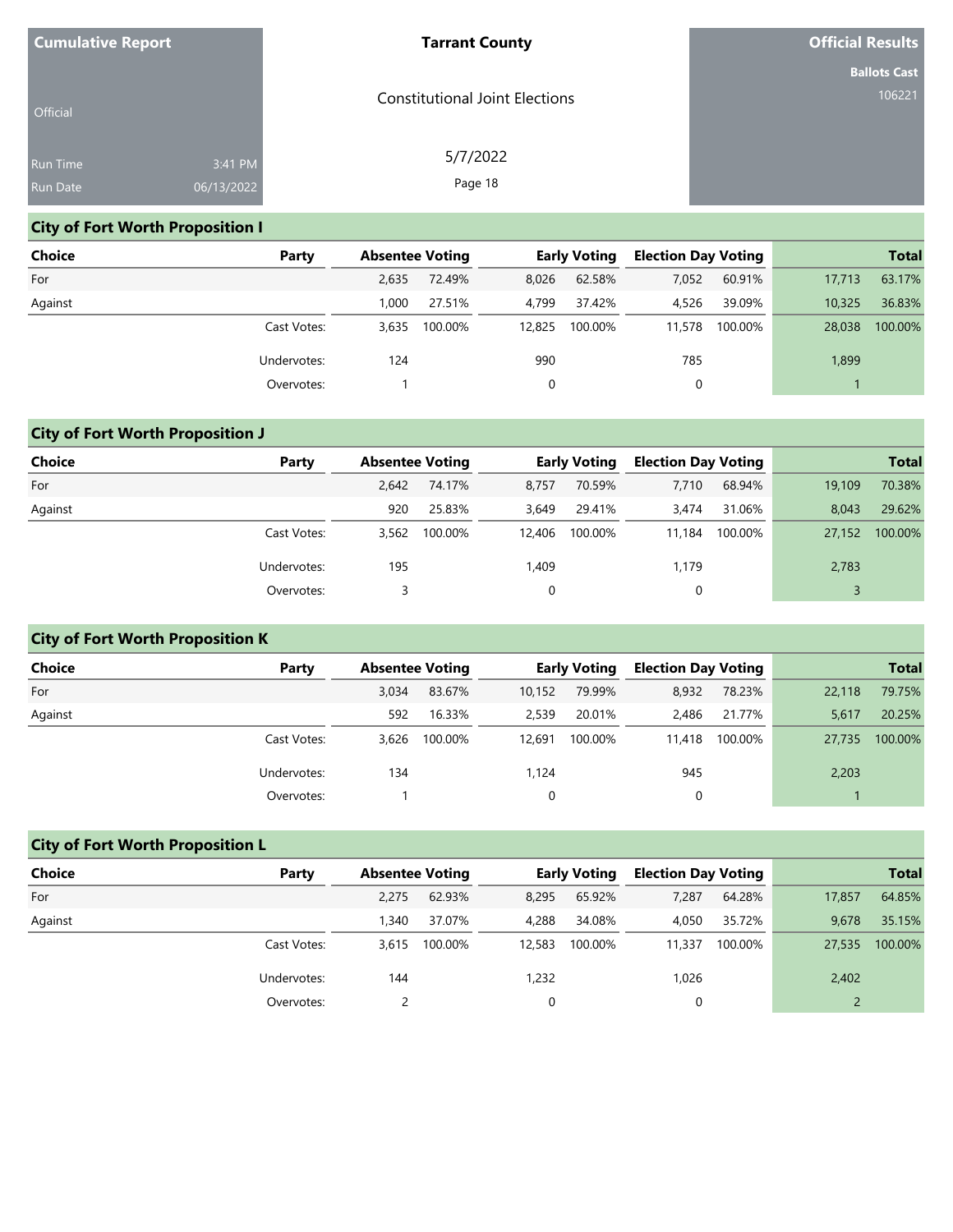| <b>Cumulative Report</b> |            | <b>Tarrant County</b>                 | <b>Official Results</b> |
|--------------------------|------------|---------------------------------------|-------------------------|
|                          |            |                                       | <b>Ballots Cast</b>     |
| Official                 |            | <b>Constitutional Joint Elections</b> | 106221                  |
| Run Time                 | 3:41 PM    | 5/7/2022                              |                         |
| Run Date                 | 06/13/2022 | Page 19                               |                         |

# **City of Fort Worth Proposition M**

| <b>Choice</b> | Party       |       | <b>Absentee Voting</b> |        | <b>Early Voting</b> | <b>Election Day Voting</b> |         |        | <b>Total</b> |
|---------------|-------------|-------|------------------------|--------|---------------------|----------------------------|---------|--------|--------------|
| For           |             | 3.175 | 87.47%                 | 10,569 | 82.25%              | 9,549                      | 82.16%  | 23,293 | 82.88%       |
| Against       |             | 455   | 12.53%                 | 2,281  | 17.75%              | 2.074                      | 17.84%  | 4,810  | 17.12%       |
|               | Cast Votes: | 3,630 | 100.00%                | 12,850 | 100.00%             | 11,623                     | 100.00% | 28,103 | 100.00%      |
|               | Undervotes: | 130   |                        | 965    |                     | 740                        |         | 1,835  |              |
|               | Overvotes:  |       |                        |        |                     | 0                          |         |        |              |

# **City of Fort Worth Proposition N**

| <b>Choice</b> | Party       | <b>Absentee Voting</b> |         |        | <b>Early Voting</b> | <b>Election Day Voting</b> |         |        | <b>Total</b> |
|---------------|-------------|------------------------|---------|--------|---------------------|----------------------------|---------|--------|--------------|
| For           |             | 3.161                  | 88.25%  | 10.947 | 87.21%              | 9,863                      | 87.21%  | 23,971 | 87.34%       |
| Against       |             | 421                    | 11.75%  | 1.606  | 12.79%              | 1.447                      | 12.79%  | 3.474  | 12.66%       |
|               | Cast Votes: | 3,582                  | 100.00% | 12,553 | 100.00%             | 11,310                     | 100.00% | 27,445 | 100.00%      |
|               | Undervotes: | 178                    |         | 1,262  |                     | 1,053                      |         | 2,493  |              |
|               | Overvotes:  |                        |         | 0      |                     | 0                          |         |        |              |

# **City of Fort Worth Proposition O**

| <b>Choice</b> | Party       | <b>Absentee Voting</b> |         |        | <b>Early Voting</b> | <b>Election Day Voting</b> |         |             | <b>Total</b> |
|---------------|-------------|------------------------|---------|--------|---------------------|----------------------------|---------|-------------|--------------|
| For           |             | 1.041                  | 29.23%  | 3,543  | 28.29%              | 3,047                      | 26.88%  | 7,631       | 27.83%       |
| Against       |             | 2.521                  | 70.77%  | 8.980  | 71.71%              | 8,287                      | 73.12%  | 19,788      | 72.17%       |
|               | Cast Votes: | 3.562                  | 100.00% | 12,523 | 100.00%             | 11,334                     | 100.00% | 27,419      | 100.00%      |
|               | Undervotes: | 199                    |         | 1,292  |                     | 1,029                      |         | 2,520       |              |
|               | Overvotes:  |                        |         | 0      |                     | 0                          |         | $\mathbf 0$ |              |

# **City of Fort Worth Proposition P**

| <b>Choice</b> | Party       | <b>Absentee Voting</b> |         |        | Early Voting | <b>Election Day Voting</b> |         |          | <b>Total</b> |
|---------------|-------------|------------------------|---------|--------|--------------|----------------------------|---------|----------|--------------|
| For           |             | 1,918                  | 53.70%  | 6,518  | 52.68%       | 5,762                      | 51.68%  | 14,198   | 52.40%       |
| Against       |             | 1.654                  | 46.30%  | 5,855  | 47.32%       | 5,388                      | 48.32%  | 12,897   | 47.60%       |
|               | Cast Votes: | 3,572                  | 100.00% | 12,373 | 100.00%      | 11.150                     | 100.00% | 27,095   | 100.00%      |
|               | Undervotes: | 189                    |         | 1,442  |              | 1,213                      |         | 2,844    |              |
|               | Overvotes:  |                        |         | 0      |              |                            |         | $\Omega$ |              |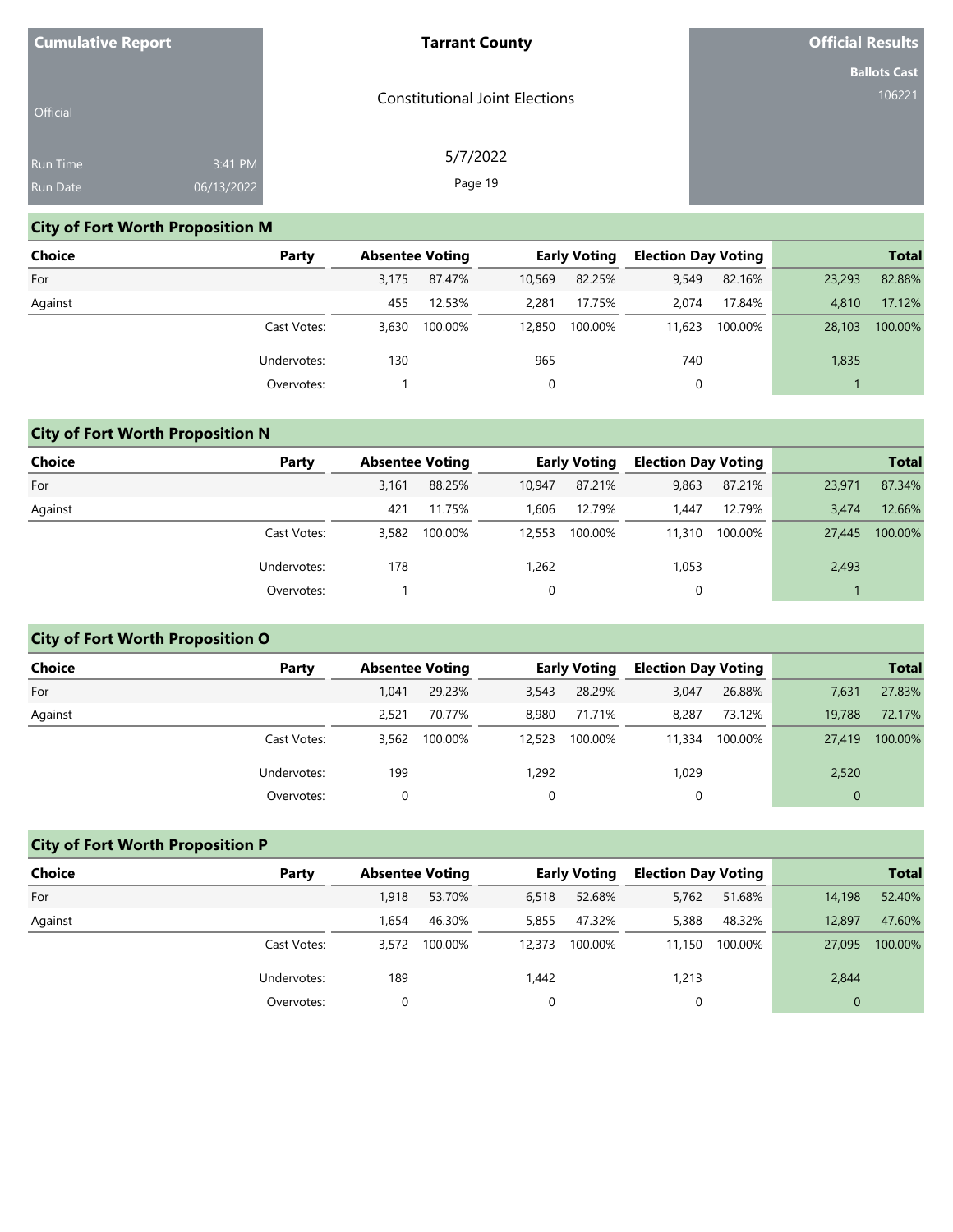| <b>Cumulative Report</b> |            | <b>Tarrant County</b>                 | <b>Official Results</b> |
|--------------------------|------------|---------------------------------------|-------------------------|
|                          |            |                                       | <b>Ballots Cast</b>     |
| Official                 |            | <b>Constitutional Joint Elections</b> | 106221                  |
| Run Time                 | 3:41 PM    | 5/7/2022                              |                         |
| Run Date                 | 06/13/2022 | Page 20                               |                         |

# **City of Fort Worth Proposition Q**

| Choice  | Party       | <b>Absentee Voting</b> |         |        | <b>Early Voting</b> | <b>Election Day Voting</b> |         |        | <b>Total</b> |
|---------|-------------|------------------------|---------|--------|---------------------|----------------------------|---------|--------|--------------|
| For     |             | 2.976                  | 83.76%  | 10,056 | 80.82%              | 9,014                      | 80.60%  | 22,046 | 81.11%       |
| Against |             | 577                    | 16.24%  | 2,387  | 19.18%              | 2.170                      | 19.40%  | 5.134  | 18.89%       |
|         | Cast Votes: | 3,553                  | 100.00% | 12,443 | 100.00%             | 11,184                     | 100.00% | 27,180 | 100.00%      |
|         | Undervotes: | 206                    |         | 1,372  |                     | 1,179                      |         | 2,757  |              |
|         | Overvotes:  |                        |         |        |                     | 0                          |         |        |              |

# **City of Fort Worth Proposition R**

| <b>Choice</b> | Party       | <b>Absentee Voting</b> |         |        | <b>Early Voting</b> | <b>Election Day Voting</b> |         |        | <b>Total</b> |
|---------------|-------------|------------------------|---------|--------|---------------------|----------------------------|---------|--------|--------------|
| For           |             | 2.042                  | 57.59%  | 7,868  | 63.50%              | 7,042                      | 62.85%  | 16,952 | 62.46%       |
| Against       |             | 1.504                  | 42.41%  | 4,523  | 36.50%              | 4.163                      | 37.15%  | 10,190 | 37.54%       |
|               | Cast Votes: | 3.546                  | 100.00% | 12,391 | 100.00%             | 11,205                     | 100.00% | 27,142 | 100.00%      |
|               | Undervotes: | 213                    |         | 1,424  |                     | 1,158                      |         | 2,795  |              |
|               | Overvotes:  |                        |         | 0      |                     | 0                          |         |        |              |

# **City of Grand Prairie Mayor, At Large**

| <b>Choice</b>  | Party       | <b>Absentee Voting</b> |         |       | <b>Early Voting</b> | <b>Election Day Voting</b> |         |          | <b>Total</b> |
|----------------|-------------|------------------------|---------|-------|---------------------|----------------------------|---------|----------|--------------|
| Ron Jensen     |             | 130                    | 89.66%  | 1,085 | 86.39%              | 716                        | 83.06%  | 1,931    | 85.33%       |
| Rabbi DeLeslie |             | 15                     | 10.34%  | 171   | 13.61%              | 146                        | 16.94%  | 332      | 14.67%       |
|                | Cast Votes: | 145                    | 100.00% | 1.256 | 100.00%             | 862                        | 100.00% | 2,263    | 100.00%      |
|                | Undervotes: |                        |         | 69    |                     | 52                         |         | 126      |              |
|                | Overvotes:  |                        |         | 0     |                     |                            |         | $\Omega$ |              |

# **City of Grand Prairie Council Member, District 2**

| Choice          | Party       | <b>Absentee Voting</b> |         |     | <b>Early Voting</b> | <b>Election Day Voting</b> |         |                | <b>Total</b> |
|-----------------|-------------|------------------------|---------|-----|---------------------|----------------------------|---------|----------------|--------------|
| Jacquin Headen  |             | $\overline{2}$         | 28.57%  | 51  | 43.22%              | 41                         | 48.81%  | 94             | 44.98%       |
| Lazaro Gonzalez |             |                        | 14.29%  | 19  | 16.10%              | 6                          | 7.14%   | 26             | 12.44%       |
| Dennis King     |             | 4                      | 57.14%  | 48  | 40.68%              | 37                         | 44.05%  | 89             | 42.58%       |
|                 | Cast Votes: |                        | 100.00% | 118 | 100.00%             | 84                         | 100.00% | 209            | 100.00%      |
|                 | Undervotes: |                        |         | 10  |                     | 8                          |         | 19             |              |
|                 | Overvotes:  |                        |         | 0   |                     |                            |         | $\overline{0}$ |              |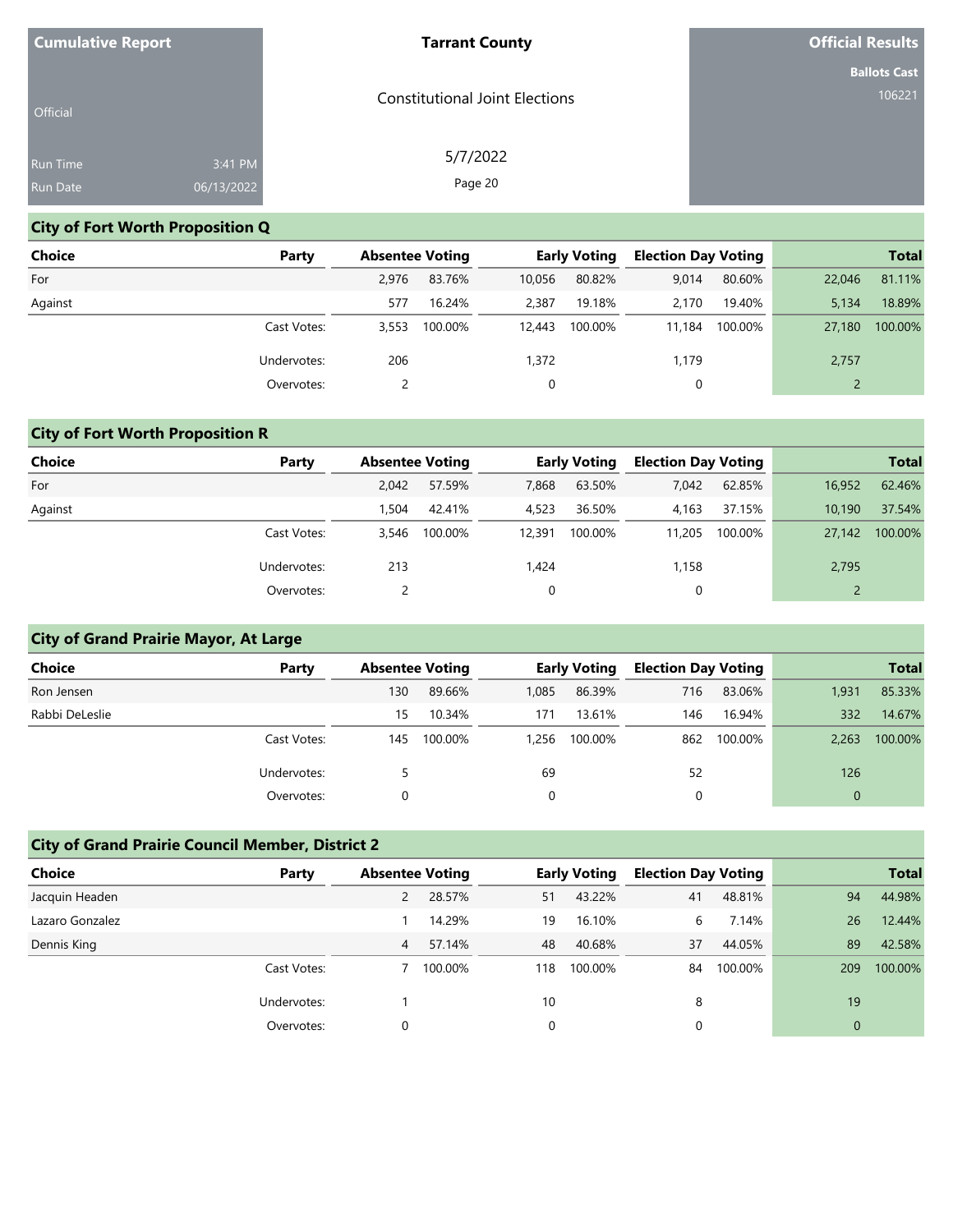| <b>Cumulative Report</b> |  |
|--------------------------|--|
|--------------------------|--|

#### **Tarrant County**

**Official Results**

|  | <b>Ballots Cast</b> |
|--|---------------------|
|  | 106221،             |

|                 | . .        | . .                                   | Bal |
|-----------------|------------|---------------------------------------|-----|
| <b>Official</b> |            | <b>Constitutional Joint Elections</b> |     |
|                 |            | 5/7/2022                              |     |
| <b>Run Time</b> | 3:41 PM    |                                       |     |
| <b>Run Date</b> | 06/13/2022 | Page 21                               |     |

# **City of Grand Prairie Council Member, District 4**

| Choice     | Party       |     | <b>Absentee Voting</b> |     | <b>Early Voting</b> | <b>Election Day Voting</b> |         |     | <b>Total</b> |
|------------|-------------|-----|------------------------|-----|---------------------|----------------------------|---------|-----|--------------|
| John Lopez |             | 55. | 100.00%                | 476 | 100.00%             | 293                        | 100.00% | 824 | 100.00%      |
|            | Cast Votes: | 55. | 100.00%                | 476 | 100.00%             | 293                        | 100.00% | 824 | 100.00%      |
|            | Undervotes: | 18  |                        | 90  |                     | 85                         |         | 193 |              |
|            | Overvotes:  |     |                        | 0   |                     |                            |         |     |              |

### **City of Haltom City Council Member Place 3**

| Choice                   | Party       | <b>Absentee Voting</b> |         |       | <b>Early Voting</b> | <b>Election Day Voting</b> |         |       | <b>Total</b> |
|--------------------------|-------------|------------------------|---------|-------|---------------------|----------------------------|---------|-------|--------------|
| Linda "Lin" Thompson     |             | 59                     | 66.29%  | 771   | 70.80%              | 242                        | 58.45%  | 1.072 | 67.34%       |
| AnaMaria Aguilar DeYoung |             | 30                     | 33.71%  | 318   | 29.20%              | 172                        | 41.55%  | 520   | 32.66%       |
|                          | Cast Votes: | 89                     | 100.00% | 1.089 | 100.00%             | 414                        | 100.00% | 1,592 | 100.00%      |
|                          | Undervotes: |                        |         | 50    |                     | 37                         |         | 89    |              |
|                          | Overvotes:  | 0                      |         | 0     |                     | 0                          |         |       |              |

## **City of Haltom City Council Member Place 4**

| <b>Choice</b>   | Party       | <b>Absentee Voting</b> |         |       | <b>Early Voting</b> | <b>Election Day Voting</b> |         |       | <b>Total</b> |
|-----------------|-------------|------------------------|---------|-------|---------------------|----------------------------|---------|-------|--------------|
| Eric Morris     |             | 48                     | 56.47%  | 692   | 64.37%              | 210                        | 50.97%  | 950   | 60.43%       |
| Charlie Roberts |             | 37                     | 43.53%  | 383   | 35.63%              | 202                        | 49.03%  | 622   | 39.57%       |
|                 | Cast Votes: | 85                     | 100.00% | 1.075 | 100.00%             | 412                        | 100.00% | 1,572 | 100.00%      |
|                 | Undervotes: |                        |         | 64    |                     | 39                         |         | 108   |              |
|                 | Overvotes:  |                        |         | 0     |                     |                            |         |       |              |

## **City of Haltom City Council Member Place 5**

| Choice        | Party       |    | <b>Absentee Voting</b> |       | <b>Early Voting</b> | <b>Election Day Voting</b> |         |          | <b>Total</b> |
|---------------|-------------|----|------------------------|-------|---------------------|----------------------------|---------|----------|--------------|
| Susan Soule   |             | 68 | 75.56%                 | 787   | 72.74%              | 269                        | 64.35%  | 1,124    | 70.69%       |
| Willis O'dell |             | 22 | 24.44%                 | 295   | 27.26%              | 149                        | 35.65%  | 466      | 29.31%       |
|               | Cast Votes: | 90 | 100.00%                | 1,082 | 100.00%             | 418                        | 100.00% | 1,590    | 100.00%      |
|               | Undervotes: |    |                        | 57    |                     | 33                         |         | 91       |              |
|               | Overvotes:  |    |                        | 0     |                     |                            |         | $\Omega$ |              |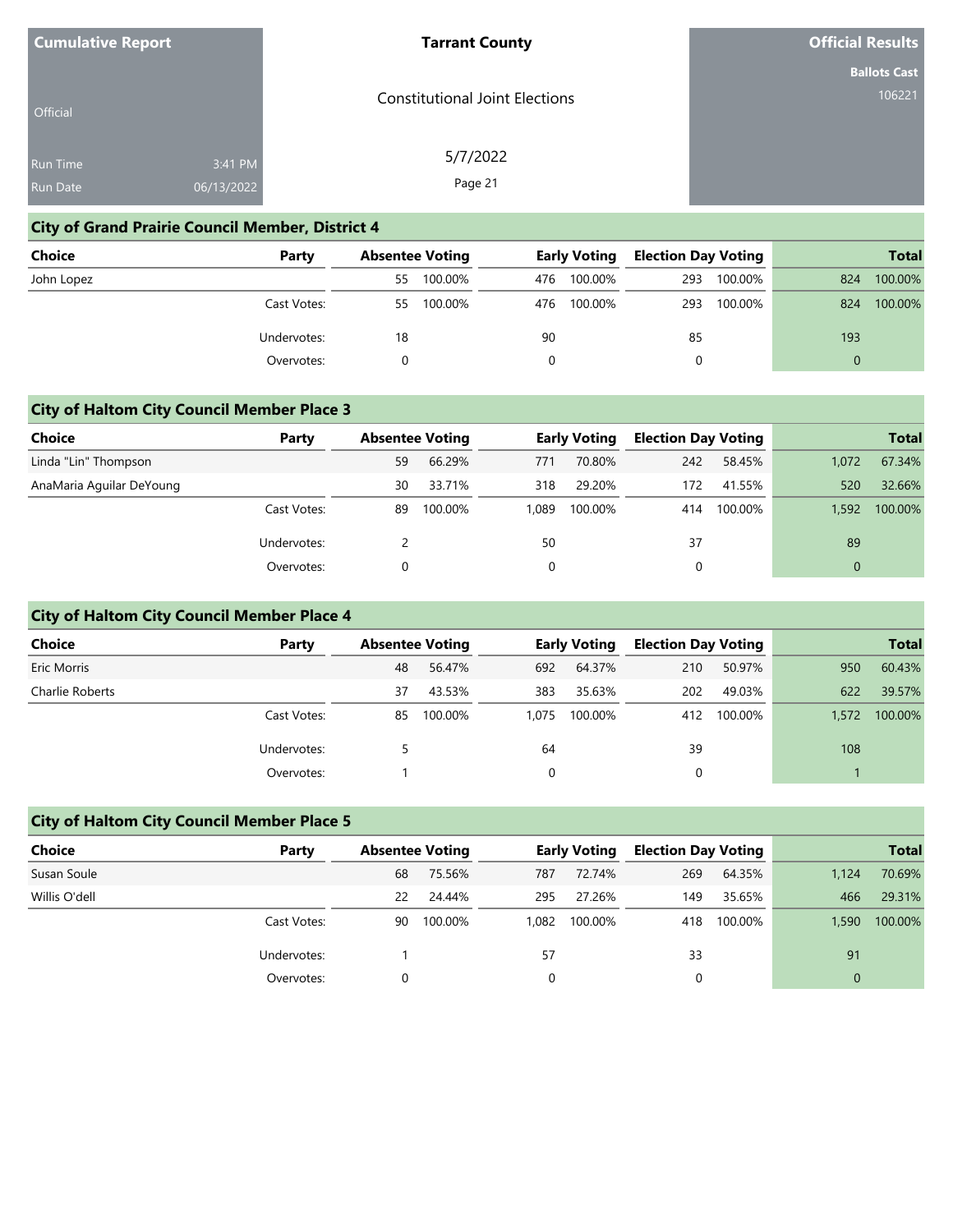| <b>Cumulative Report</b> |            | <b>Tarrant County</b>                 | <b>Official Results</b> |
|--------------------------|------------|---------------------------------------|-------------------------|
|                          |            |                                       | <b>Ballots Cast</b>     |
| Official                 |            | <b>Constitutional Joint Elections</b> | 106221                  |
| Run Time                 | 3:41 PM    | 5/7/2022                              |                         |
| Run Date                 | 06/13/2022 | Page 22                               |                         |

# **City of Haltom City Council Member Place 6**

| <b>Choice</b> | Party       | <b>Absentee Voting</b> |         |       | <b>Early Voting</b> | <b>Election Day Voting</b> |         |              | <b>Total</b> |
|---------------|-------------|------------------------|---------|-------|---------------------|----------------------------|---------|--------------|--------------|
| Nicole Neyra  |             | 42                     | 46.67%  | 363   | 33.61%              | 186                        | 46.04%  | 591          | 37.55%       |
| Kyle K. Smith |             | 48                     | 53.33%  | 717   | 66.39%              | 218                        | 53.96%  | 983          | 62.45%       |
|               | Cast Votes: | 90                     | 100.00% | 1.080 | 100.00%             | 404                        | 100.00% | 1.574        | 100.00%      |
|               | Undervotes: |                        |         | 59    |                     | 47                         |         | 107          |              |
|               | Overvotes:  | 0                      |         |       |                     | 0                          |         | $\mathbf{0}$ |              |

# **City of Haltom City Proposition A**

| <b>Choice</b> | Party       | <b>Absentee Voting</b> |         |       | <b>Early Voting</b> | <b>Election Day Voting</b> |         |       | <b>Total</b> |
|---------------|-------------|------------------------|---------|-------|---------------------|----------------------------|---------|-------|--------------|
| For           |             | 51                     | 56.04%  | 702   | 62.79%              | 264                        | 59.86%  | 1,017 | 61.64%       |
| Against       |             | 40                     | 43.96%  | 416   | 37.21%              | 177                        | 40.14%  | 633   | 38.36%       |
|               | Cast Votes: | 91                     | 100.00% | 1.118 | 100.00%             | 441                        | 100.00% | 1,650 | 100.00%      |
|               | Undervotes: |                        |         | 21    |                     | 10                         |         | 31    |              |
|               | Overvotes:  |                        |         | 0     |                     |                            |         |       |              |

# **City of Haltom City Proposition B**

| Choice  | Party       | <b>Absentee Voting</b> |         |       | Early Voting | <b>Election Day Voting</b> |         |          | <b>Total</b> |
|---------|-------------|------------------------|---------|-------|--------------|----------------------------|---------|----------|--------------|
| For     |             | 60                     | 68.97%  | 861   | 78.85%       | 320                        | 73.73%  | 1,241    | 76.94%       |
| Against |             | 27                     | 31.03%  | 231   | 21.15%       | 114                        | 26.27%  | 372      | 23.06%       |
|         | Cast Votes: | 87                     | 100.00% | 1.092 | 100.00%      | 434                        | 100.00% | 1.613    | 100.00%      |
|         | Undervotes: | 4                      |         | 47    |              | 17                         |         | 68       |              |
|         | Overvotes:  |                        |         |       |              |                            |         | $\Omega$ |              |

# **City of Haltom City Proposition C**

| <b>Choice</b> | Party       |    | <b>Absentee Voting</b> |          | <b>Early Voting</b> | <b>Election Day Voting</b> |         |          | <b>Total</b> |
|---------------|-------------|----|------------------------|----------|---------------------|----------------------------|---------|----------|--------------|
| For           |             | 75 | 85.23%                 | 946      | 88.25%              | 350                        | 85.16%  | 1,371    | 87.27%       |
| Against       |             | 13 | 14.77%                 | 126      | 11.75%              | 61                         | 14.84%  | 200      | 12.73%       |
|               | Cast Votes: | 88 | 100.00%                | 1,072    | 100.00%             | 411                        | 100.00% | 1,571    | 100.00%      |
|               | Undervotes: |    |                        | 67       |                     | 40                         |         | 110      |              |
|               | Overvotes:  |    |                        | $\Omega$ |                     |                            |         | $\Omega$ |              |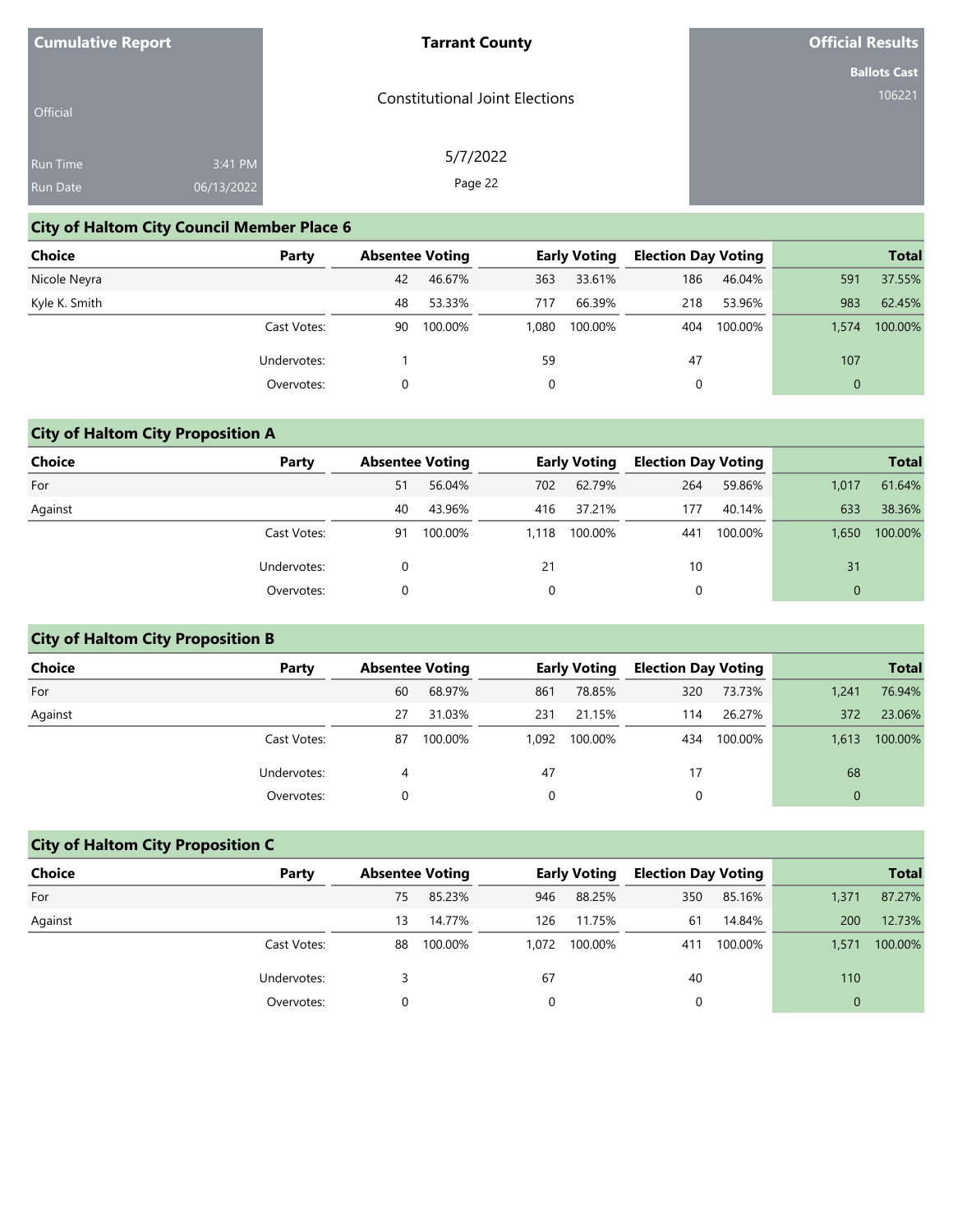| <b>Cumulative Report</b> |            | <b>Tarrant County</b>                 | <b>Official Results</b> |
|--------------------------|------------|---------------------------------------|-------------------------|
|                          |            |                                       | <b>Ballots Cast</b>     |
| Official                 |            | <b>Constitutional Joint Elections</b> | 106221                  |
| Run Time                 | 3:41 PM    | 5/7/2022                              |                         |
| Run Date                 | 06/13/2022 | Page 23                               |                         |

# **City of Haltom City Proposition D**

| Choice  | Party       |    | <b>Absentee Voting</b> |       | <b>Early Voting</b> | <b>Election Day Voting</b> |         |          | <b>Total</b> |
|---------|-------------|----|------------------------|-------|---------------------|----------------------------|---------|----------|--------------|
| For     |             | 52 | 59.77%                 | 712   | 65.62%              | 262                        | 61.50%  | 1.026    | 64.21%       |
| Against |             | 35 | 40.23%                 | 373   | 34.38%              | 164                        | 38.50%  | 572      | 35.79%       |
|         | Cast Votes: | 87 | 100.00%                | 1.085 | 100.00%             | 426                        | 100.00% | 1.598    | 100.00%      |
|         | Undervotes: | 4  |                        | 54    |                     | 25                         |         | 83       |              |
|         | Overvotes:  |    |                        |       |                     | 0                          |         | $\Omega$ |              |

# **City of Haltom City Proposition E**

| <b>Choice</b> | Party       | <b>Absentee Voting</b> |         |       | <b>Early Voting</b> | <b>Election Day Voting</b> |         |              | <b>Total</b> |
|---------------|-------------|------------------------|---------|-------|---------------------|----------------------------|---------|--------------|--------------|
| For           |             | 32                     | 36.36%  | 484   | 44.57%              | 170                        | 40.09%  | 686          | 42.93%       |
| Against       |             | 56                     | 63.64%  | 602   | 55.43%              | 254                        | 59.91%  | 912          | 57.07%       |
|               | Cast Votes: | 88                     | 100.00% | 1,086 | 100.00%             | 424                        | 100.00% | 1,598        | 100.00%      |
|               | Undervotes: |                        |         | 53    |                     | 27                         |         | 83           |              |
|               | Overvotes:  |                        |         | 0     |                     | 0                          |         | $\mathbf{0}$ |              |

## **City of Haslet Council Member Place 1**

| Choice     | Party       | <b>Absentee Voting</b> |         |     |         | <b>Early Voting</b> |         | <b>Election Day Voting</b> |         |  | <b>Total</b> |
|------------|-------------|------------------------|---------|-----|---------|---------------------|---------|----------------------------|---------|--|--------------|
| Doug Horak |             | 9                      | 100.00% | 179 | 100.00% | 68                  | 100.00% | 256                        | 100.00% |  |              |
|            | Cast Votes: | 9                      | 100.00% | 179 | 100.00% | 68                  | 100.00% | 256                        | 100.00% |  |              |
|            | Undervotes: |                        |         | 51  |         | 23                  |         | 79                         |         |  |              |
|            | Overvotes:  |                        |         |     |         | $\Omega$            |         | $\Omega$                   |         |  |              |

## **City of Haslet Council Member Place 3**

| <b>Choice</b>   | Party       | <b>Absentee Voting</b> |         | <b>Early Voting</b> |         | <b>Election Day Voting</b> |         |     | <b>Total</b> |
|-----------------|-------------|------------------------|---------|---------------------|---------|----------------------------|---------|-----|--------------|
| Marilyn Broyles |             | 10                     | 100.00% | 173                 | 100.00% | 69                         | 100.00% | 252 | 100.00%      |
|                 | Cast Votes: | 10                     | 100.00% | 173                 | 100.00% | 69                         | 100.00% | 252 | 100.00%      |
|                 | Undervotes: |                        |         | 57                  |         | 22                         |         | 83  |              |
|                 | Overvotes:  |                        |         |                     |         |                            |         |     |              |

# **City of Haslet Council Member Place 5**

| <b>Choice</b> | Party       | <b>Absentee Voting</b> |         |     | <b>Early Voting</b> | <b>Election Day Voting</b> |         |          | <b>Total</b> |
|---------------|-------------|------------------------|---------|-----|---------------------|----------------------------|---------|----------|--------------|
| Tanya Morrow  |             | 10                     | 76.92%  | 113 | 50.45%              | 49                         | 55.06%  | 172      | 52.76%       |
| Joette Keen   |             |                        | 23.08%  | 111 | 49.55%              | 40                         | 44.94%  | 154      | 47.24%       |
|               | Cast Votes: | 13                     | 100.00% | 224 | 100.00%             | 89                         | 100.00% | 326      | 100.00%      |
|               | Undervotes: |                        |         | b   |                     |                            |         | 9        |              |
|               | Overvotes:  |                        |         |     |                     |                            |         | $\Omega$ |              |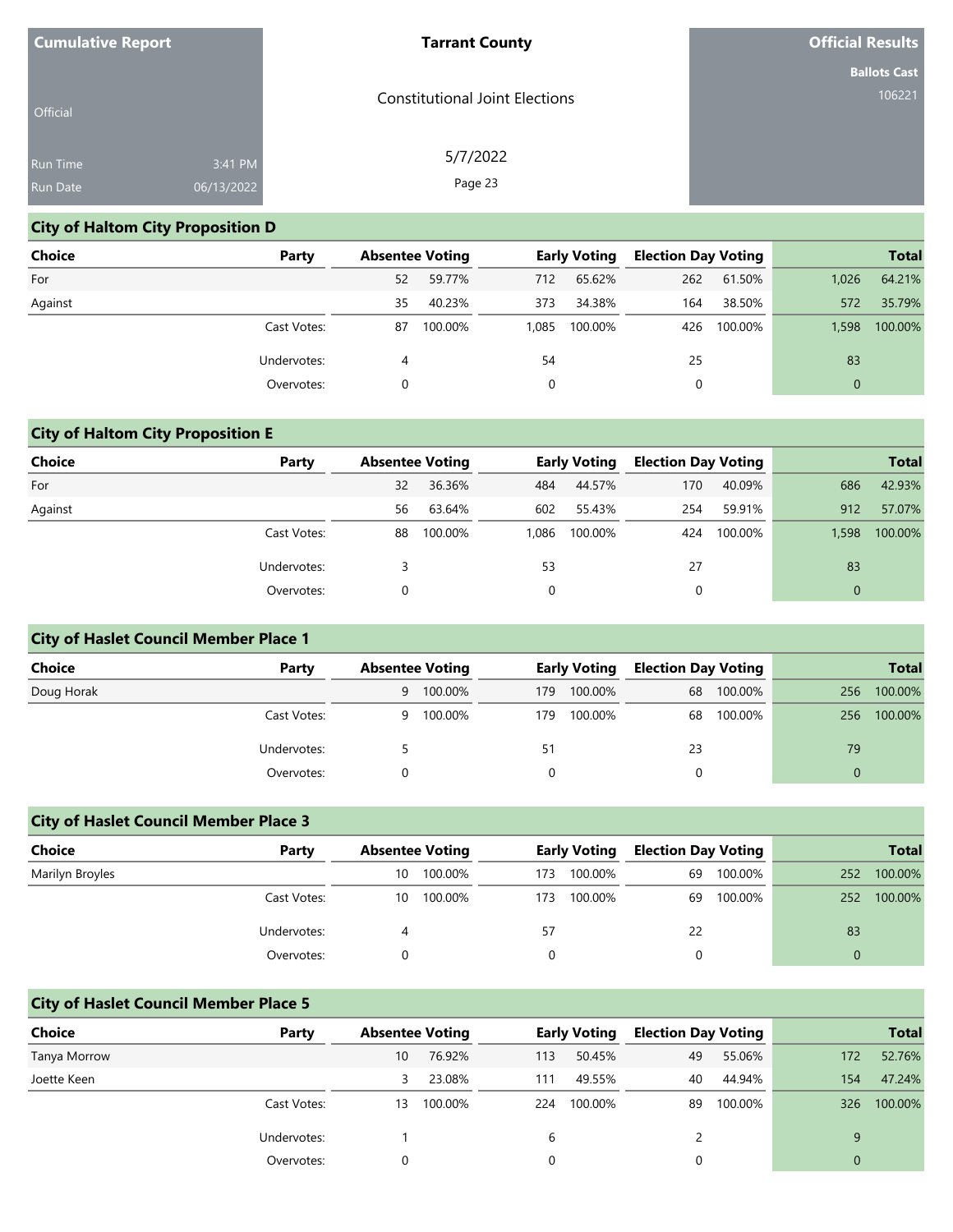| <b>Cumulative Report</b> |            | <b>Tarrant County</b>                 | <b>Official Results</b> |
|--------------------------|------------|---------------------------------------|-------------------------|
|                          |            |                                       | <b>Ballots Cast</b>     |
| Official                 |            | <b>Constitutional Joint Elections</b> | 106221                  |
| Run Time                 | 3:41 PM    | 5/7/2022                              |                         |
| Run Date                 | 06/13/2022 | Page 24                               |                         |

# **City of Keller City Council Place 3**

| Choice         | Party       | <b>Absentee Voting</b> |         |       | <b>Early Voting</b> | <b>Election Day Voting</b> |         |          | <b>Total</b> |
|----------------|-------------|------------------------|---------|-------|---------------------|----------------------------|---------|----------|--------------|
| Sheri Almond   |             | 136                    | 52.51%  | 1,667 | 42.01%              | 716                        | 45.09%  | 2,519    | 43.32%       |
| Jessica Juarez |             | 123                    | 47.49%  | 2.301 | 57.99%              | 872                        | 54.91%  | 3.296    | 56.68%       |
|                | Cast Votes: | 259                    | 100.00% | 3.968 | 100.00%             | 1.588                      | 100.00% | 5,815    | 100.00%      |
|                | Undervotes: | 13                     |         | 185   |                     | 92                         |         | 290      |              |
|                | Overvotes:  |                        |         |       |                     | 0                          |         | $\Omega$ |              |

# **City of Keller City Council Place 4**

| <b>Choice</b> | Party       | <b>Absentee Voting</b> |         |       | Early Voting |       | <b>Election Day Voting</b> |       | <b>Total</b> |
|---------------|-------------|------------------------|---------|-------|--------------|-------|----------------------------|-------|--------------|
| Beckie Paquin |             | 168                    | 65.63%  | 1.793 | 45.31%       | 769   | 48.33%                     | 2.730 | 47.04%       |
| Tag Green     |             | 88                     | 34.38%  | 2.164 | 54.69%       | 822   | 51.67%                     | 3.074 | 52.96%       |
|               | Cast Votes: | 256                    | 100.00% | 3,957 | 100.00%      | 1,591 | 100.00%                    | 5,804 | 100.00%      |
|               | Undervotes: | 16                     |         | 196   |              | 89    |                            | 301   |              |
|               | Overvotes:  |                        |         | 0     |              |       |                            |       |              |

# **City of Kennedale City Council, Mayor**

| Choice                 | Party       | <b>Absentee Voting</b> |         |     | <b>Early Voting</b> | <b>Election Day Voting</b> |         |     | <b>Total</b> |
|------------------------|-------------|------------------------|---------|-----|---------------------|----------------------------|---------|-----|--------------|
| <b>Hollis Matthews</b> |             | 27                     | 57.45%  | 260 | 54.62%              | 139                        | 48.94%  | 426 | 52.79%       |
| Jeff Nevarez           |             | 20                     | 42.55%  | 216 | 45.38%              | 145                        | 51.06%  | 381 | 47.21%       |
|                        | Cast Votes: | 47                     | 100.00% | 476 | 100.00%             | 284                        | 100.00% | 807 | 100.00%      |
|                        | Undervotes: |                        |         |     |                     | 6                          |         | 8   |              |
|                        | Overvotes:  |                        |         | 0   |                     | 0                          |         | 0   |              |

# **City of Kennedale City Council, Place 2**

| <b>Choice</b> | Party       |    | <b>Absentee Voting</b> |     | <b>Early Voting</b> |     | <b>Election Day Voting</b> |     | <b>Total</b> |
|---------------|-------------|----|------------------------|-----|---------------------|-----|----------------------------|-----|--------------|
| Gary Mitchell |             | 41 | 100.00%                | 347 | 100.00%             | 216 | 100.00%                    | 604 | 100.00%      |
|               | Cast Votes: | 41 | 100.00%                | 347 | 100.00%             | 216 | 100.00%                    | 604 | 100.00%      |
|               | Undervotes: | b  |                        | 131 |                     | 74  |                            | 211 |              |
|               | Overvotes:  |    |                        |     |                     |     |                            |     |              |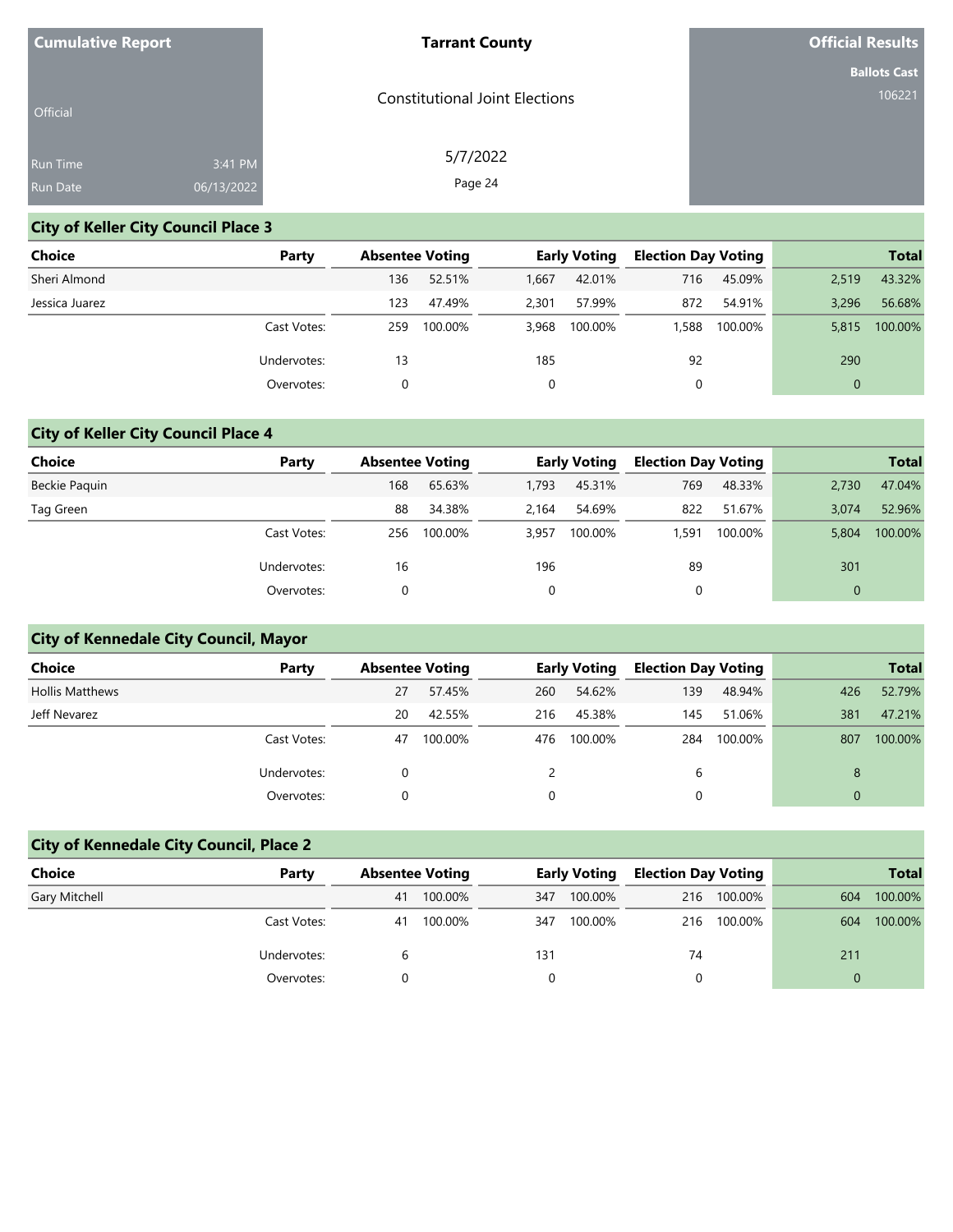| <b>Cumulative Report</b> |            | <b>Tarrant County</b>                 | <b>Official Results</b> |
|--------------------------|------------|---------------------------------------|-------------------------|
|                          |            |                                       | <b>Ballots Cast</b>     |
| Official                 |            | <b>Constitutional Joint Elections</b> | 106221                  |
| Run Time                 | 3:41 PM    | 5/7/2022                              |                         |
| Run Date                 | 06/13/2022 | Page 25                               |                         |

# **City of Kennedale City Council, Place 4**

| <b>Choice</b>    | Party       | <b>Absentee Voting</b> |         |     | <b>Early Voting</b> | <b>Election Day Voting</b> |         |          | <b>Total</b> |
|------------------|-------------|------------------------|---------|-----|---------------------|----------------------------|---------|----------|--------------|
| Linda Rhodes     |             | 22                     | 46.81%  | 210 | 44.87%              | 140                        | 49.82%  | 372      | 46.73%       |
| Austin Degenhart |             | 25                     | 53.19%  | 258 | 55.13%              | 141                        | 50.18%  | 424      | 53.27%       |
|                  | Cast Votes: | 47                     | 100.00% | 468 | 100.00%             | 281                        | 100.00% | 796      | 100.00%      |
|                  | Undervotes: | 0                      |         | 10  |                     | 9                          |         | 19       |              |
|                  | Overvotes:  |                        |         |     |                     | 0                          |         | $\Omega$ |              |

## **City of Lake Worth Council Member, Place 1**

| <b>Choice</b> | Party       | <b>Absentee Voting</b> |         |          | <b>Early Voting</b> | <b>Election Day Voting</b> |         |     | <b>Total</b> |
|---------------|-------------|------------------------|---------|----------|---------------------|----------------------------|---------|-----|--------------|
| Ronny Parsley |             |                        | 31.82%  | 82       | 40.39%              | 27                         | 32.14%  | 116 | 37.54%       |
| Jim Smith     |             | 15                     | 68.18%  | 121      | 59.61%              | 57                         | 67.86%  | 193 | 62.46%       |
|               | Cast Votes: | 22                     | 100.00% | 203      | 100.00%             | 84                         | 100.00% | 309 | 100.00%      |
|               | Undervotes: |                        |         |          |                     | b                          |         | 8   |              |
|               | Overvotes:  |                        |         | $\Omega$ |                     |                            |         |     |              |

## **City of Lake Worth Council Member, Place 3**

| <b>Choice</b> | Party       | <b>Absentee Voting</b> |         |     |         | <b>Early Voting</b> |         | <b>Election Day Voting</b> |         |  | <b>Total</b> |
|---------------|-------------|------------------------|---------|-----|---------|---------------------|---------|----------------------------|---------|--|--------------|
| Sue Wenger    |             | 17                     | 100.00% | 155 | 100.00% | 64                  | 100.00% | 236                        | 100.00% |  |              |
|               | Cast Votes: | 17                     | 100.00% | 155 | 100.00% | 64                  | 100.00% | 236                        | 100.00% |  |              |
|               | Undervotes: |                        |         | 50  |         | 26                  |         | 81                         |         |  |              |
|               | Overvotes:  |                        |         |     |         |                     |         | 0                          |         |  |              |

## **City of Lake Worth Council Member, Place 5**

| Choice                 | Party       | <b>Absentee Voting</b> |         |     | <b>Early Voting</b> | <b>Election Day Voting</b> |         |          | <b>Total</b> |
|------------------------|-------------|------------------------|---------|-----|---------------------|----------------------------|---------|----------|--------------|
| Sherrie Kubala Watkins |             | 10                     | 45.45%  | 121 | 60.50%              | 58                         | 73.42%  | 189      | 62.79%       |
| Pat O. Hill            |             | 12                     | 54.55%  | 79  | 39.50%              | 21                         | 26.58%  | 112      | 37.21%       |
|                        | Cast Votes: | 22                     | 100.00% | 200 | 100.00%             | 79                         | 100.00% | 301      | 100.00%      |
|                        | Undervotes: |                        |         |     |                     | 11                         |         | 16       |              |
|                        | Overvotes:  |                        |         |     |                     |                            |         | $\Omega$ |              |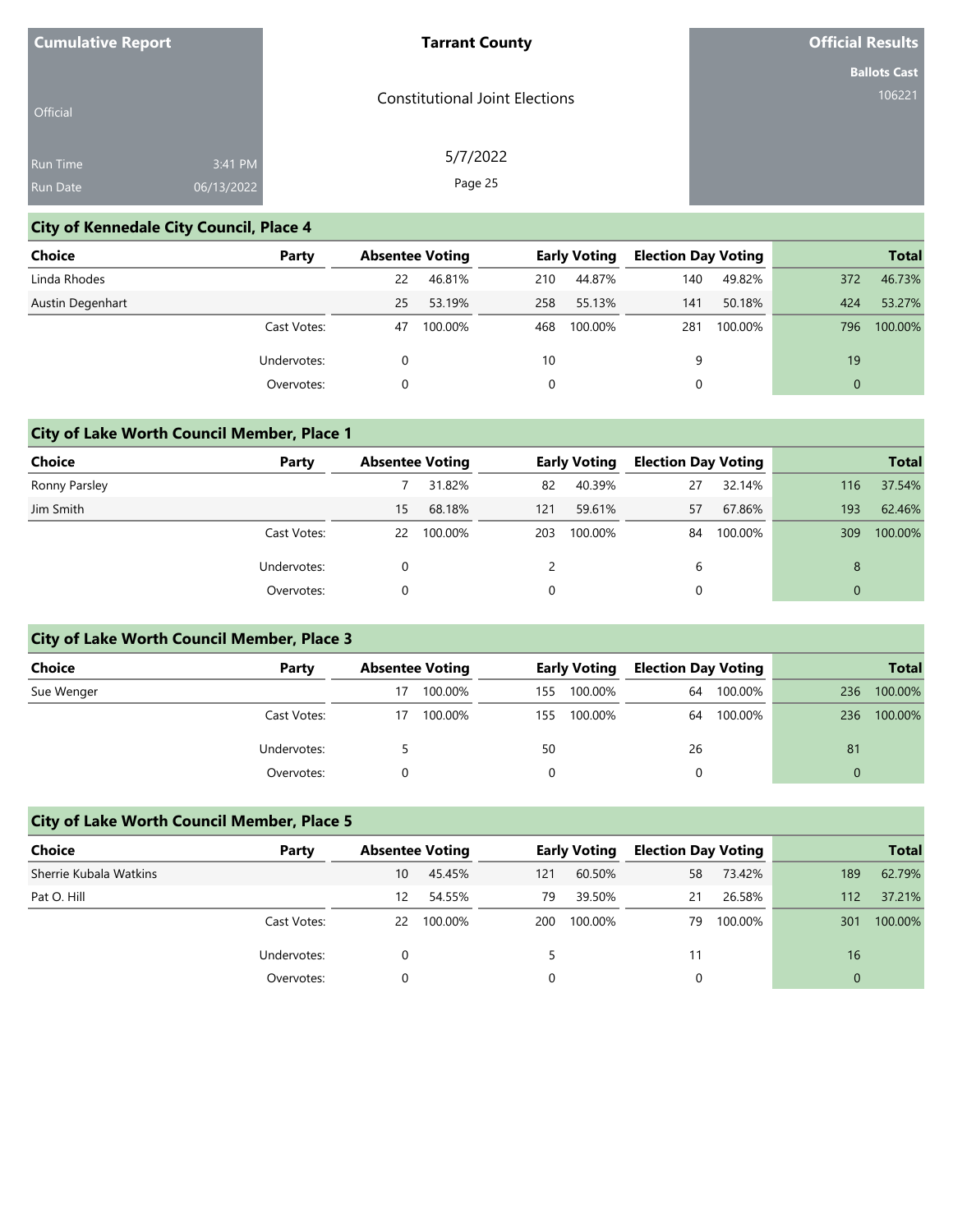| <b>Cumulative Report</b> |            | <b>Tarrant County</b>                 | <b>Official Results</b> |
|--------------------------|------------|---------------------------------------|-------------------------|
|                          |            |                                       | <b>Ballots Cast</b>     |
| Official                 |            | <b>Constitutional Joint Elections</b> | 106221                  |
| Run Time                 | 3:41 PM    | 5/7/2022                              |                         |
| Run Date                 | 06/13/2022 | Page 26                               |                         |

## **City of Lake Worth Council Member, Place 7**

| Choice                | Party       | <b>Absentee Voting</b> |         |     | <b>Early Voting</b> | <b>Election Day Voting</b> |         |          | <b>Total</b> |
|-----------------------|-------------|------------------------|---------|-----|---------------------|----------------------------|---------|----------|--------------|
| Clint Dewayne Narmore |             |                        | 31.82%  | 84  | 42.00%              | 26                         | 32.10%  | 117      | 38.61%       |
| Jerry Cox             |             | 15                     | 68.18%  | 116 | 58.00%              | 55                         | 67.90%  | 186      | 61.39%       |
|                       | Cast Votes: | 22                     | 100.00% | 200 | 100.00%             | 81                         | 100.00% | 303      | 100.00%      |
|                       | Undervotes: | 0                      |         | 5.  |                     | 9                          |         | 14       |              |
|                       | Overvotes:  |                        |         |     |                     |                            |         | $\Omega$ |              |

# **City of Mansfield Proposition A**

| <b>Choice</b> | Party       | <b>Absentee Voting</b> |         |       | <b>Early Voting</b> | <b>Election Day Voting</b> |         |              | <b>Total</b> |
|---------------|-------------|------------------------|---------|-------|---------------------|----------------------------|---------|--------------|--------------|
| For           |             | 151                    | 50.00%  | 1.741 | 42.97%              | 815                        | 49.21%  | 2,707        | 45.04%       |
| Against       |             | 151                    | 50.00%  | 2.311 | 57.03%              | 841                        | 50.79%  | 3,303        | 54.96%       |
|               | Cast Votes: | 302                    | 100.00% | 4,052 | 100.00%             | 1.656                      | 100.00% | 6,010        | 100.00%      |
|               | Undervotes: | 6                      |         | 56    |                     | 42                         |         | 104          |              |
|               | Overvotes:  |                        |         | 0     |                     | 0                          |         | $\mathbf{0}$ |              |

# **City of Mansfield Proposition B**

| <b>Choice</b> | Party       | <b>Absentee Voting</b> |         |       | <b>Early Voting</b> | <b>Election Day Voting</b> |         |          | <b>Total</b> |
|---------------|-------------|------------------------|---------|-------|---------------------|----------------------------|---------|----------|--------------|
| For           |             | 138                    | 45.10%  | 1,714 | 42.46%              | 864                        | 52.17%  | 2.716    | 45.27%       |
| Against       |             | 168                    | 54.90%  | 2.323 | 57.54%              | 792                        | 47.83%  | 3.283    | 54.73%       |
|               | Cast Votes: | 306                    | 100.00% | 4.037 | 100.00%             | 1.656                      | 100.00% | 5,999    | 100.00%      |
|               | Undervotes: |                        |         | 71    |                     | 42                         |         | 115      |              |
|               | Overvotes:  |                        |         |       |                     |                            |         | $\Omega$ |              |

# **City of Mansfield Proposition C**

| Choice  | Party       | <b>Absentee Voting</b> |         |       | <b>Early Voting</b> | <b>Election Day Voting</b> |         |              | <b>Total</b> |
|---------|-------------|------------------------|---------|-------|---------------------|----------------------------|---------|--------------|--------------|
| For     |             | 113                    | 37.67%  | 1,642 | 40.65%              | 815                        | 49.48%  | 2,570        | 42.93%       |
| Against |             | 187                    | 62.33%  | 2,397 | 59.35%              | 832                        | 50.52%  | 3.416        | 57.07%       |
|         | Cast Votes: | 300                    | 100.00% | 4.039 | 100.00%             | 1.647                      | 100.00% | 5,986        | 100.00%      |
|         | Undervotes: | 8                      |         | 69    |                     | 51                         |         | 128          |              |
|         | Overvotes:  |                        |         | 0     |                     | 0                          |         | $\mathbf{0}$ |              |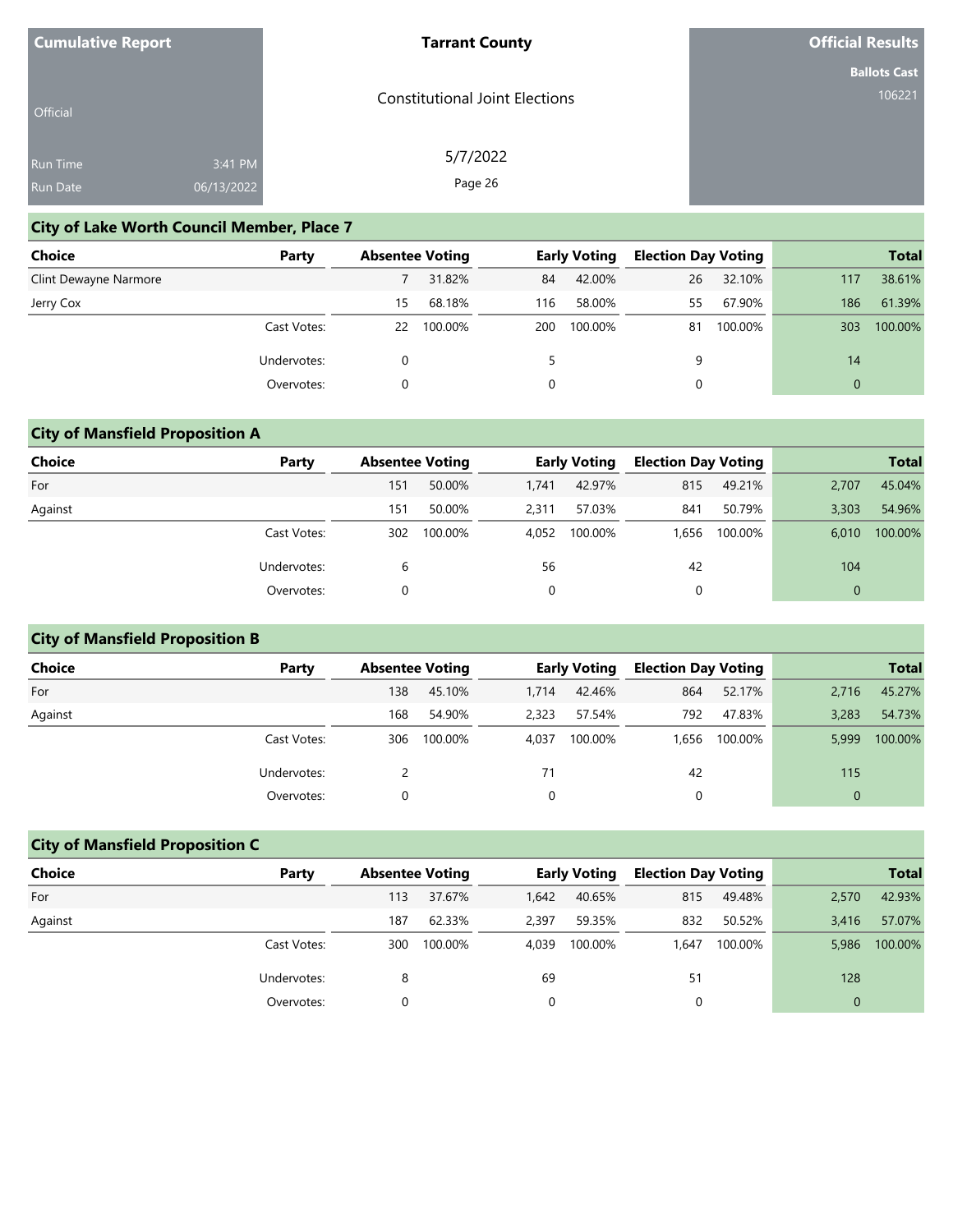| <b>Cumulative Report</b> |            | <b>Tarrant County</b>                 | <b>Official Results</b> |
|--------------------------|------------|---------------------------------------|-------------------------|
|                          |            |                                       | <b>Ballots Cast</b>     |
| Official                 |            | <b>Constitutional Joint Elections</b> | 106221                  |
| Run Time                 | 3:41 PM    | 5/7/2022                              |                         |
| Run Date                 | 06/13/2022 | Page 27                               |                         |

# **City of Mansfield Proposition D**

| <b>Choice</b> | Party       | <b>Absentee Voting</b> |         |          | <b>Early Voting</b> | <b>Election Day Voting</b> |         |       | <b>Total</b> |
|---------------|-------------|------------------------|---------|----------|---------------------|----------------------------|---------|-------|--------------|
| For           |             | 146                    | 48.18%  | 1.978    | 49.08%              | 924                        | 56.14%  | 3,048 | 50.98%       |
| Against       |             | 157                    | 51.82%  | 2.052    | 50.92%              | 722                        | 43.86%  | 2.931 | 49.02%       |
|               | Cast Votes: | 303                    | 100.00% | 4.030    | 100.00%             | 1.646                      | 100.00% | 5,979 | 100.00%      |
|               | Undervotes: | 4                      |         | 78       |                     | 52                         |         | 134   |              |
|               | Overvotes:  |                        |         | $\Omega$ |                     | 0                          |         |       |              |

# **City of Mansfield Proposition E**

| <b>Choice</b> | Party       | <b>Absentee Voting</b> |         |       | <b>Early Voting</b> | <b>Election Day Voting</b> |         |              | <b>Total</b> |
|---------------|-------------|------------------------|---------|-------|---------------------|----------------------------|---------|--------------|--------------|
| For           |             | 128                    | 42.81%  | 1,705 | 42.32%              | 811                        | 49.54%  | 2.644        | 44.33%       |
| Against       |             | 171                    | 57.19%  | 2.324 | 57.68%              | 826                        | 50.46%  | 3,321        | 55.67%       |
|               | Cast Votes: | 299                    | 100.00% | 4.029 | 100.00%             | 1,637                      | 100.00% | 5,965        | 100.00%      |
|               | Undervotes: | 9                      |         | 79    |                     | 61                         |         | 149          |              |
|               | Overvotes:  |                        |         | 0     |                     | 0                          |         | $\mathbf{0}$ |              |

# **Town of Pantego Town Council, Place 1**

| <b>Choice</b> | Party       | <b>Absentee Voting</b> |         |     | <b>Early Voting</b> | <b>Election Day Voting</b> |         |     | <b>Total</b> |
|---------------|-------------|------------------------|---------|-----|---------------------|----------------------------|---------|-----|--------------|
| Tori Roemmich |             | 18                     | 45.00%  | 175 | 75.43%              | 109                        | 68.99%  | 302 | 70.23%       |
| Fred Adair    |             | 22                     | 55.00%  | 57  | 24.57%              | 49                         | 31.01%  | 128 | 29.77%       |
|               | Cast Votes: | 40                     | 100.00% | 232 | 100.00%             | 158                        | 100.00% | 430 | 100.00%      |
|               | Undervotes: | 4                      |         | 16  |                     | 19                         |         | 39  |              |
|               | Overvotes:  |                        |         | 0   |                     |                            |         |     |              |

# **Town of Pantego Town Council, Place 2**

| <b>Choice</b> | Party       | <b>Absentee Voting</b> |         |     | <b>Early Voting</b> | <b>Election Day Voting</b> |         |          | <b>Total</b> |
|---------------|-------------|------------------------|---------|-----|---------------------|----------------------------|---------|----------|--------------|
| Don Funderlic |             | 17                     | 42.50%  | 51  | 21.70%              | 48                         | 29.27%  | 116      | 26.42%       |
| Tyler Loe     |             | 23                     | 57.50%  | 184 | 78.30%              | 116                        | 70.73%  | 323      | 73.58%       |
|               | Cast Votes: | 40                     | 100.00% | 235 | 100.00%             | 164                        | 100.00% | 439      | 100.00%      |
|               | Undervotes: | 4                      |         | 13  |                     | 13                         |         | 30       |              |
|               | Overvotes:  |                        |         |     |                     |                            |         | $\Omega$ |              |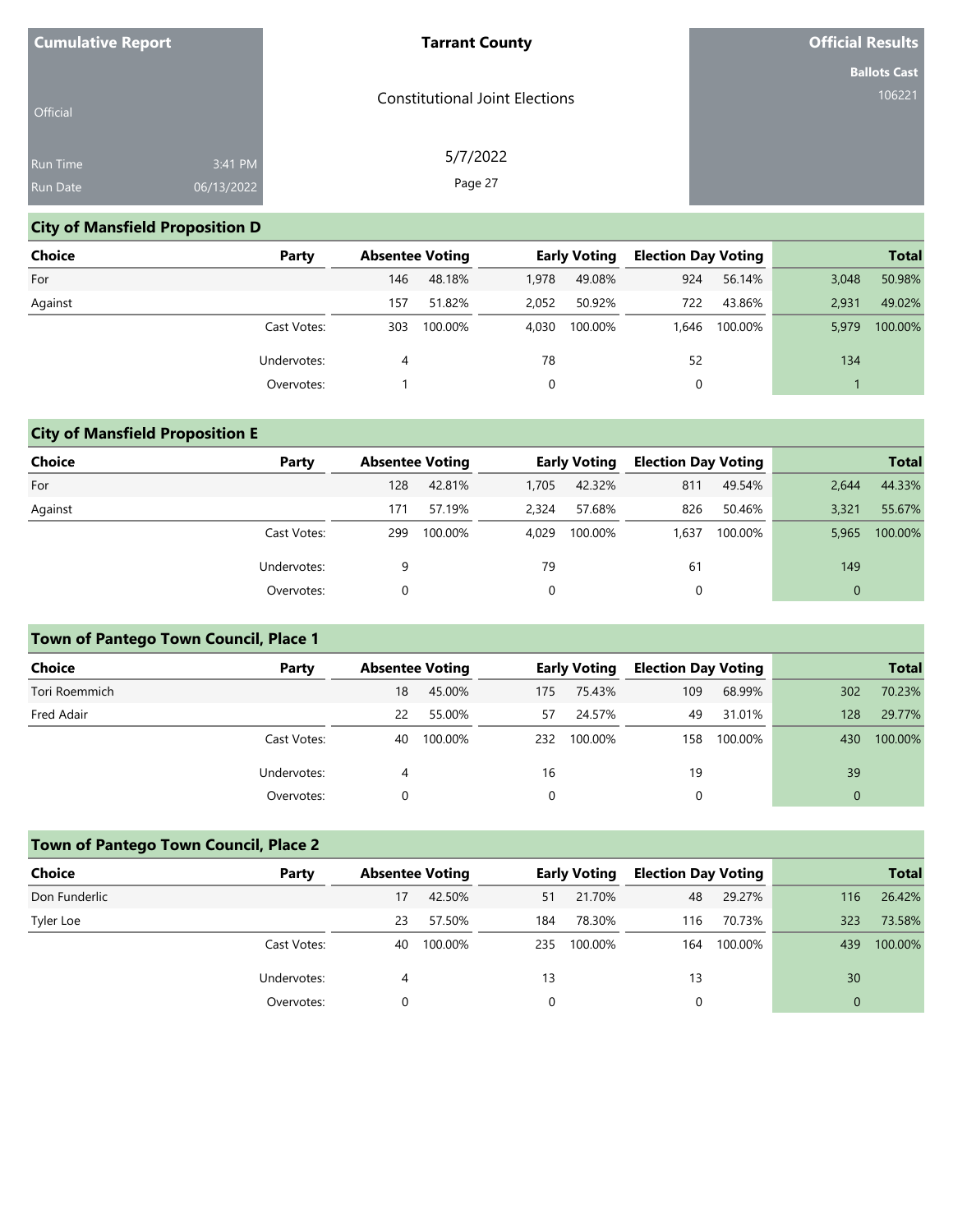| <b>Cumulative Report</b> |            | <b>Tarrant County</b>                 | <b>Official Results</b> |
|--------------------------|------------|---------------------------------------|-------------------------|
|                          |            |                                       | <b>Ballots Cast</b>     |
| Official                 |            | <b>Constitutional Joint Elections</b> | 106221                  |
| Run Time                 | 3:41 PM    | 5/7/2022                              |                         |
| Run Date                 | 06/13/2022 | Page 28                               |                         |

## **Town of Pantego Town Council, Place 3**

| Choice      | Party       | <b>Absentee Voting</b> |         |     | <b>Early Voting</b> | <b>Election Day Voting</b> |         |          | <b>Total</b> |
|-------------|-------------|------------------------|---------|-----|---------------------|----------------------------|---------|----------|--------------|
| Mike Duncan |             | 24                     | 58.54%  | 194 | 81.86%              | 116                        | 70.73%  | 334      | 75.57%       |
| Don Surratt |             | 17                     | 41.46%  | 43  | 18.14%              | 48                         | 29.27%  | 108      | 24.43%       |
|             | Cast Votes: | 41                     | 100.00% | 237 | 100.00%             | 164                        | 100.00% | 442      | 100.00%      |
|             | Undervotes: |                        |         | 11  |                     | 13                         |         | 27       |              |
|             | Overvotes:  |                        |         |     |                     | 0                          |         | $\Omega$ |              |

# **Town of Pantego Mayor (Unexpired Term)**

| Choice              | Party       |    | <b>Absentee Voting</b> |     | <b>Early Voting</b> | <b>Election Day Voting</b> |         |     | <b>Total</b> |
|---------------------|-------------|----|------------------------|-----|---------------------|----------------------------|---------|-----|--------------|
| Russell S. Brewster |             | 36 | 100.00%                | 193 | 100.00%             | 137                        | 100.00% | 366 | 100.00%      |
|                     | Cast Votes: | 36 | 100.00%                | 193 | 100.00%             | 137                        | 100.00% | 366 | 100.00%      |
|                     | Undervotes: |    |                        | 55  |                     | 40                         |         | 103 |              |
|                     | Overvotes:  |    |                        |     |                     |                            |         |     |              |

## **Town of Pantego Town Council, Place 4 (Unexpired Term)**

| <b>Choice</b> | Party       | <b>Absentee Voting</b> |         |     | <b>Early Voting</b> | <b>Election Day Voting</b> |         |     | <b>Total</b> |
|---------------|-------------|------------------------|---------|-----|---------------------|----------------------------|---------|-----|--------------|
| Charlie Price |             | 9                      | 23.08%  | 34  | 14.47%              | 41                         | 24.85%  | 84  | 19.13%       |
| Gregg Kidd    |             | 30                     | 76.92%  | 201 | 85.53%              | 124                        | 75.15%  | 355 | 80.87%       |
|               | Cast Votes: | 39                     | 100.00% | 235 | 100.00%             | 165                        | 100.00% | 439 | 100.00%      |
| Undervotes:   |             |                        |         | 13  |                     | 12                         |         | 30  |              |
|               | Overvotes:  |                        |         |     |                     |                            |         | 0   |              |

## **City of Richland Hills Mayor**

| <b>Choice</b>           | Party       | <b>Absentee Voting</b> |         |     | <b>Early Voting</b> | <b>Election Day Voting</b> |         |     | <b>Total</b> |
|-------------------------|-------------|------------------------|---------|-----|---------------------|----------------------------|---------|-----|--------------|
| Joyce Zuefeldt Fiaccone |             | 10                     | 33.33%  | 142 | 48.30%              | 146                        | 52.14%  | 298 | 49.34%       |
| Ed Lopez                |             | 20                     | 66.67%  | 152 | 51.70%              | 134                        | 47.86%  | 306 | 50.66%       |
|                         | Cast Votes: | 30                     | 100.00% | 294 | 100.00%             | 280                        | 100.00% | 604 | 100.00%      |
|                         | Undervotes: |                        |         | 10  |                     |                            |         | 19  |              |
|                         | Overvotes:  |                        |         | 0   |                     |                            |         |     |              |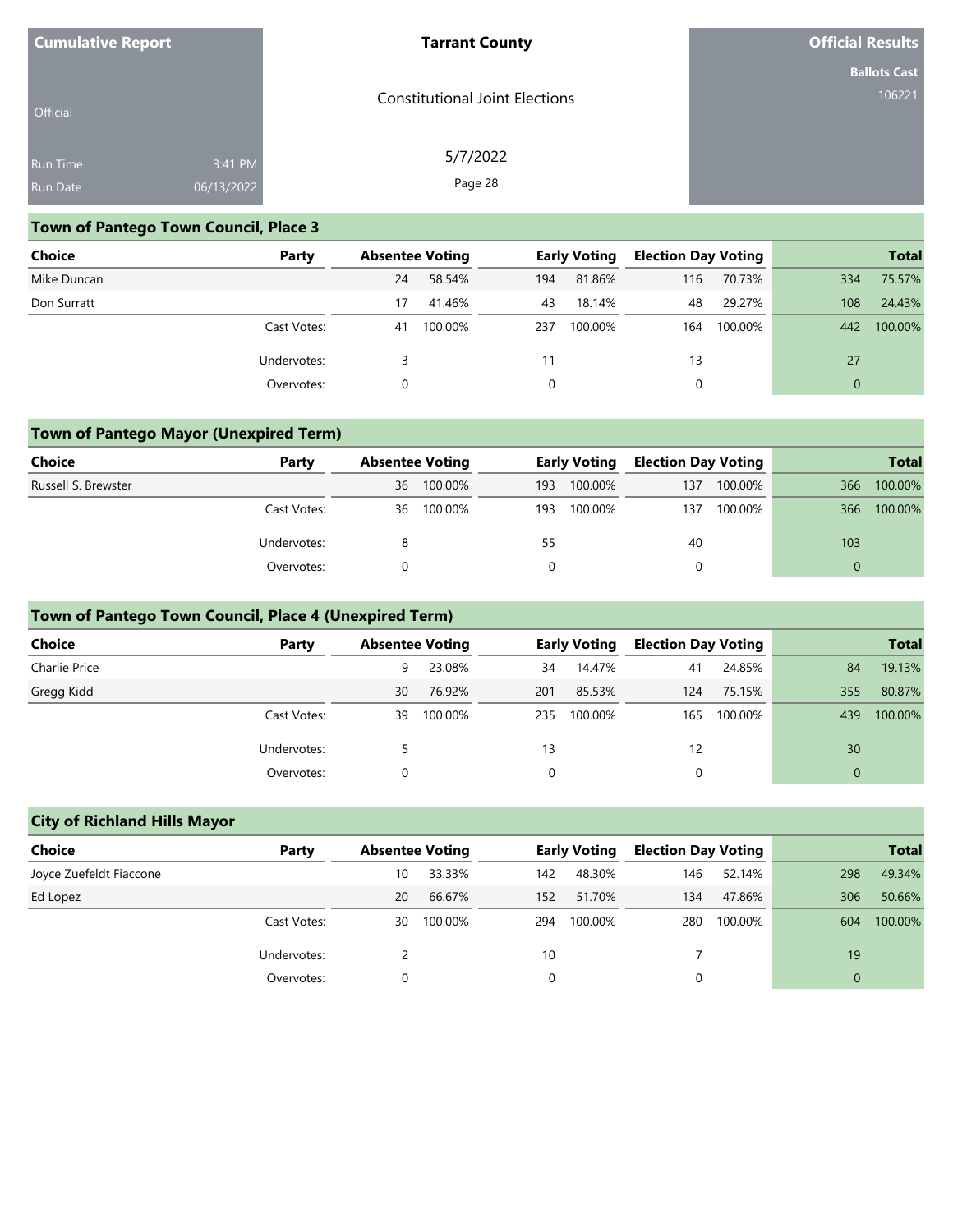| <b>Cumulative Report</b> |  |
|--------------------------|--|
|--------------------------|--|

### **Tarrant County**

**Official Results**

|  | <b>Ballots Cast</b> |
|--|---------------------|
|  | 106221              |

| <b>Official</b> |            | <b>Constitutional Joint Elections</b> |
|-----------------|------------|---------------------------------------|
| <b>Run Time</b> | 3:41 PM    | 5/7/2022                              |
| <b>Run Date</b> | 06/13/2022 | Page 29                               |

# **City of Richland Hills Council Member, Place 2**

| <b>Choice</b>  | Party       | <b>Absentee Voting</b> |         |     | <b>Early Voting</b> | <b>Election Day Voting</b> |         |          | <b>Total</b> |
|----------------|-------------|------------------------|---------|-----|---------------------|----------------------------|---------|----------|--------------|
| Travis Malone  |             | 10                     | 35.71%  | 140 | 49.12%              | 152                        | 56.30%  | 302      | 51.80%       |
| Allison Barger |             | 18                     | 64.29%  | 145 | 50.88%              | 118                        | 43.70%  | 281      | 48.20%       |
|                | Cast Votes: | 28                     | 100.00% | 285 | 100.00%             | 270                        | 100.00% | 583      | 100.00%      |
|                | Undervotes: | 4                      |         | 19  |                     | 17                         |         | 40       |              |
|                | Overvotes:  |                        |         | 0   |                     | 0                          |         | $\Omega$ |              |

# **City of Richland Hills Council Member, Place 4**

| <b>Choice</b>        | Party       | <b>Absentee Voting</b> |         |     | <b>Early Voting</b> | <b>Election Day Voting</b> |         |     | <b>Total</b> |
|----------------------|-------------|------------------------|---------|-----|---------------------|----------------------------|---------|-----|--------------|
| Javier Alvarez       |             | 18                     | 66.67%  | 125 | 45.29%              | 141                        | 54.02%  | 284 | 50.35%       |
| <b>Roland Goveas</b> |             | 9                      | 33.33%  | 151 | 54.71%              | 120                        | 45.98%  | 280 | 49.65%       |
|                      | Cast Votes: | 27                     | 100.00% | 276 | 100.00%             | 261                        | 100.00% | 564 | 100.00%      |
|                      | Undervotes: |                        |         | 28  |                     | 26                         |         | 59  |              |
|                      | Overvotes:  |                        |         | 0   |                     |                            |         |     |              |

# **City of Richland Hills Proposition A**

| Choice  | Party       | <b>Absentee Voting</b> |         |     | <b>Early Voting</b> | <b>Election Day Voting</b> |         |                  | <b>Total</b> |
|---------|-------------|------------------------|---------|-----|---------------------|----------------------------|---------|------------------|--------------|
| For     |             | 29                     | 93.55%  | 260 | 85.81%              | 228                        | 80.00%  | 517              | 83.52%       |
| Against |             |                        | 6.45%   | 43  | 14.19%              | 57                         | 20.00%  | 102 <sub>1</sub> | 16.48%       |
|         | Cast Votes: | 31                     | 100.00% | 303 | 100.00%             | 285                        | 100.00% | 619              | 100.00%      |
|         | Undervotes: |                        |         |     |                     |                            |         | 4                |              |
|         | Overvotes:  |                        |         | 0   |                     | 0                          |         | $\Omega$         |              |

| <b>City of Roanoke Charter Amendment Proposition A</b> |             |                        |          |                |                     |   |                            |  |              |              |
|--------------------------------------------------------|-------------|------------------------|----------|----------------|---------------------|---|----------------------------|--|--------------|--------------|
| <b>Choice</b>                                          | Party       | <b>Absentee Voting</b> |          |                | <b>Early Voting</b> |   | <b>Election Day Voting</b> |  |              | <b>Total</b> |
| Yes                                                    |             | 0                      | $0.00\%$ | 0              | $0.00\%$            | 0 | 0.00%                      |  | $\mathbf 0$  | 0.00%        |
| <b>No</b>                                              |             | 0                      | 0.00%    | $\overline{0}$ | $0.00\%$            | 0 | 0.00%                      |  | $\Omega$     | 0.00%        |
|                                                        | Cast Votes: | 0                      | $0.00\%$ | $\Omega$       | $0.00\%$            | 0 | 0.00%                      |  | 0            | 0.00%        |
|                                                        | Undervotes: | 0                      |          | $\Omega$       |                     | 0 |                            |  | $\Omega$     |              |
|                                                        | Overvotes:  | 0                      |          |                |                     | 0 |                            |  | $\mathbf{0}$ |              |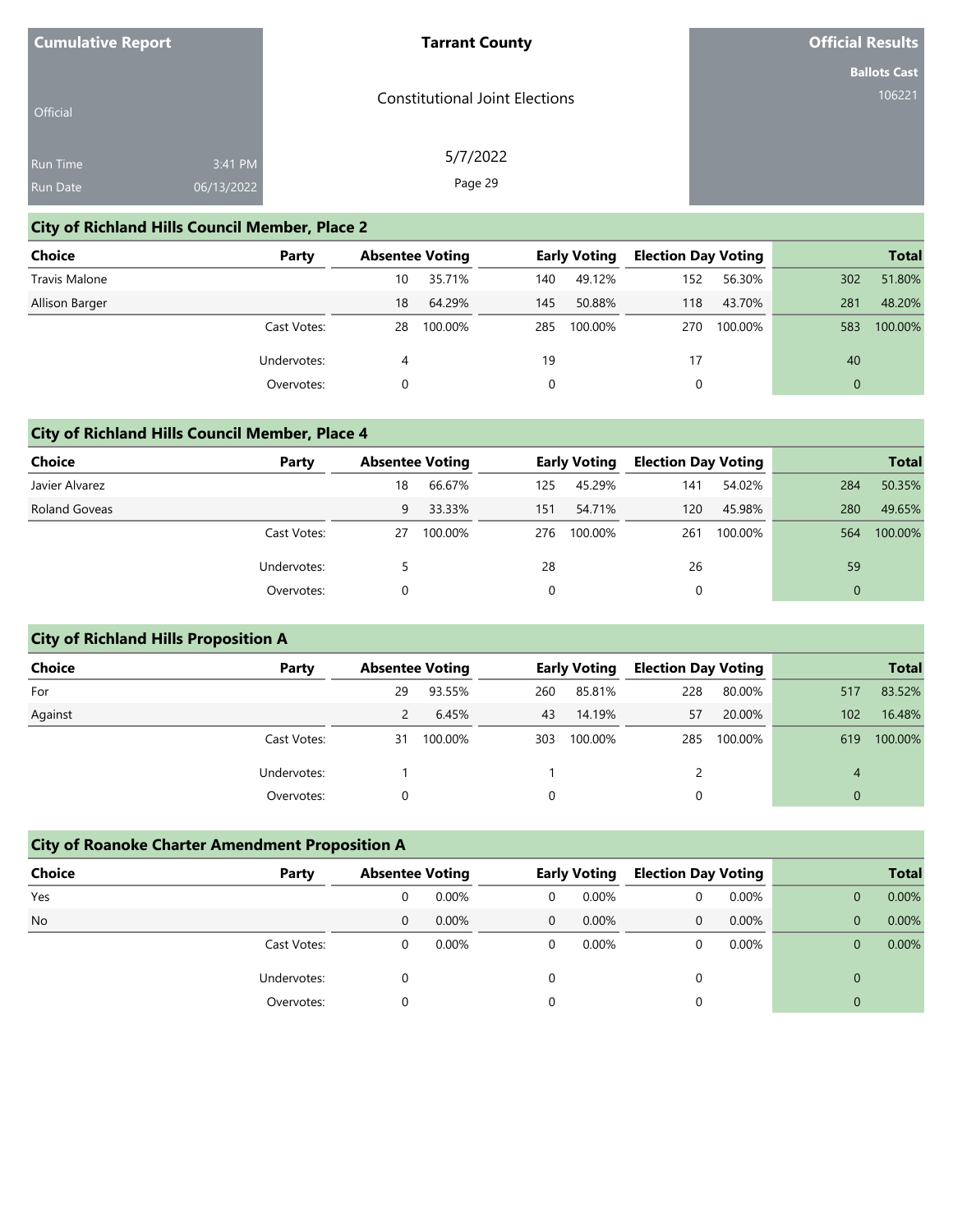| <b>Cumulative Report</b> |                       | <b>Tarrant County</b>                 | <b>Official Results</b>       |
|--------------------------|-----------------------|---------------------------------------|-------------------------------|
| Official                 |                       | <b>Constitutional Joint Elections</b> | <b>Ballots Cast</b><br>106221 |
| Run Time<br>Run Date     | 3:41 PM<br>06/13/2022 | 5/7/2022<br>Page 30                   |                               |

## **City of Roanoke Charter Amendment Proposition B**

| <b>Choice</b> | Party       | <b>Absentee Voting</b> |          | <b>Early Voting</b> |       | <b>Election Day Voting</b> |          |          | <b>Total</b> |
|---------------|-------------|------------------------|----------|---------------------|-------|----------------------------|----------|----------|--------------|
| Yes           |             | 0                      | 0.00%    | 0                   | 0.00% | 0                          | $0.00\%$ |          | 0.00%        |
| <b>No</b>     |             | 0                      | 0.00%    | $\overline{0}$      | 0.00% | 0                          | 0.00%    |          | 0.00%        |
|               | Cast Votes: | 0                      | $0.00\%$ | 0                   | 0.00% | 0                          | 0.00%    |          | 0.00%        |
|               | Undervotes: | 0                      |          |                     |       |                            |          | $\Omega$ |              |
|               | Overvotes:  | 0                      |          | $\Omega$            |       |                            |          |          |              |

# **City of Roanoke Charter Amendment Proposition C**

| <b>Choice</b> | Party       | <b>Absentee Voting</b> |          | <b>Early Voting</b> |          | <b>Election Day Voting</b> |          |  | <b>Total</b> |
|---------------|-------------|------------------------|----------|---------------------|----------|----------------------------|----------|--|--------------|
| Yes           |             | 0                      | 0.00%    | 0                   | 0.00%    | 0                          | $0.00\%$ |  | 0.00%        |
| <b>No</b>     |             | 0                      | 0.00%    | $\mathbf{0}$        | $0.00\%$ | 0                          | 0.00%    |  | 0.00%        |
|               | Cast Votes: | 0                      | $0.00\%$ | 0                   | 0.00%    |                            | 0.00%    |  | 0.00%        |
| Undervotes:   |             |                        |          | $\Omega$            |          | 0                          |          |  |              |
|               | Overvotes:  |                        |          | $\Omega$            |          |                            |          |  |              |

| City of Roanoke - Roanoke Community and Economic Development Corporation Proposition D |             |                        |          |          |              |          |                            |              |              |  |  |  |
|----------------------------------------------------------------------------------------|-------------|------------------------|----------|----------|--------------|----------|----------------------------|--------------|--------------|--|--|--|
| <b>Choice</b>                                                                          | Party       | <b>Absentee Voting</b> |          |          | Early Voting |          | <b>Election Day Voting</b> |              | <b>Total</b> |  |  |  |
| Yes                                                                                    |             | 0                      | 0.00%    | $\Omega$ | 0.00%        | 0        | 0.00%                      | $\mathbf{0}$ | 0.00%        |  |  |  |
| <b>No</b>                                                                              |             | 0                      | $0.00\%$ | $\Omega$ | $0.00\%$     | 0        | 0.00%                      | $\mathbf{0}$ | 0.00%        |  |  |  |
|                                                                                        | Cast Votes: | 0                      | 0.00%    | $\Omega$ | $0.00\%$     |          | 0.00%                      | $\Omega$     | 0.00%        |  |  |  |
|                                                                                        | Undervotes: | 0                      |          |          |              |          |                            | $\Omega$     |              |  |  |  |
|                                                                                        | Overvotes:  | 0                      |          |          |              | $\Omega$ |                            | $\mathbf{0}$ |              |  |  |  |

# **City of Roanoke Crime Control and Prevention District Proposition E**

| <b>Choice</b><br>Party |   | <b>Absentee Voting</b> |          | <b>Early Voting</b> |          | <b>Election Day Voting</b> |          | <b>Total</b> |
|------------------------|---|------------------------|----------|---------------------|----------|----------------------------|----------|--------------|
| Yes                    |   | 0.00%                  | 0        | $0.00\%$            | 0        | $0.00\%$                   |          | 0.00%        |
| <b>No</b>              | 0 | 0.00%                  | $\Omega$ | $0.00\%$            | $\Omega$ | 0.00%                      |          | 0.00%        |
| Cast Votes:            |   | 0.00%                  | 0        | $0.00\%$            |          | 0.00%                      |          | 0.00%        |
| Undervotes:            |   |                        |          |                     | $\Omega$ |                            | $\Omega$ |              |
| Overvotes:             |   |                        |          |                     |          |                            | $\Omega$ |              |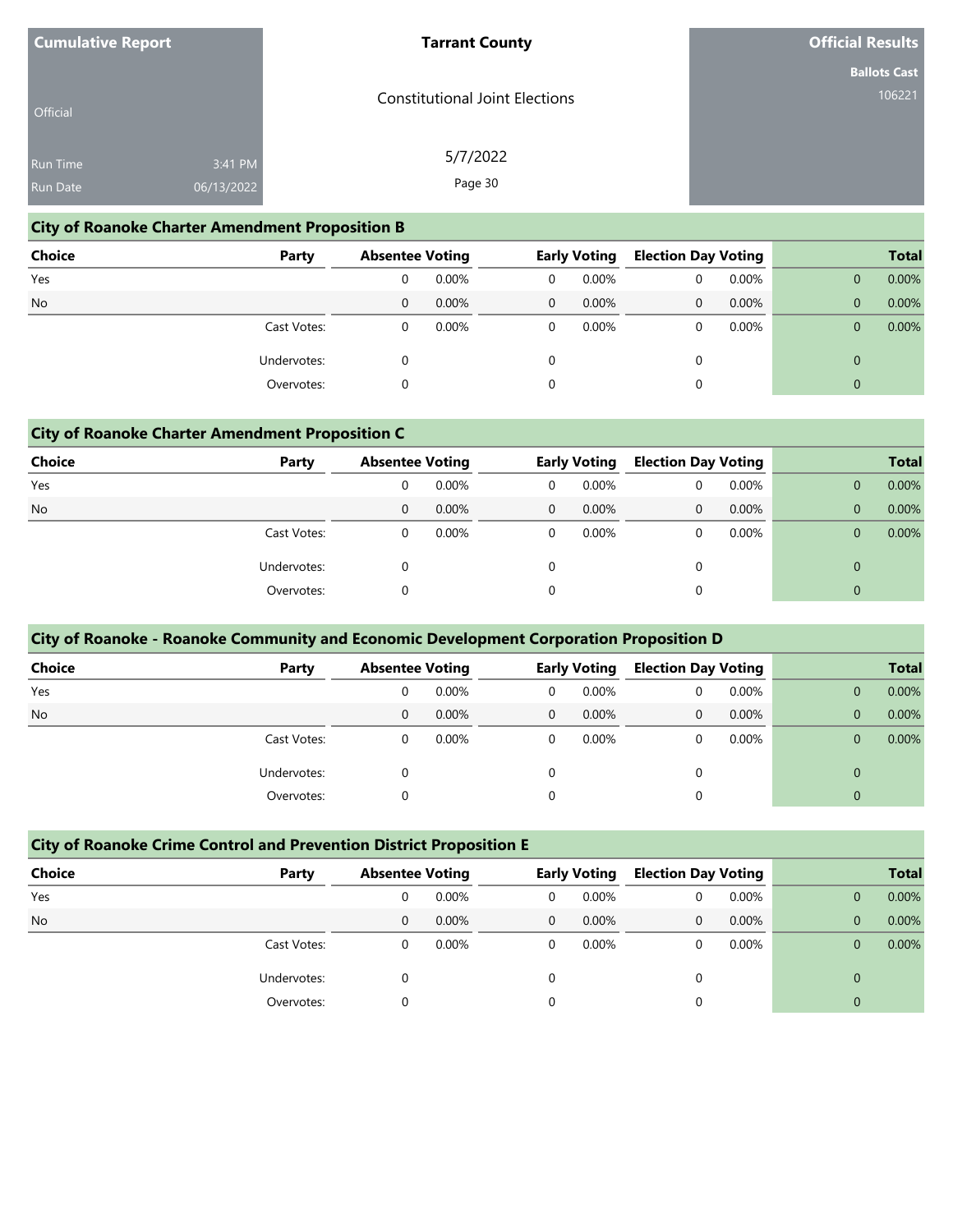| <b>Cumulative Report</b> |  |
|--------------------------|--|
|--------------------------|--|

#### **Tarrant County**

**Official Results**

**Ballots Cast** 106221

| <b>Official</b> |            | <b>Constitutional Joint Elections</b> |
|-----------------|------------|---------------------------------------|
| <b>Run Time</b> | 3:41 PM    | 5/7/2022                              |
| <b>Run Date</b> | 06/13/2022 | Page 31                               |

## **City of River Oaks Council Member Place 1**

| <b>Choice</b> | Party       | <b>Absentee Voting</b> | <b>Early Voting</b> |               | <b>Election Day Voting</b> |     | <b>Total</b> |
|---------------|-------------|------------------------|---------------------|---------------|----------------------------|-----|--------------|
| John Claridge |             | 100.00%<br>24          | 90                  | 100.00%<br>75 | 100.00%                    | 189 | 100.00%      |
|               | Cast Votes: | 100.00%<br>24          | 90                  | 100.00%<br>75 | 100.00%                    | 189 | 100.00%      |
|               | Undervotes: |                        | 21                  | 32            |                            | 57  |              |
|               | Overvotes:  |                        |                     |               |                            | 0   |              |

### **City of River Oaks Council Member Place 3**

| <b>Choice</b>        | Party       |    | <b>Absentee Voting</b> |     | <b>Early Voting</b> | <b>Election Day Voting</b> |         |     | <b>Total</b> |
|----------------------|-------------|----|------------------------|-----|---------------------|----------------------------|---------|-----|--------------|
| Dan Dagel            |             | 10 | 35.71%                 | 16  | 14.95%              | 9                          | 9.18%   | 35  | 15.02%       |
| Sherrie Uptmore Dast |             | 8  | 28.57%                 | 20  | 18.69%              | 18                         | 18.37%  | 46  | 19.74%       |
| Leigh Ann Turner     |             | 10 | 35.71%                 | 71  | 66.36%              | 71                         | 72.45%  | 152 | 65.24%       |
|                      | Cast Votes: | 28 | 100.00%                | 107 | 100.00%             | 98                         | 100.00% | 233 | 100.00%      |
|                      | Undervotes: | 0  |                        | 4   |                     | 9                          |         | 13  |              |
|                      | Overvotes:  | 0  |                        | 0   |                     | 0                          |         |     |              |

## **City of Saginaw Councilmember Place 1**

| <b>Choice</b>   | Party       | <b>Absentee Voting</b> |         |     | <b>Early Voting</b> | <b>Election Day Voting</b> |         |              | <b>Total</b> |
|-----------------|-------------|------------------------|---------|-----|---------------------|----------------------------|---------|--------------|--------------|
| Charles Beasley |             | 46                     | 54.76%  | 212 | 38.34%              | 109                        | 33.23%  | 367          | 38.03%       |
| Larry Scheid    |             | 11                     | 13.10%  | 138 | 24.95%              | 76                         | 23.17%  | 225          | 23.32%       |
| Paul Felegy     |             | 27                     | 32.14%  | 203 | 36.71%              | 143                        | 43.60%  | 373          | 38.65%       |
|                 | Cast Votes: | 84                     | 100.00% | 553 | 100.00%             | 328                        | 100.00% | 965          | 100.00%      |
|                 | Undervotes: | 6                      |         | 78  |                     | 48                         |         | 132          |              |
|                 | Overvotes:  |                        |         | 0   |                     |                            |         | $\mathbf{0}$ |              |

# **City of Saginaw Councilmember Place 3**

| Choice                         | Party       | <b>Absentee Voting</b> |         | <b>Early Voting</b> |         | <b>Election Day Voting</b> |         |     | <b>Total</b> |
|--------------------------------|-------------|------------------------|---------|---------------------|---------|----------------------------|---------|-----|--------------|
| Valerie Tankersley/Junkersfeld |             | 73                     | 100.00% | 484                 | 100.00% | 281                        | 100.00% | 838 | 100.00%      |
|                                | Cast Votes: | 73                     | 100.00% | 484                 | 100.00% | 281                        | 100.00% | 838 | 100.00%      |
|                                | Undervotes: | 17                     |         | 147                 |         | 95                         |         | 259 |              |
|                                | Overvotes:  |                        |         |                     |         |                            |         |     |              |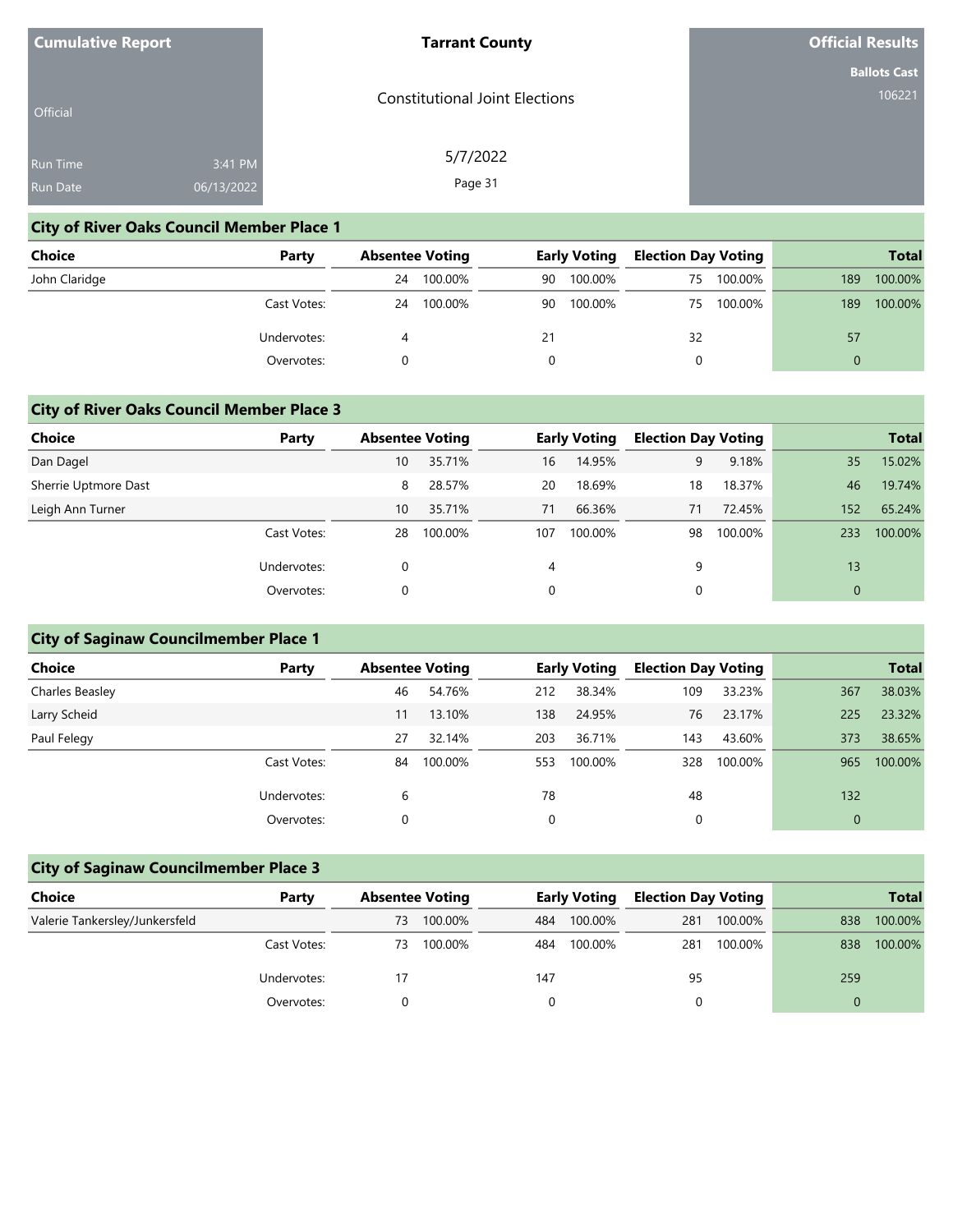| <b>Cumulative Report</b> |            | <b>Tarrant County</b>                 | <b>Official Results</b> |
|--------------------------|------------|---------------------------------------|-------------------------|
|                          |            |                                       | <b>Ballots Cast</b>     |
| Official                 |            | <b>Constitutional Joint Elections</b> | 106221                  |
| Run Time                 | 3:41 PM    | 5/7/2022                              |                         |
| Run Date                 | 06/13/2022 | Page 32                               |                         |

## **City of Saginaw Councilmember Place 5**

| <b>Choice</b>  | Party       | <b>Absentee Voting</b> |         |     | <b>Early Voting</b> | <b>Election Day Voting</b> |         |          | <b>Total</b> |
|----------------|-------------|------------------------|---------|-----|---------------------|----------------------------|---------|----------|--------------|
| Katie Johnson  |             | 44                     | 50.57%  | 271 | 47.05%              | 154                        | 45.97%  | 469      | 46.99%       |
| Cindy Bighorse |             | 43                     | 49.43%  | 305 | 52.95%              | 181                        | 54.03%  | 529      | 53.01%       |
|                | Cast Votes: | 87                     | 100.00% | 576 | 100.00%             | 335                        | 100.00% | 998      | 100.00%      |
|                | Undervotes: |                        |         | 55  |                     | 41                         |         | 99       |              |
|                | Overvotes:  |                        |         |     |                     |                            |         | $\Omega$ |              |

# **Town of Trophy Club Town Council, Place 5**

| Choice        | Party       | <b>Absentee Voting</b> |         |    | <b>Early Voting</b> |    |         |    | <b>Election Day Voting</b> |  | <b>Total</b> |
|---------------|-------------|------------------------|---------|----|---------------------|----|---------|----|----------------------------|--|--------------|
| LuAnne Oldham |             | 4                      | 100.00% | 13 | 100.00%             | 13 | 100.00% | 30 | 100.00%                    |  |              |
|               | Cast Votes: | 4                      | 100.00% | 13 | 100.00%             | 13 | 100.00% | 30 | 100.00%                    |  |              |
|               | Undervotes: |                        |         | 4  |                     |    |         | 6  |                            |  |              |
|               | Overvotes:  |                        |         |    |                     |    |         |    |                            |  |              |

## **Town of Trophy Club Town Council, Place 6**

| <b>Choice</b> | Party       | <b>Absentee Voting</b> |          |                 | <b>Early Voting</b> | <b>Election Day Voting</b> |         |          | <b>Total</b> |
|---------------|-------------|------------------------|----------|-----------------|---------------------|----------------------------|---------|----------|--------------|
| Steve Flynn   |             | 4                      | 100.00%  | 10 <sup>°</sup> | 66.67%              | 13                         | 86.67%  | 27       | 79.41%       |
| Wendie Bailey |             |                        | $0.00\%$ |                 | 33.33%              |                            | 13.33%  |          | 20.59%       |
|               | Cast Votes: | 4                      | 100.00%  | 15              | 100.00%             | 15                         | 100.00% | 34       | 100.00%      |
|               | Undervotes: |                        |          |                 |                     |                            |         |          |              |
|               | Overvotes:  |                        |          | 0               |                     |                            |         | $\Omega$ |              |

## **Town of Trophy Club Proposition A**

| <b>Choice</b> | Party       | <b>Absentee Voting</b> |         |    | <b>Early Voting</b> | <b>Election Day Voting</b> |         |           | <b>Total</b> |
|---------------|-------------|------------------------|---------|----|---------------------|----------------------------|---------|-----------|--------------|
| For           |             | 4                      | 100.00% | 10 | 58.82%              | 13                         | 86.67%  | <b>27</b> | 75.00%       |
| Against       |             |                        | 0.00%   |    | 41.18%              |                            | 13.33%  | 9.        | 25.00%       |
|               | Cast Votes: | 4                      | 100.00% | 17 | 100.00%             | 15                         | 100.00% | 36        | 100.00%      |
|               | Undervotes: |                        |         |    |                     |                            |         |           |              |
|               | Overvotes:  |                        |         |    |                     |                            |         |           |              |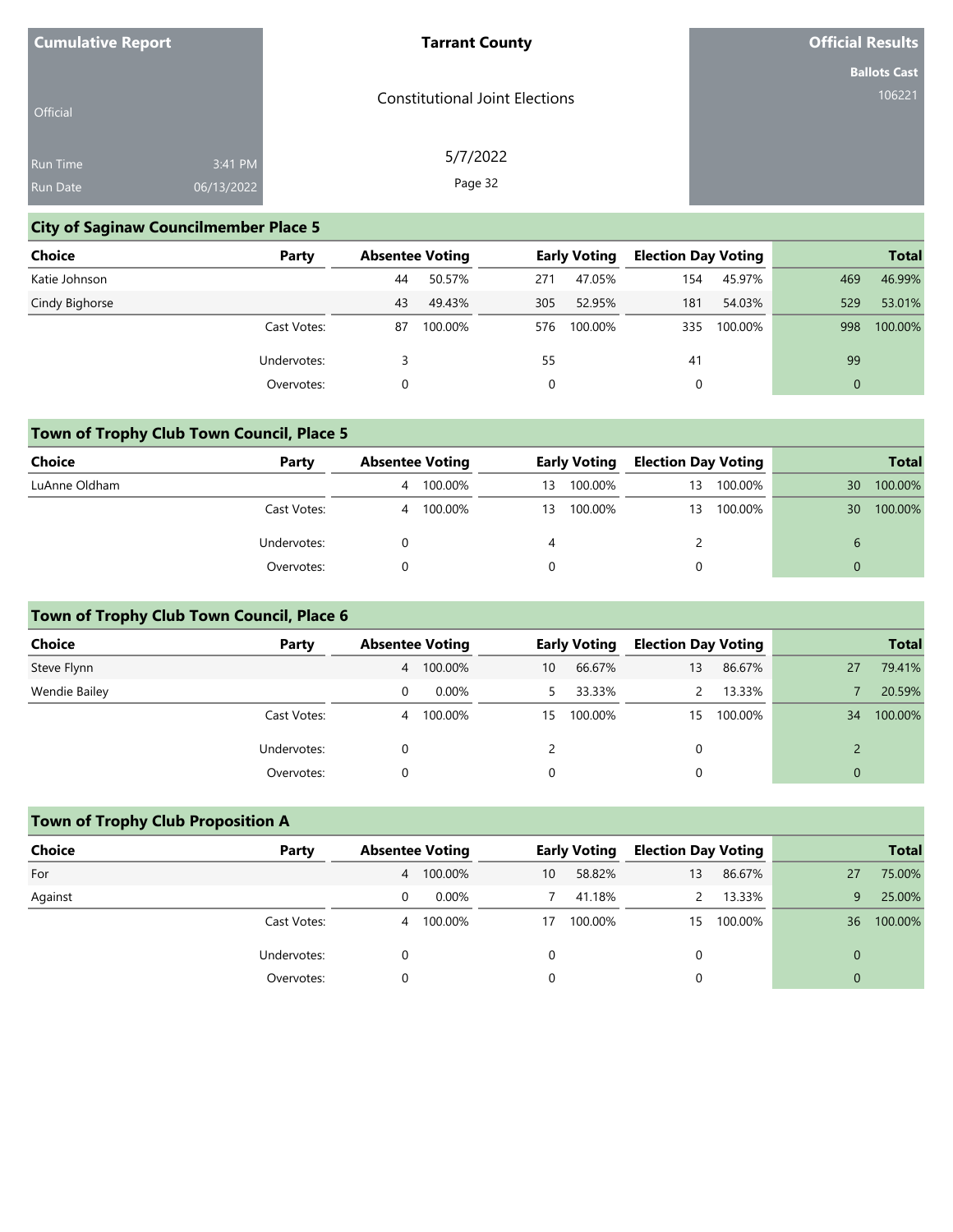| <b>Cumulative Report</b> |            | <b>Tarrant County</b>                 | <b>Official Results</b> |
|--------------------------|------------|---------------------------------------|-------------------------|
|                          |            |                                       | <b>Ballots Cast</b>     |
| Official                 |            | <b>Constitutional Joint Elections</b> | 106221                  |
| Run Time                 | 3:41 PM    | 5/7/2022                              |                         |
| Run Date                 | 06/13/2022 | Page 33                               |                         |

## **Town of Trophy Club Proposition B**

| Choice  | Party       | <b>Absentee Voting</b> |           |    | <b>Early Voting</b> | <b>Election Day Voting</b> |          |          | <b>Total</b> |
|---------|-------------|------------------------|-----------|----|---------------------|----------------------------|----------|----------|--------------|
| For     |             |                        | 4 100.00% | 14 | 82.35%              | 15                         | 100.00%  | 33       | 91.67%       |
| Against |             | 0                      | $0.00\%$  | 3. | 17.65%              | 0                          | $0.00\%$ |          | 8.33%        |
|         | Cast Votes: | 4                      | 100.00%   | 17 | 100.00%             | 15                         | 100.00%  | 36       | 100.00%      |
|         | Undervotes: | 0                      |           |    |                     | 0                          |          | $\Omega$ |              |
|         | Overvotes:  | 0                      |           |    |                     | 0                          |          | $\Omega$ |              |

## **City of Watauga Council Member, Place 1**

| <b>Choice</b>         | Party       | <b>Absentee Voting</b> |         |     | <b>Early Voting</b> | <b>Election Day Voting</b> |             |     | <b>Total</b> |
|-----------------------|-------------|------------------------|---------|-----|---------------------|----------------------------|-------------|-----|--------------|
| Patrick T. Shelbourne |             | 59                     | 100.00% | 238 | 100.00%             |                            | 302 100.00% | 599 | 100.00%      |
|                       | Cast Votes: | 59                     | 100.00% | 238 | 100.00%             |                            | 302 100.00% | 599 | 100.00%      |
|                       | Undervotes: | 17                     |         | 74  |                     | 91                         |             | 182 |              |
|                       | Overvotes:  |                        |         |     |                     |                            |             |     |              |

## **City of Watauga Council Member, Place 2**

| <b>Choice</b> | Party       | <b>Absentee Voting</b> |         |     | <b>Early Voting</b> | <b>Election Day Voting</b> |             |     | <b>Total</b> |
|---------------|-------------|------------------------|---------|-----|---------------------|----------------------------|-------------|-----|--------------|
| Tom Snyder    |             | 57                     | 100.00% | 241 | 100.00%             | 296                        | 100.00%     | 594 | 100.00%      |
|               | Cast Votes: | 57                     | 100.00% | 241 | 100.00%             |                            | 296 100.00% | 594 | 100.00%      |
|               | Undervotes: | 19                     |         | 71  |                     | 97                         |             | 187 |              |
|               | Overvotes:  |                        |         |     |                     |                            |             |     |              |

## **City of Watauga Council Member, Place 6**

| <b>Choice</b> | Party       | <b>Absentee Voting</b> |         |     | <b>Early Voting</b> | <b>Election Day Voting</b> |         |              | <b>Total</b> |
|---------------|-------------|------------------------|---------|-----|---------------------|----------------------------|---------|--------------|--------------|
| Mark Taylor   |             | 28                     | 40.00%  | 152 | 58.46%              | 187                        | 55.33%  | 367          | 54.94%       |
| Sandy Bush    |             | 42                     | 60.00%  | 108 | 41.54%              | 151                        | 44.67%  | 301          | 45.06%       |
|               | Cast Votes: | 70                     | 100.00% | 260 | 100.00%             | 338                        | 100.00% | 668          | 100.00%      |
|               | Undervotes: | 6                      |         | 52  |                     | 55                         |         | 113          |              |
|               | Overvotes:  |                        |         |     |                     |                            |         | $\mathbf{0}$ |              |

### **City of Watauga Council Member, Place 7**

| <b>Choice</b> | Party       | <b>Absentee Voting</b> |         |     | <b>Early Voting</b> | <b>Election Day Voting</b> |         |     | <b>Total</b> |
|---------------|-------------|------------------------|---------|-----|---------------------|----------------------------|---------|-----|--------------|
| Jan Hill      |             | 62                     | 100.00% | 240 | 100.00%             | 298                        | 100.00% | 600 | 100.00%      |
|               | Cast Votes: | 62                     | 100.00% | 240 | 100.00%             | 298                        | 100.00% | 600 | 100.00%      |
|               | Undervotes: | 14                     |         | 72  |                     | 95                         |         | 181 |              |
|               | Overvotes:  |                        |         |     |                     |                            |         |     |              |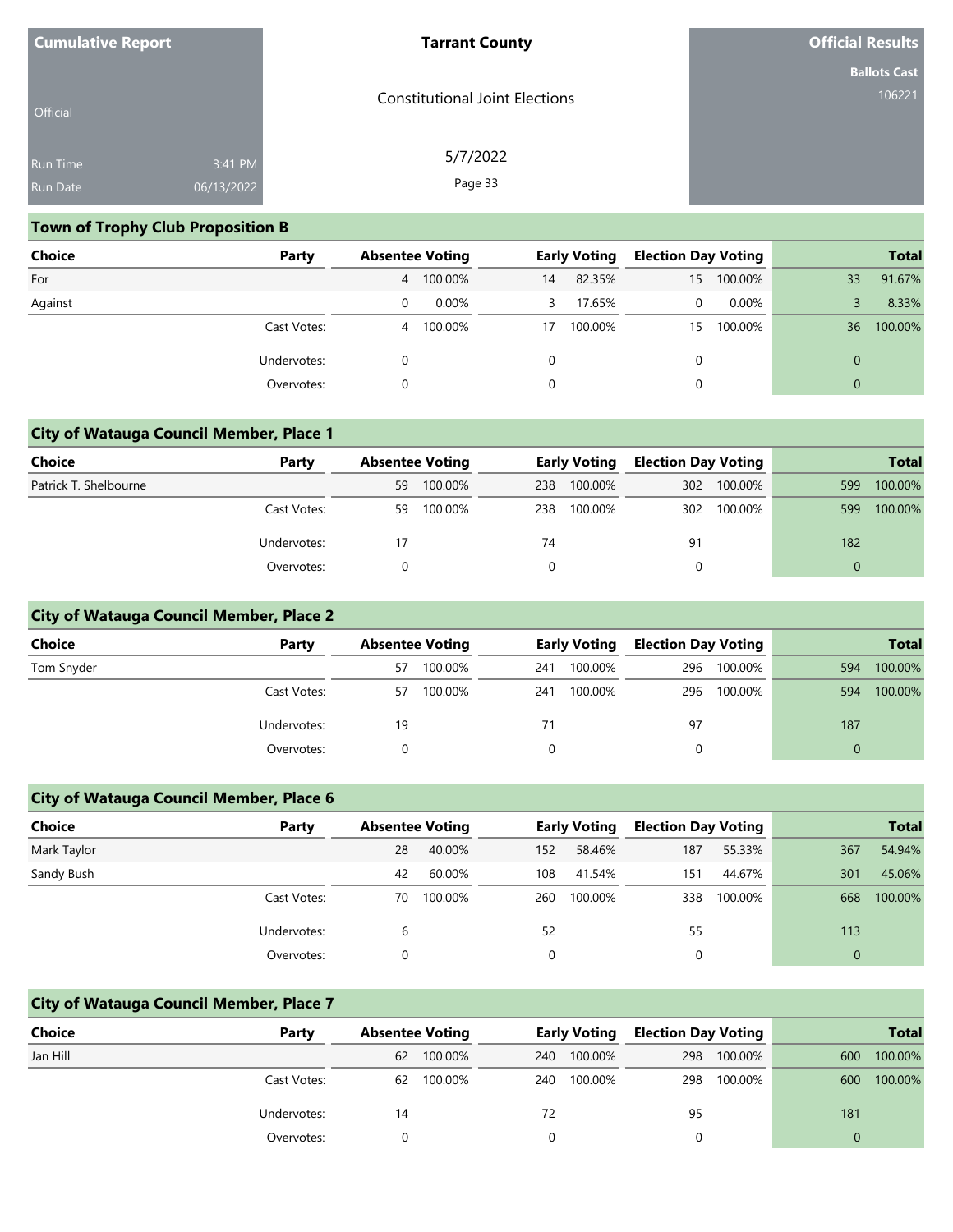| <b>Cumulative Report</b> |            | <b>Tarrant County</b>                 | <b>Official Results</b> |
|--------------------------|------------|---------------------------------------|-------------------------|
|                          |            |                                       | <b>Ballots Cast</b>     |
| Official                 |            | <b>Constitutional Joint Elections</b> | 106221                  |
| Run Time                 | 3:41 PM    | 5/7/2022                              |                         |
| Run Date                 | 06/13/2022 | Page 34                               |                         |

## **Town of Westlake Mayor**

| Choice        | Party       | <b>Absentee Voting</b> |         |     | <b>Early Voting</b> | <b>Election Day Voting</b> |         |          | <b>Total</b> |
|---------------|-------------|------------------------|---------|-----|---------------------|----------------------------|---------|----------|--------------|
| Laura Wheat   |             | 4                      | 40.00%  | 212 | 50.36%              | 66                         | 46.81%  | 282      | 49.30%       |
| Sean Kilbride |             | 6                      | 60.00%  | 209 | 49.64%              | 75                         | 53.19%  | 290      | 50.70%       |
|               | Cast Votes: | 10                     | 100.00% | 421 | 100.00%             | 141                        | 100.00% | 572      | 100.00%      |
|               | Undervotes: | $\Omega$               |         |     |                     |                            |         | 10       |              |
|               | Overvotes:  | 0                      |         |     |                     | 0                          |         | $\Omega$ |              |

### **Town of Westlake Council Member**

| <b>Choice</b>   | Party       | <b>Absentee Voting</b> |         |     | <b>Early Voting</b> | <b>Election Day Voting</b> |         |                | <b>Total</b> |
|-----------------|-------------|------------------------|---------|-----|---------------------|----------------------------|---------|----------------|--------------|
| Kim D. Greaves  |             | 6                      | 37.50%  | 270 | 41.03%              | 87                         | 41.23%  | 363            | 41.02%       |
| Alesa Belvedere |             | 4                      | 25.00%  | 174 | 26.44%              | 50                         | 23.70%  | 228            | 25.76%       |
| David Quint     |             | 6                      | 37.50%  | 214 | 32.52%              | 74                         | 35.07%  | 294            | 33.22%       |
|                 | Cast Votes: | 16                     | 100.00% | 658 | 100.00%             | 211                        | 100.00% | 885            | 100.00%      |
|                 | Undervotes: | 4                      |         | 194 |                     | 81                         |         | 279            |              |
|                 | Overvotes:  | 0                      |         | 0   |                     | 0                          |         | $\overline{0}$ |              |

# **City of Westworth Village City Council, Place 2**

| Choice          | Party       | <b>Absentee Voting</b> |         | <b>Early Voting</b> |         | <b>Election Day Voting</b> |         |          | <b>Total</b> |
|-----------------|-------------|------------------------|---------|---------------------|---------|----------------------------|---------|----------|--------------|
| Michael Dingman |             | 11                     | 100.00% | 51                  | 100.00% | 81                         | 100.00% | 143      | 100.00%      |
|                 | Cast Votes: | 11                     | 100.00% | 51                  | 100.00% | 81                         | 100.00% | 143      | 100.00%      |
|                 | Undervotes: | 10                     |         | 18                  |         | 36                         |         | 64       |              |
|                 | Overvotes:  |                        |         |                     |         |                            |         | $\Omega$ |              |

# **City of Westworth Village City Council, Place 3**

| <b>Choice</b>   | Party       | <b>Absentee Voting</b> |         | <b>Early Voting</b> |         | <b>Election Day Voting</b> |         |     | <b>Total</b> |
|-----------------|-------------|------------------------|---------|---------------------|---------|----------------------------|---------|-----|--------------|
| Brian C. Libbey |             | 10                     | 100.00% | 51                  | 100.00% | 83                         | 100.00% | 144 | 100.00%      |
|                 | Cast Votes: | 10                     | 100.00% | 51                  | 100.00% | 83                         | 100.00% | 144 | 100.00%      |
|                 | Undervotes: | 11                     |         | 18                  |         | 34                         |         | 63  |              |
|                 | Overvotes:  |                        |         |                     |         |                            |         | 0   |              |